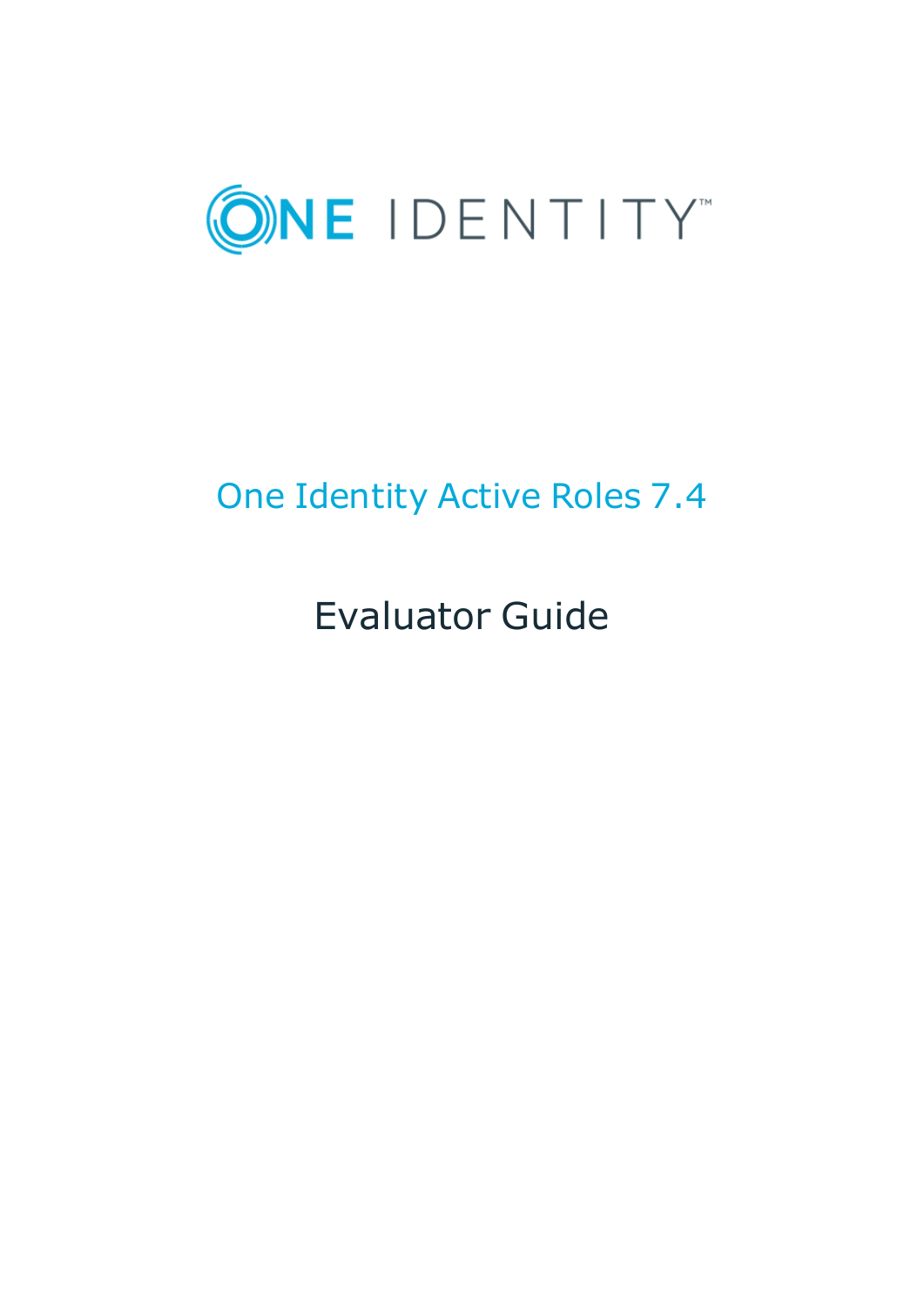#### **Copyright 2019 One Identity LLC.**

#### **ALL RIGHTS RESERVED.**

This guide contains proprietary information protected by copyright. The software described in this guide is furnished under a software license or nondisclosure agreement. This software may be used or copied only in accordance with the terms of the applicable agreement. No part of this guide may be reproduced or transmitted in any form or by any means, electronic or mechanical, including photocopying and recording for any purpose other than the purchaser's personal use without the written permission of One Identity LLC .

The information in this document is provided in connection with One Identity products. No license, express or implied, by estoppel or otherwise, to any intellectual property right is granted by this document or in connection with the sale of One Identity LLC products. EXCEPT AS SET FORTH IN THE TERMS AND CONDITIONS AS SPECIFIED IN THE LICENSE AGREEMENT FOR THIS PRODUCT, ONE IDENTITY ASSUMES NO LIABILITY WHATSOEVER AND DISCLAIMS ANY EXPRESS, IMPLIED OR STATUTORY WARRANTY RELATING TO ITS PRODUCTS INCLUDING, BUT NOT LIMITED TO, THE IMPLIED WARRANTY OF MERCHANTABILITY, FITNESS FOR A PARTICULAR PURPOSE, OR NON-INFRINGEMENT. IN NO EVENT SHALL ONE IDENTITY BE LIABLE FOR ANY DIRECT, INDIRECT, CONSEQUENTIAL, PUNITIVE, SPECIAL OR INCIDENTAL DAMAGES (INCLUDING, WITHOUT LIMITATION, DAMAGES FOR LOSS OF PROFITS, BUSINESS INTERRUPTION OR LOSS OF INFORMATION) ARISING OUT OF THE USE OR INABILITY TO USE THIS DOCUMENT, EVEN IF ONE IDENTITY HAS BEEN ADVISED OF THE POSSIBILITY OF SUCH DAMAGES. One Identity makes no representations or warranties with respect to the accuracy or completeness of the contents of this document and reserves the right to make changes to specifications and product descriptions at any time without notice. One Identity does not make any commitment to update the information contained in this document.

If you have any questions regarding your potential use of this material, contact:

One Identity LLC. Attn: LEGAL Dept 4 Polaris Way Aliso Viejo, CA 92656

Refer to our Web site ([http://www.OneIdentity.com](http://www.oneidentity.com/)) for regional and international office information.

#### **Patents**

One Identity is proud of our advanced technology. Patents and pending patents may apply to this product. For the most current information about applicable patents for this product, please visit our website at [http://www.OneIdentity.com/legal/patents.aspx](http://www.oneidentity.com/legal/patents.aspx).

#### **Trademarks**

One Identity and the One Identity logo are trademarks and registered trademarks of One Identity LLC. in the U.S.A. and other countries. For a complete list of One Identity trademarks, please visit our website at [www.OneIdentity.com/legal](http://www.oneidentity.com/legal). All other trademarks are the property of their respective owners.

#### **Legend**

- **WARNING: A WARNING icon indicates a potential for property damage, personal injury, or death.**
- **CAUTION: A CAUTION icon indicates potential damage to hardware or loss of data if instructions are not followed.**
- IMPORTANT, NOTE, TIP, MOBILE, or VIDEO: An information icon indicates supporting Œ information.

Active Roles Evaluator Guide Updated - December 2019 Version - 7.4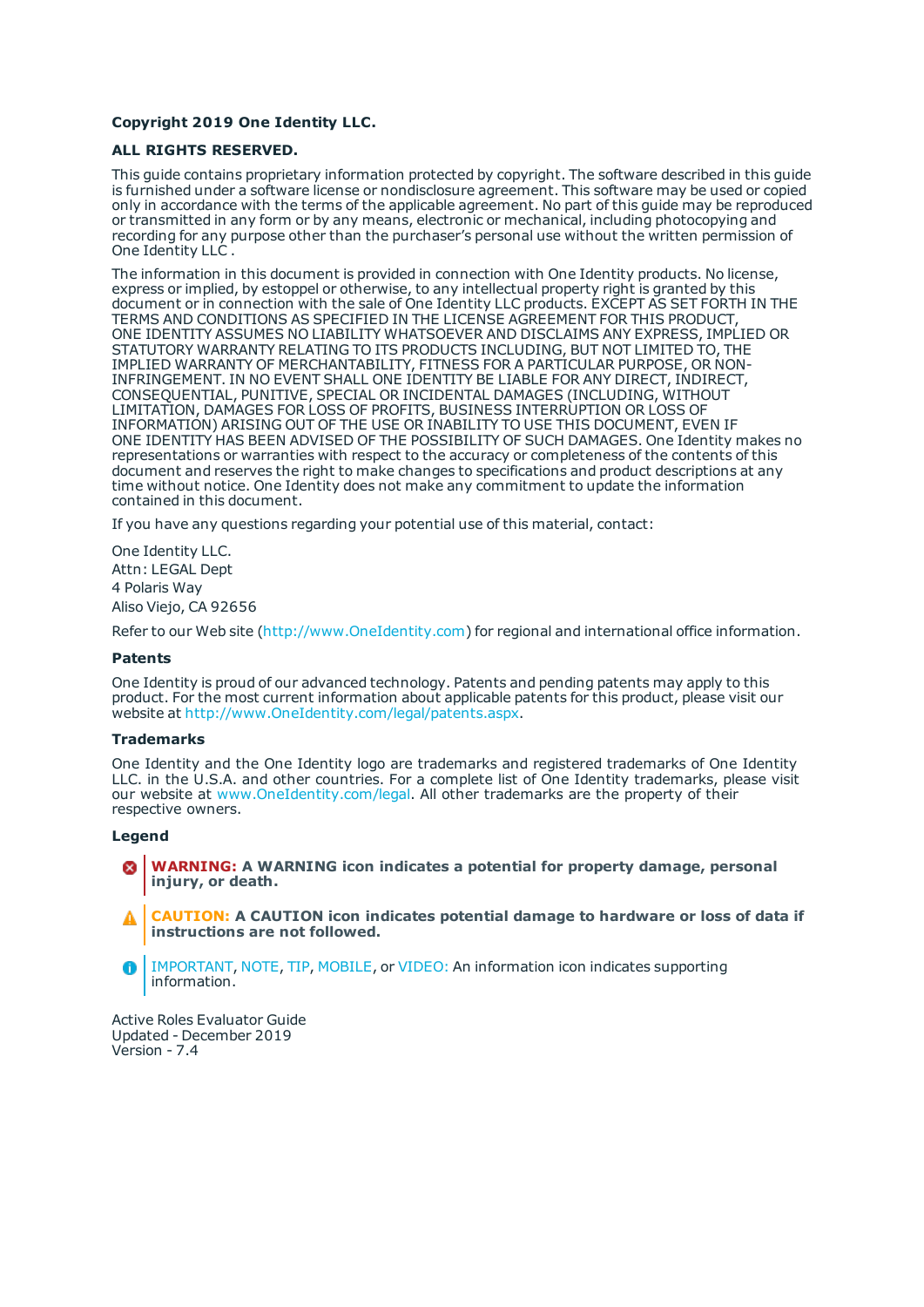## **Contents**

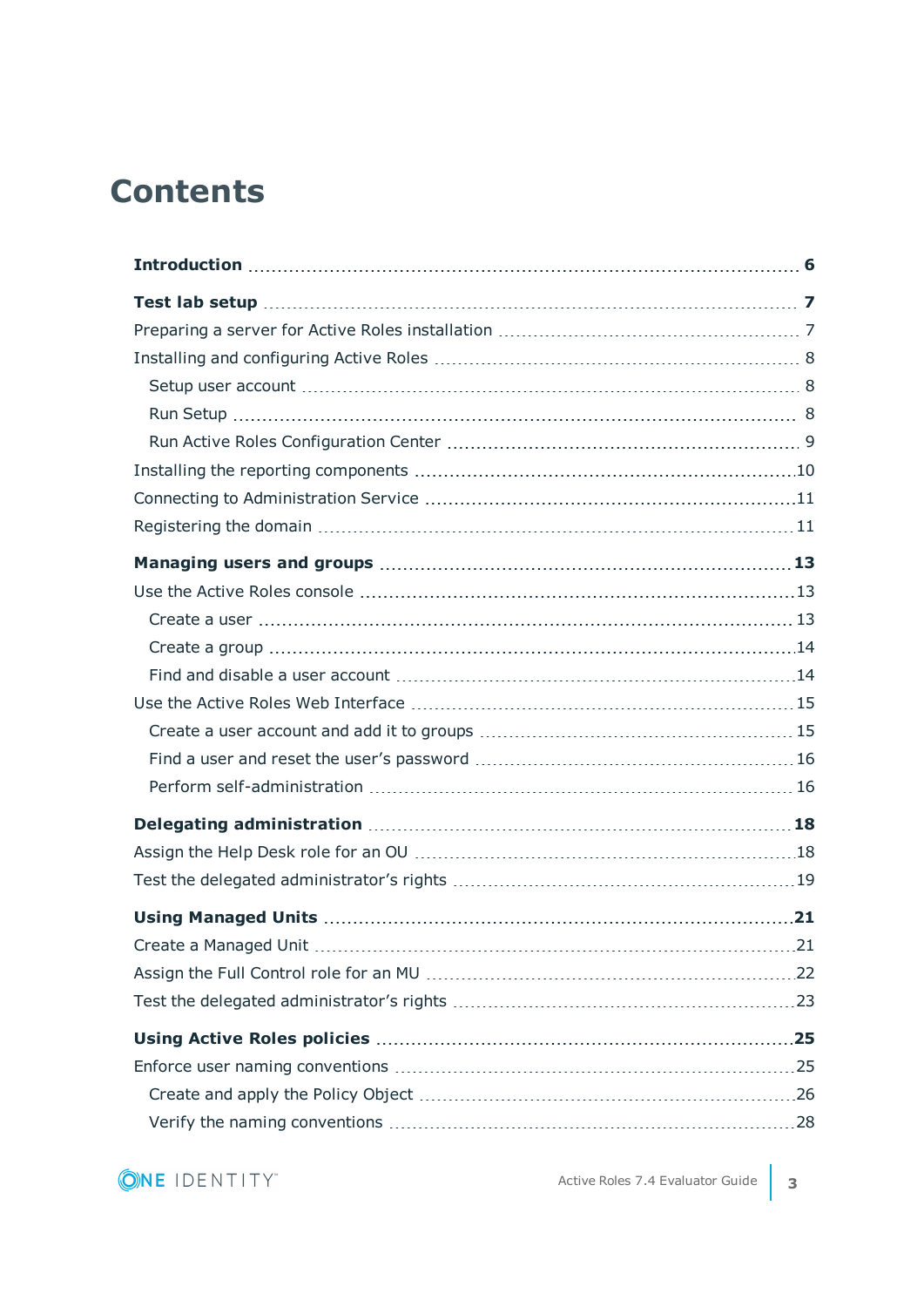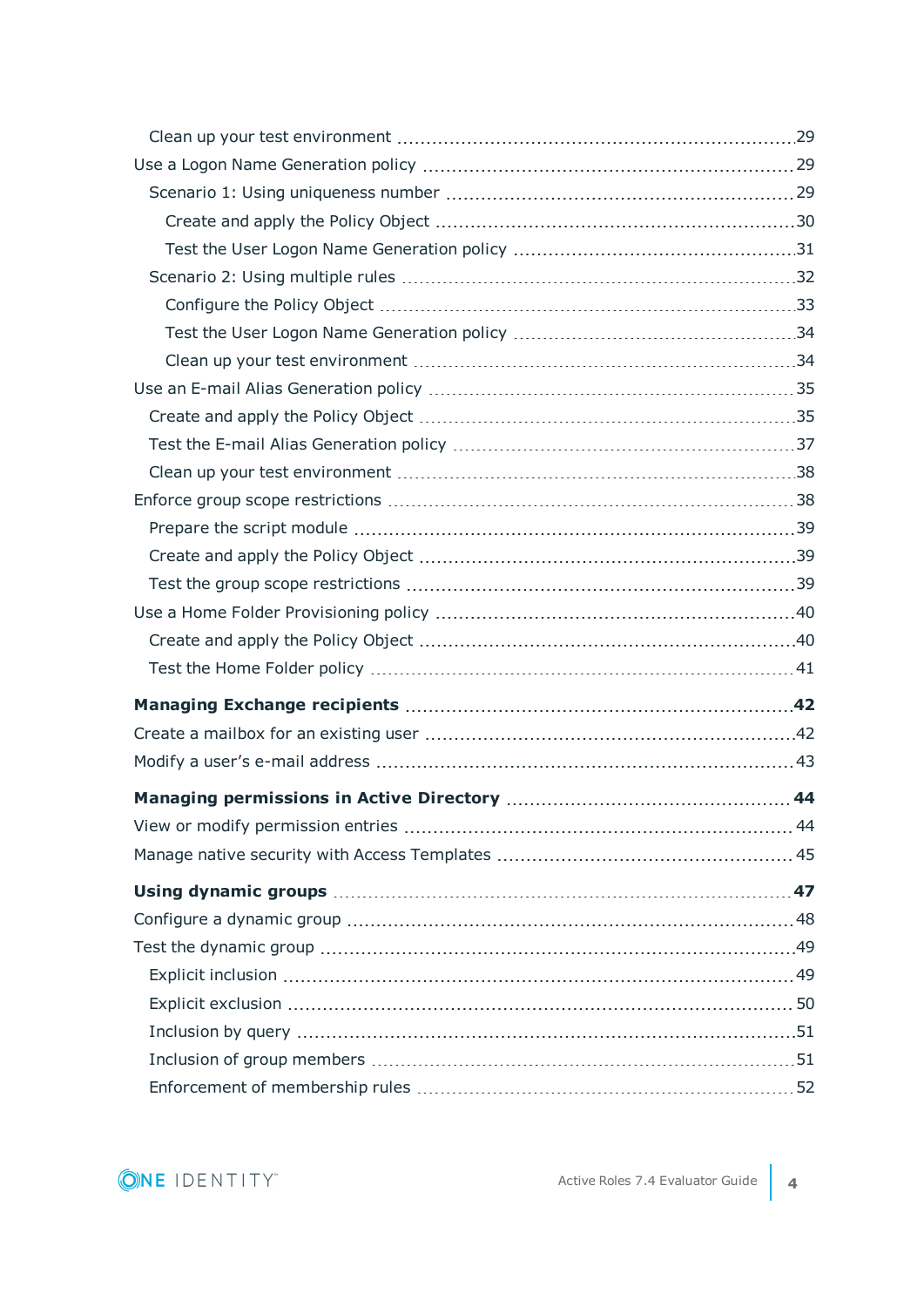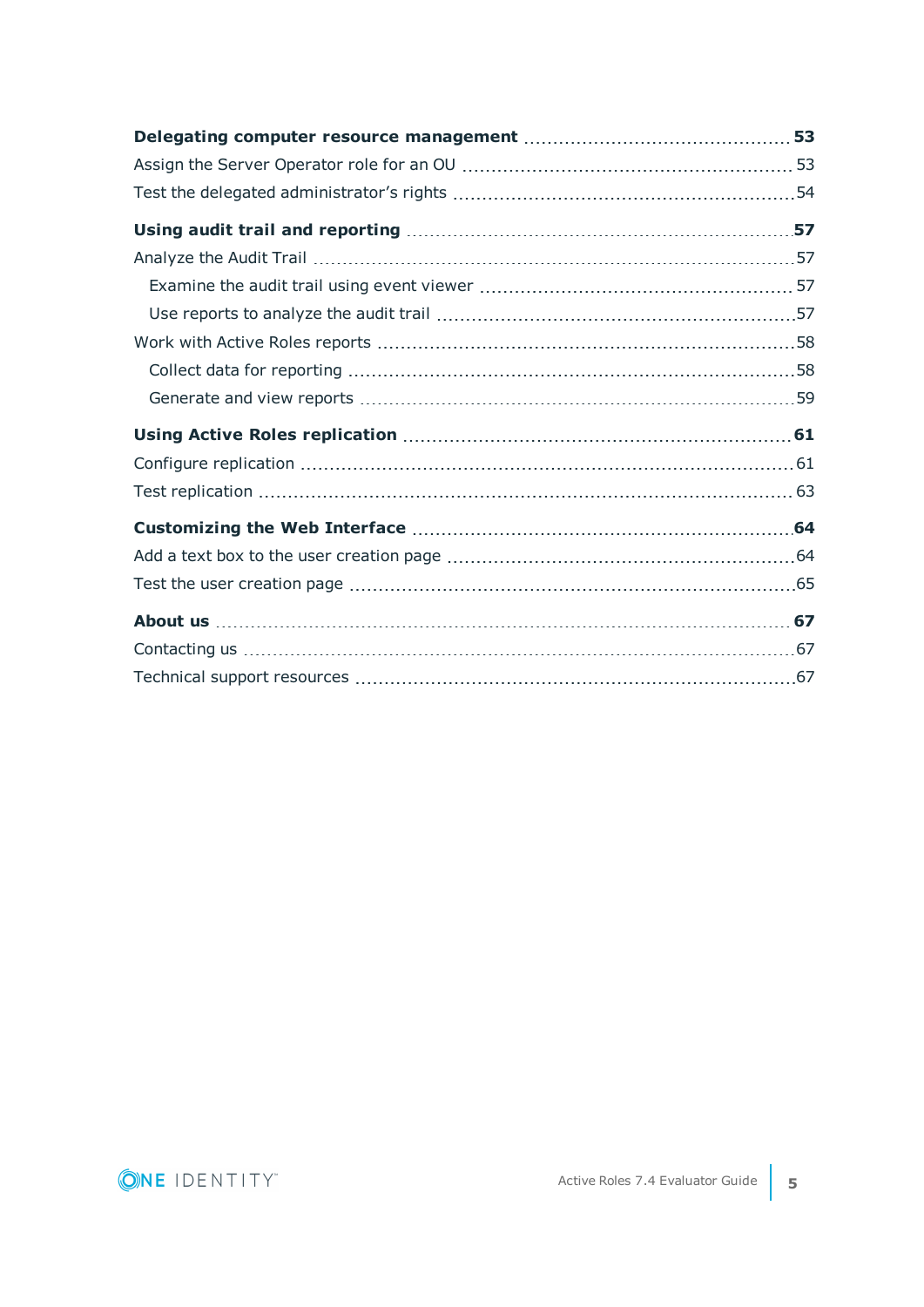## **Introduction**

<span id="page-5-0"></span>Active Roles (formerly known as ActiveRoles<sup>®</sup>) is an administrative platform that facilitates user and group administration for Microsoft Active Directory and Exchange. Active Roles enables organizations to create flexible administration solutions that suit their needs, while ensuring secure delegation of tasks, reduced workloads, and lower costs. It also enables the integration of diverse corporate data sources and provisioning processes, which can expedite business workflow and eliminate data inconsistencies.

This document is for IT specialists who are evaluating Active Roles. The document provides evaluation scenarios to help better understand the Active Roles functionality. The document covers the following topics:

- Active Roles test lab setup
- Managing users and groups
- Delegating administration using Active Roles
- Using Managed Units to delegate administration
- Using Active Roles policies
- Managing Exchange recipients
- Managing native Active Directory security
- Using dynamic (rules-based) groups
- Delegating and managing computer resources
- Using Active Roles audit trail and reporting
- Using Active Roles replication
- Customizing the Web Interface

#### 6 NOTE:

- Unless otherwise indicated, the instructions in this document assume that you are logged on as Active Roles Admin. The Active Roles Admin account is specified when installing the Administration Service, and defaults to the Administrators local group of the computer running the Administration Service.
- You should verify that the Active Roles console is in Advanced view mode: On the **View** menu, click **Mode**; then, click **Advanced Mode**.

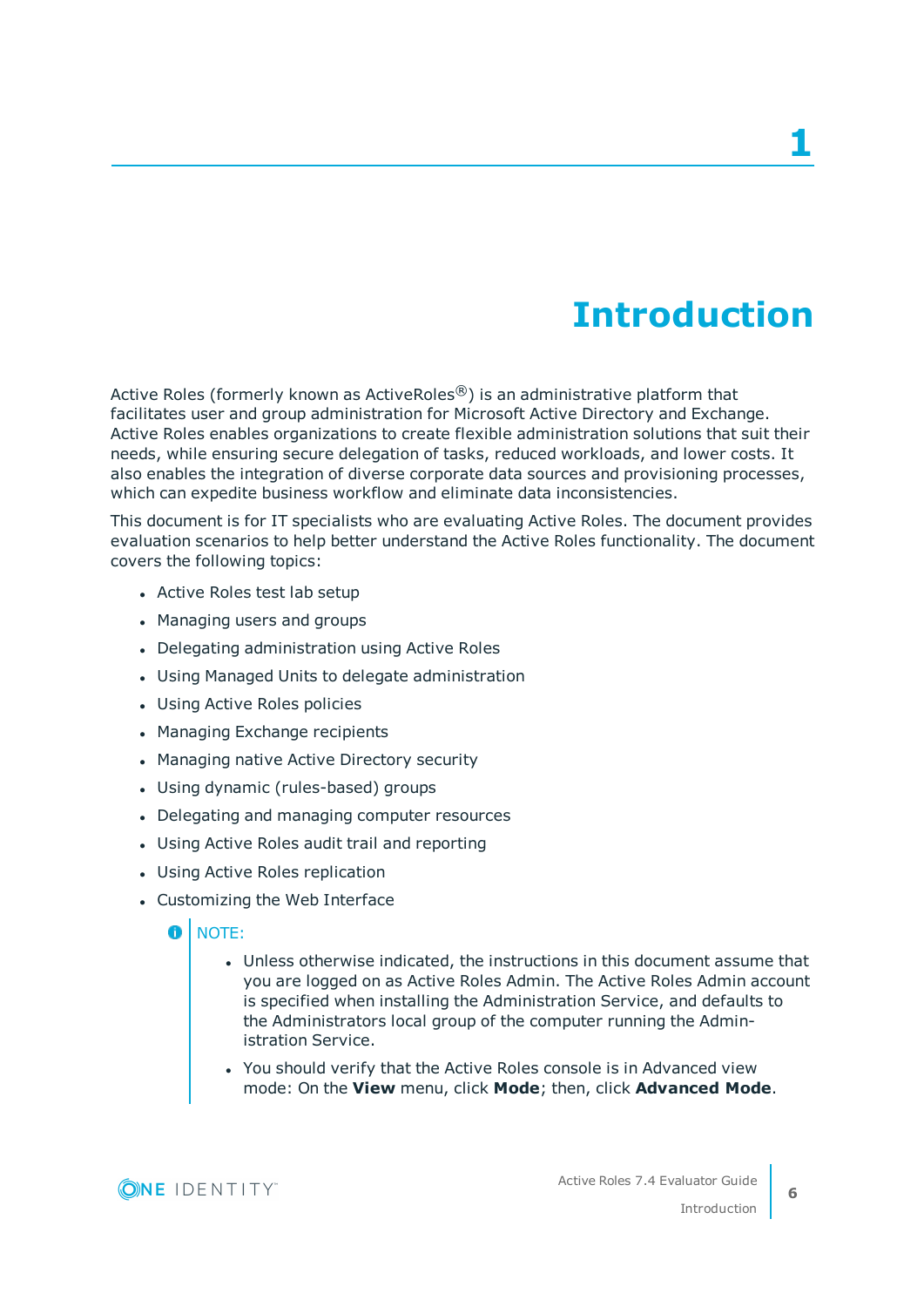# **Test lab setup**

<span id="page-6-0"></span>Successful deployment requires thorough testing in a lab environment. When planning your testing, we recommend:

- Designing your lab to reflect your production environment. For example, if your network has multiple sites, then your lab should have multiple sites.
- Having your lab's number of users and computers be at least two to five percent of the number of users and computers in your production environment.

This section describes how to initially set up your test lab for evaluation purposes: install Active Roles on your computer, connect to the Active Roles Administration Service and register domains with Active Roles.

## <span id="page-6-1"></span>**Preparing a server for Active Roles installation**

To perform evaluation, you need a test Active Directory domain with a member server set up and configured. Your server must meet the following hardware requirements:

- $-64$ -bit (x64) processor, 2.0 GHz or faster
- <sup>l</sup> At least 8 GB of RAM
- At least 100 GB of free hard disk space
- Network adapter
- Video adapter and monitor with screen resolution of 1280x800 or higher
- Mouse, or other pointing device

Ensure that you have the following software available:

- . Microsoft Windows Server 2012 or a later version of Windows Server
- Active Roles 7.4 distribution package

Install the Windows Server operating system on your server, and join the server to your test Active Directory domain.

Then, install the following software on your server:



Test lab setup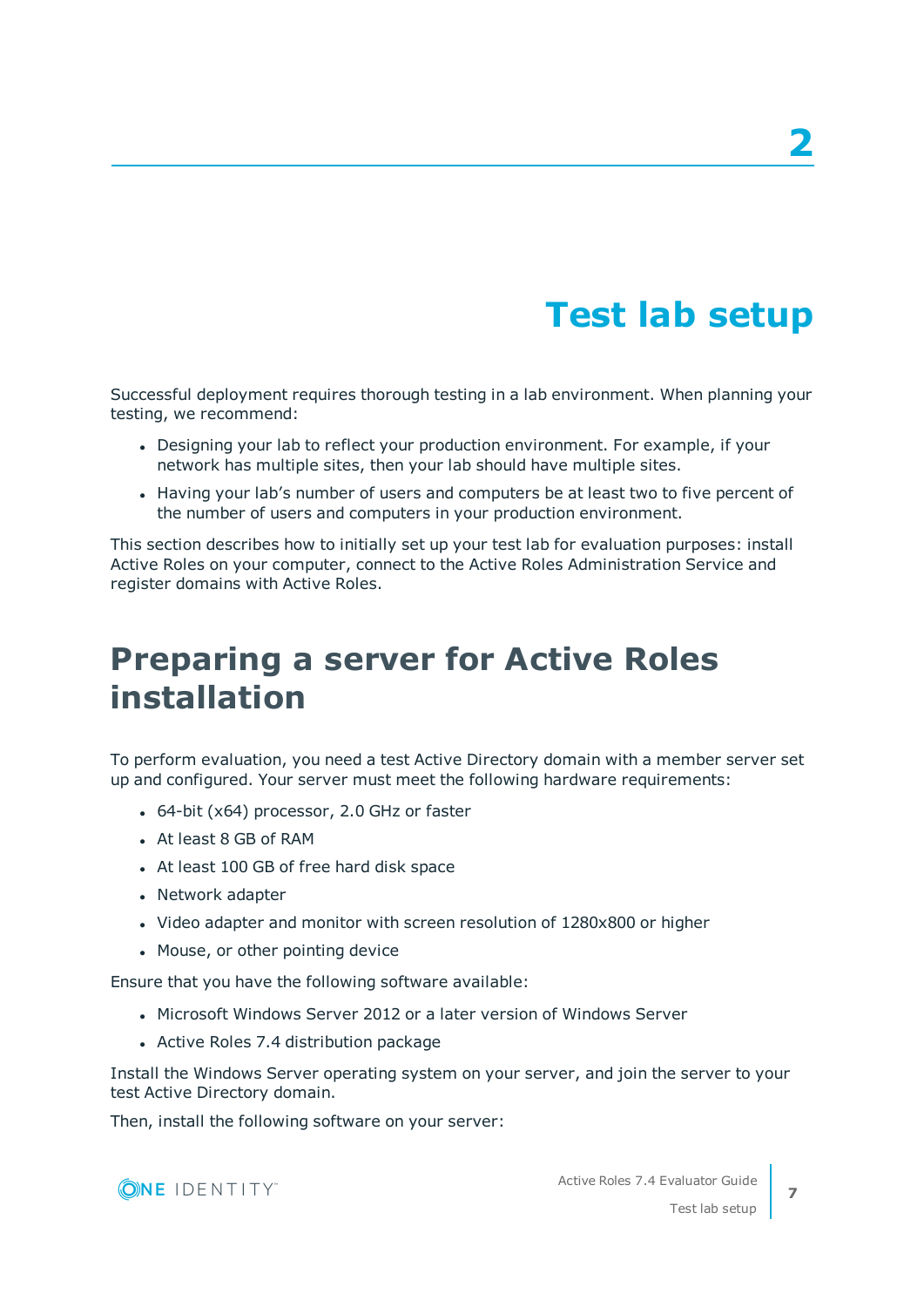- <sup>l</sup> Microsoft .NET Framework 4.7.2 (see "Installing the .NET Framework 4.7.2" at [http://go.microsoft.com/fwlink/p/?LinkId=257868\)](http://go.microsoft.com/fwlink/p/?LinkId=257868)
	- 0 NOTE: You need to install .NET Framework 4.7.2 if the Windows Server version does not include this software as a part of the operating system.
- Windows Management Framework 5.1 (see "Windows Management Framework 5.1" at [https://www.microsoft.com/en-us/download/details.aspx?id=54616\)](https://www.microsoft.com/en-us/download/details.aspx?id=54616)
- Microsoft SQL Server 2012 Express (see "Microsoft SQL Server 2012 Service Pack 1 (SP1) Express" at [http://go.microsoft.com/fwlink/?LinkID=267905\)](http://go.microsoft.com/fwlink/?LinkID=267905)

<span id="page-7-0"></span>Once you have prepared your server, you are ready to install and configure Active Roles.

## **Installing and configuring Active Roles**

To install and configure Active Roles for evaluation purposes, you will follow these steps:

- 1. Run Setup, which installs binaries and configures registry settings for Active Roles.
- 2. Run Active Roles Configuration Center, which creates and configures the Active Roles database, Administration Service, and Web Interface.

### <span id="page-7-1"></span>**Setup user account**

Ensure that the account that you use to install and configure Active Roles meets the following requirements:

- Domain user account that is a member of the Domain Admins group in your test Active Directory domain
- Member of the Administrators group on your computer intended for installing Active Roles
- SQL login on the SQL Server Express instance that runs on your computer for installing Active Roles
- <span id="page-7-2"></span>**.** Member of the **sysadmin** fixed server role on that SQL Server Express instance

### **Run Setup**

Setup installs binaries and configures registry settings for Active Roles.

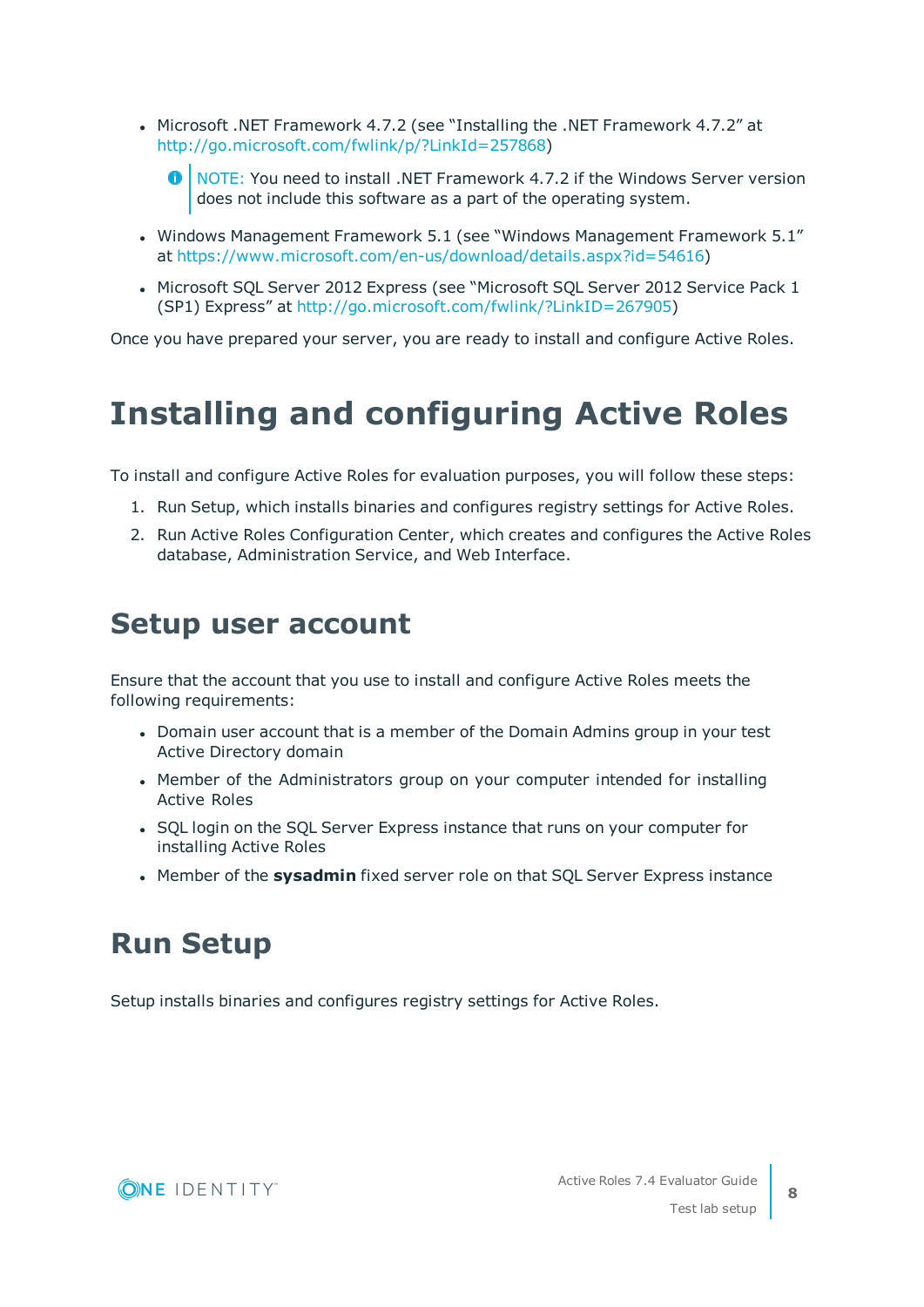#### *To run Setup*

- 1. Log on with a user account that meets the requirements listed in Setup user [account.](#page-7-1)
- 2. Navigate to the location of the Active Roles distribution package, and start the Setup wizard by double-clicking ActiveRoles.exe.
- 3. In the Setup wizard, review the **Introduction** page, and click **Next**.
- 4. On the **License Terms** page, review the Active Roles license agreement, select the option indicating that you accept the terms in the license agreement, and then click **Next**.
- 5. On the **Component Selection** page, verify that the Administration Service, Web Interface, and Console components are selected, and click **Next**.
- 6. On the **Ready to Install** page, click **Install** to begin installation.
- 7. On the **Completion** page, verify that the **I want to perform configuration** check box is selected, and click **Finish**.

Setup will start Active Roles Configuration Center, allowing you to configure your Active Roles installation (see Run Active Roles [Configuration](#page-8-0) Center).

### <span id="page-8-0"></span>**Run Active Roles Configuration Center**

After you complete Active Roles Setup, run Active Roles Configuration Center to create and configure the Active Roles database, Administration Service, and Web Interface.

#### *To run Active Roles Configuration Center*

1. In the Active Roles Setup wizard (see Run [Setup\)](#page-7-2), select the **I want to perform configuration** check box on the **Completion** page and click **Finish** to start Active Roles Configuration Center.

You can also start Configuration Center by selecting **Active Roles 7.4 Configuration Center** on the **Apps** page or **Start** menu, depending upon the version of your Windows operating system.

2. In the Active Roles Configuration Center main window, under **Administration Service**, click **Configure**.

This starts the wizard that will create and configure the Active Roles database and Administration Service.

- 3. On the **Service Account** page, verify that the **Logon name** field displays the name of your Setup user [account](#page-7-1), type the password of that user account in the **Password** field, and then click **Next**.
- 4. On the **Active Roles Admin** page, verify that the **Name** field reads BUILTIN\Administrators (which identifies the Administrators group of the computer on which you are configuring Active Roles), and then click **Next**.

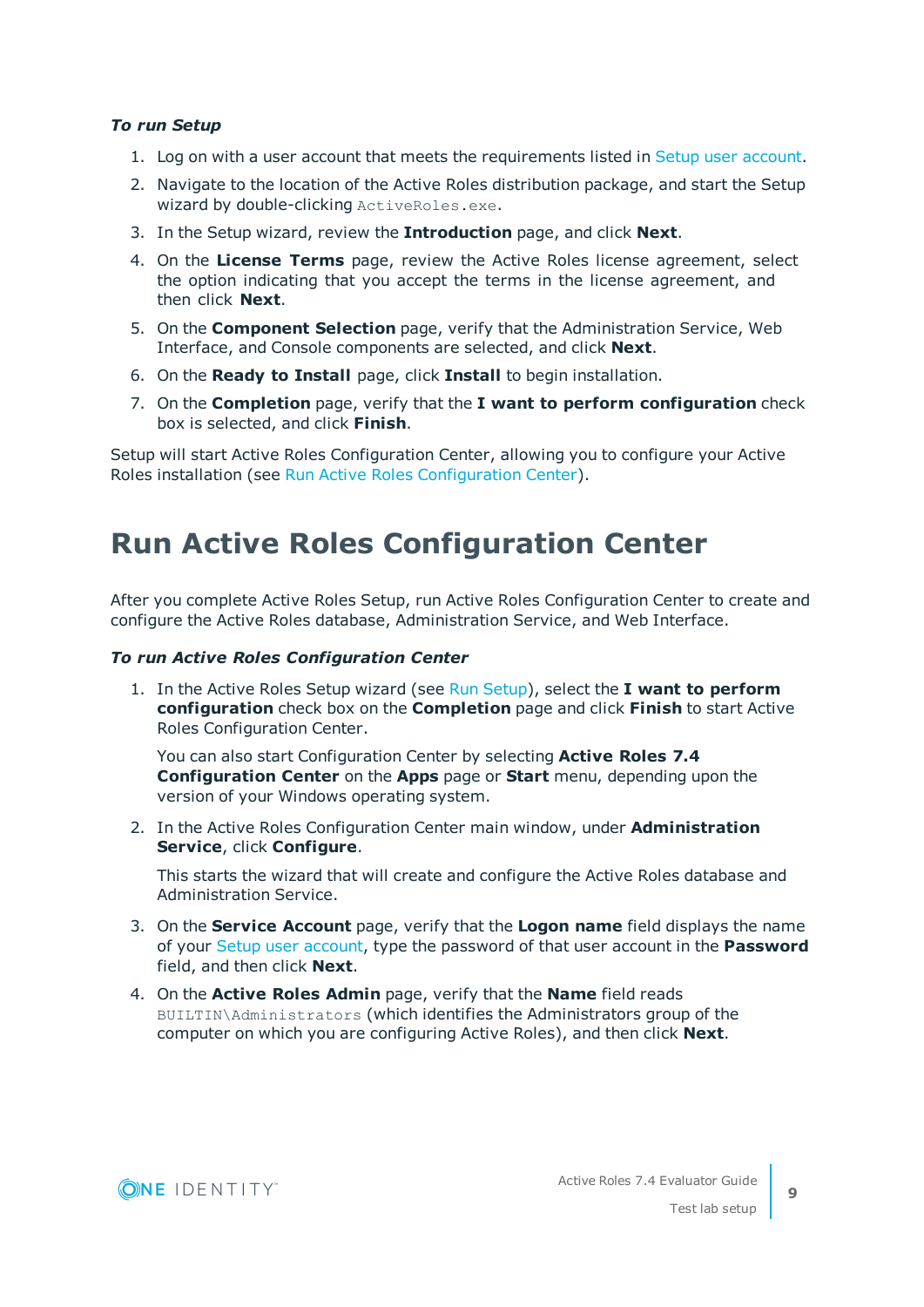- 5. On the **Database Options** page, verify that the **New Active Roles database** option is selected and the **Use a pre-created blank database** check box is cleared, and then click **Next**.
- 6. On the **Connection to Database** page:
	- a. In the **SQL Server** field, specify the name of your SQL Server Express instance, such as <computername>\SQLEXPRESS where <computername> stands for the short name of the computer on which you are configuring Active Roles.
	- b. Verify that the **Windows authentication** option is selected.
	- c. Click **Next**.
- 7. On the **Ready to Configure** page, click **Configure**.
- 8. Wait for the wizard to complete the operation.
- 9. On the **Completion** page, click **Finish** to close the wizard.
- 10. In the Active Roles Configuration Center main window, under **Web Interface**, click **Configure**.

This starts the wizard that will create and configure the default Web Interface sites.

- 11. On the **Administration Service** page, select the **Administration Service on the computer running the Web Interface** option, and then click **Configure**.
- 12. Wait for the wizard to complete the operation.
- <span id="page-9-0"></span>13. On the **Completion** page, click **Finish** to close the wizard.

## **Installing the reporting components**

You can install reporting components from the Active Roles distribution package. For the purposes of this evaluation, install the Active Roles Collector on the computer where you have installed Active Roles and then use the Collector wizard to deploy the Report Pack.

#### *To install the Collector*

<sup>l</sup> In the Active Roles distribution package, navigate to the **Solutions/Collector and Report Pack** folder, double-click the .msi file held in that folder, and follow the instructions in the Setup wizard to install Collector.

Once you have installed the Collector, you can start the Collector wizard by selecting **Active Roles Active Roles Collector and Report Pack** on the **Apps** page or **Start** menu, depending upon the version of your Windows operating system.

Report Pack requires Microsoft SQL Server Reporting Services (SSRS). Make sure that you have SSRS deployed in your environment. When deploying Report Pack, the Collector wizard prompts you for the address (URL) of the Report Server Web service. You can find this address on the **Web Service URL** page in the Reporting Services Configuration Manager tool on the server where SSRS is installed.

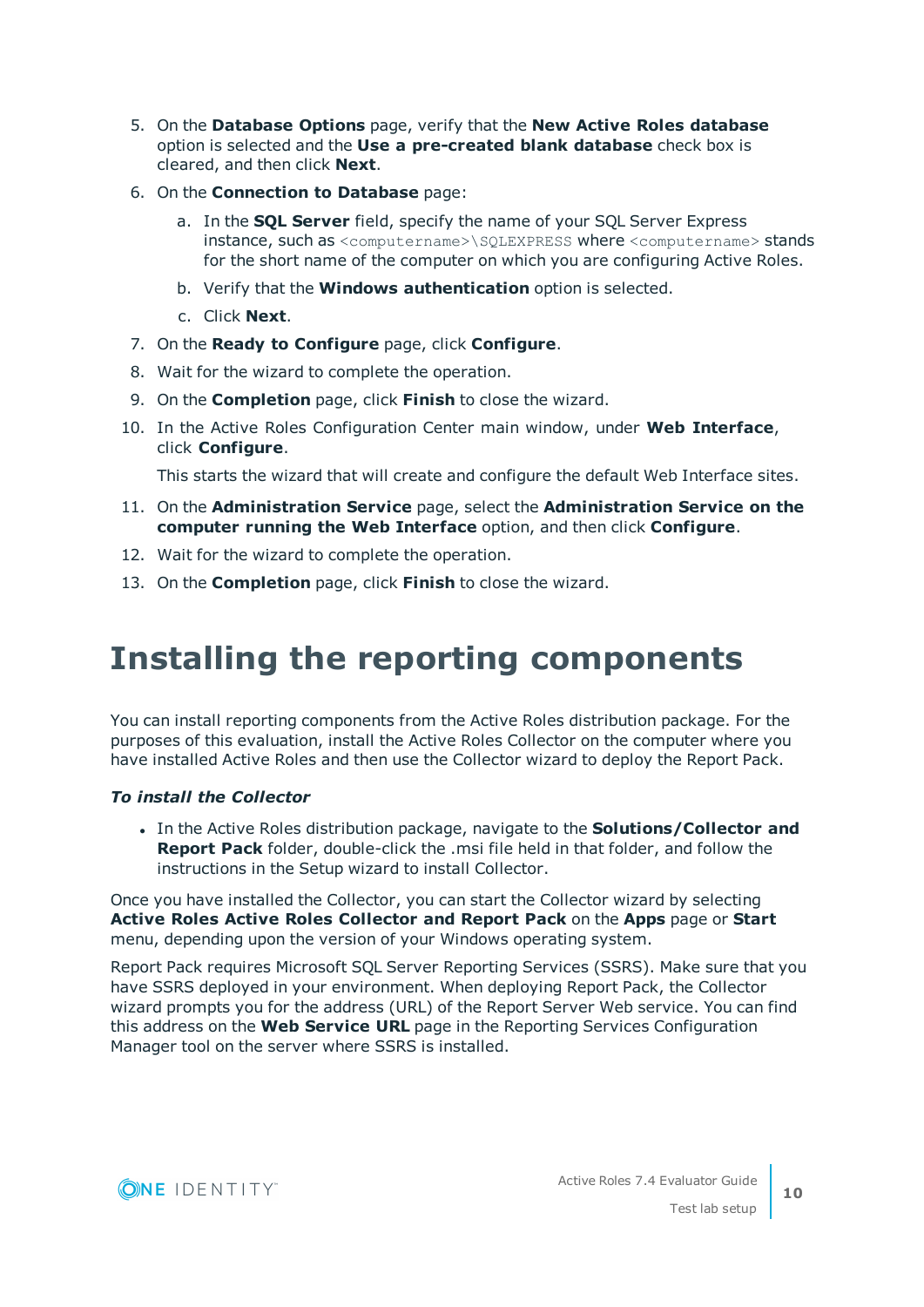#### *To deploy the Report Pack*

- 1. Start the Collector wizard by selecting **Active Roles Active Roles Collector and Report Pack** on the **Apps** page or **Start** menu, depending upon the version of your Windows operating system.
- 2. On the **Select Task** page, click **Deploy reports to Report Server**, and then click **Next**.
- 3. On the **Report Server** page, type the URL of your SSRS Report Server in the **Report Server Web Service URL** box. Click **Next**.

By default, the URL is http://*<ComputerName>*/reportserver where *<ComputerName>* stands for the name of the computer on which SSRS is installed.

- 4. On the **Data Source** page, click **Next**.
- <span id="page-10-0"></span>5. Wait while the wizard deploys the Report Pack.

## **Connecting to Administration Service**

The next step is to start the Active Roles console (MMC Interface) and have the console connect to the Administration Service.

#### *To start the Active Roles console*

<sup>l</sup> Depending upon the version of your Windows operating system, click **Active Roles 7.4 Console** on the **Apps** page or select **All Programs | One Identity Active Roles 7.4 | Active Roles 7.4 Console** from the **Start** menu.

Normally, the Active Roles console automatically connects to the appropriate Administration Service. Optionally, you can select a different Administration Service to connect to.

#### *To select Administration Service*

- 1. Right-click the console tree root, and then click **Connect**.
- 2. In the **Connect to Administration Service** dialog box, type or select the name of the computer running the Administration Service. Click **OK**.
- 3. Wait while the console establishes a connection to the Administration Service.

Once the connection is established, the name of the Administration Service computer is displayed in the brackets next to the console tree root.

## <span id="page-10-1"></span>**Registering the domain**

The next step is to register your test domain with Active Roles. This operation is also referred to as *adding a managed domain*.

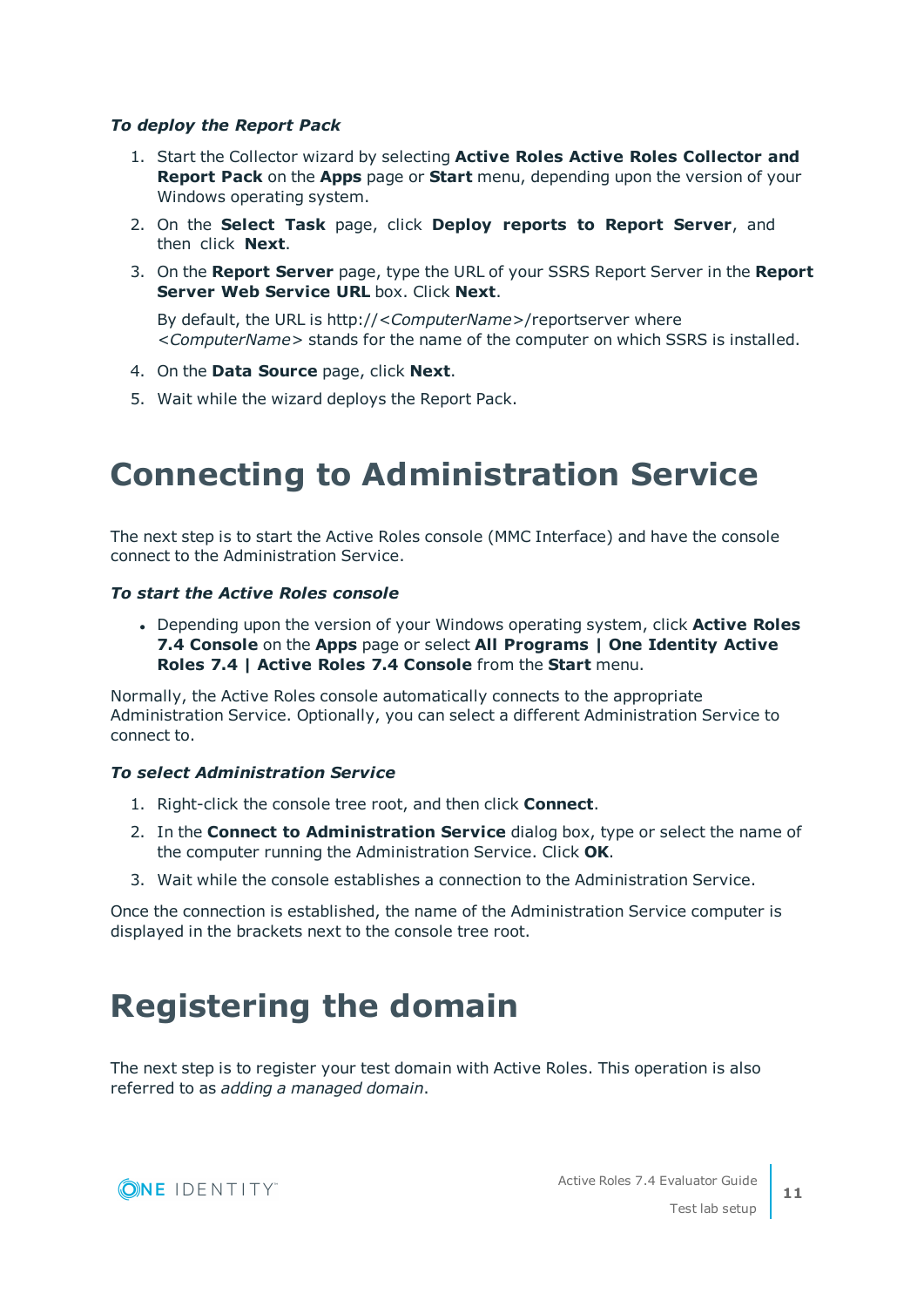A list of managed domains is part of Active Roles configuration. After you initially install the Administration Service, the list is empty. By registering a domain, you add a record to that list.

#### *To register your test domain*

- 1. Click the console tree root.
- 2. In the details pane, click the **Add Domain** button to start the Add Managed Domain wizard.
- 3. Click **Next**.
- 4. Type the name of your test domain, or click **Browse** to select the domain. Click **Next**.
- 5. Verify that the following option is selected: **The service account information the Administration Service uses to log on**.
- 6. Click **Next**.
- 7. Click **Finish** to close the wizard.
- 8. Wait while Active Roles completes the domain registration.
- **O** NOTE: You can un-register domains by deleting their registration objects from the **Managed Domains** container. To access that container, select the console tree root, and then, in the details pane, click **Go to Managed Domains** in the **Domains** area.

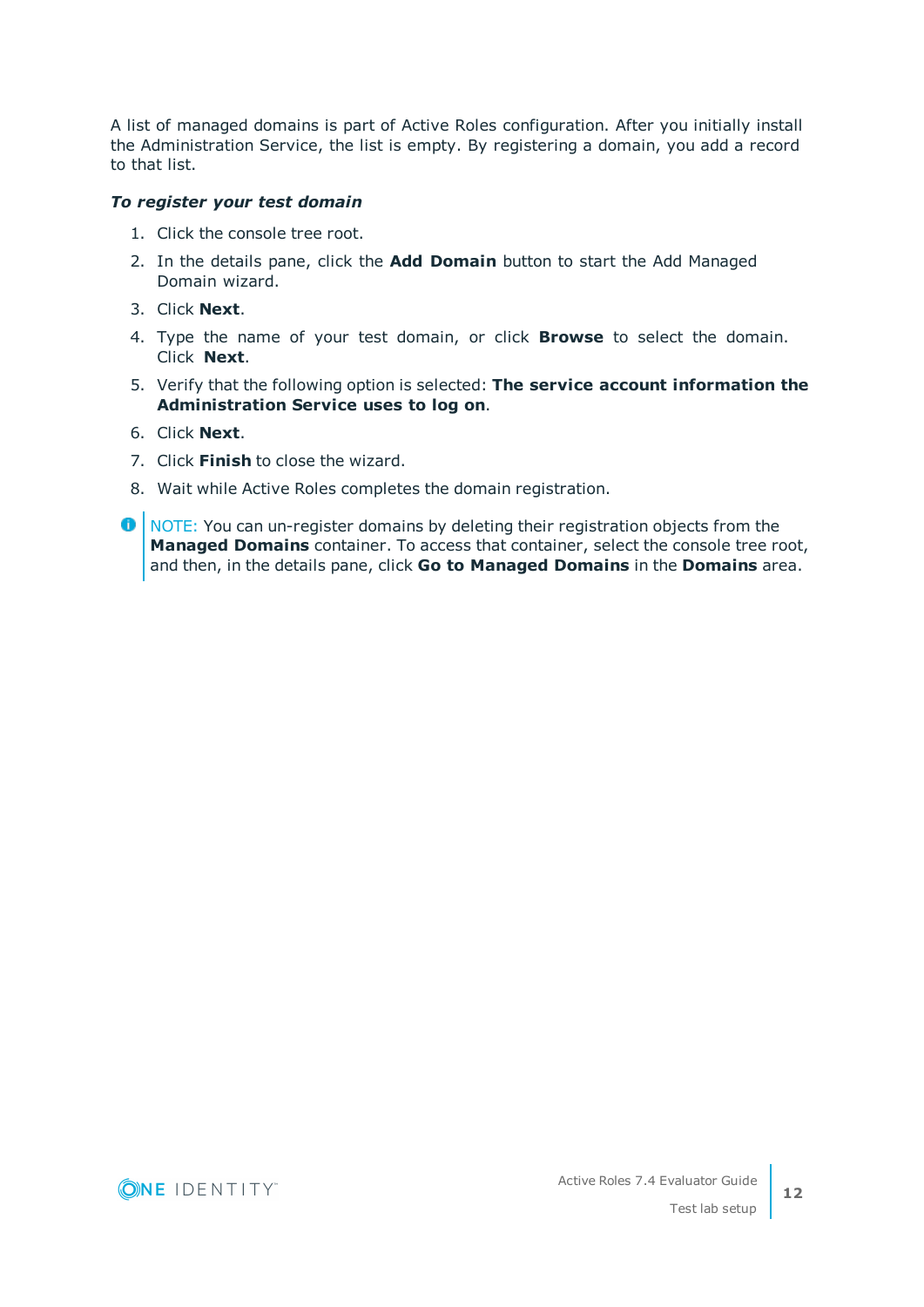# **Managing users and groups**

<span id="page-12-0"></span>This section provides sample procedures that illustrate how to manage users and groups in Active Directory using the Active Roles console or Web Interface.

6 NOTE: To walk through the scenarios outlined in this chapter, you must be logged on as a user with sufficient permissions in Active Roles. For example, it would suffice if you are logged on as Active Roles Admin—a member of the Administrators group on the computer running the Administration Service. Alternatively, you might be granted full control of the organizational unit that holds your test users and groups. For information on how to specify user permissions in Active Roles, see [Delegating](#page-17-0) [administration](#page-17-0) later in this document.

## <span id="page-12-1"></span>**Use the Active Roles console**

### <span id="page-12-2"></span>**Create a user**

#### *To create a user account*

- 1. In the console tree, expand **Active Directory** and select the OU where you want to add the user.
- 2. In the console tree, right-click the OU, and select **New | User**.
- 3. Type in the **First name**, **Last name**, and **User logon name** boxes. Click **Next**.
- 4. Click the button next to the **Password** box to generate a password. Click **Next**.
- 5. If Microsoft Exchange Server is deployed in your test domain, you can make the user mailbox-enabled. To do this, select the **Create an Exchange mailbox** check box. Click **Next**.
- 6. If you need to specify additional properties of the new user, select the **Display the object properties when this wizard closes** check box. Click **Finish**.

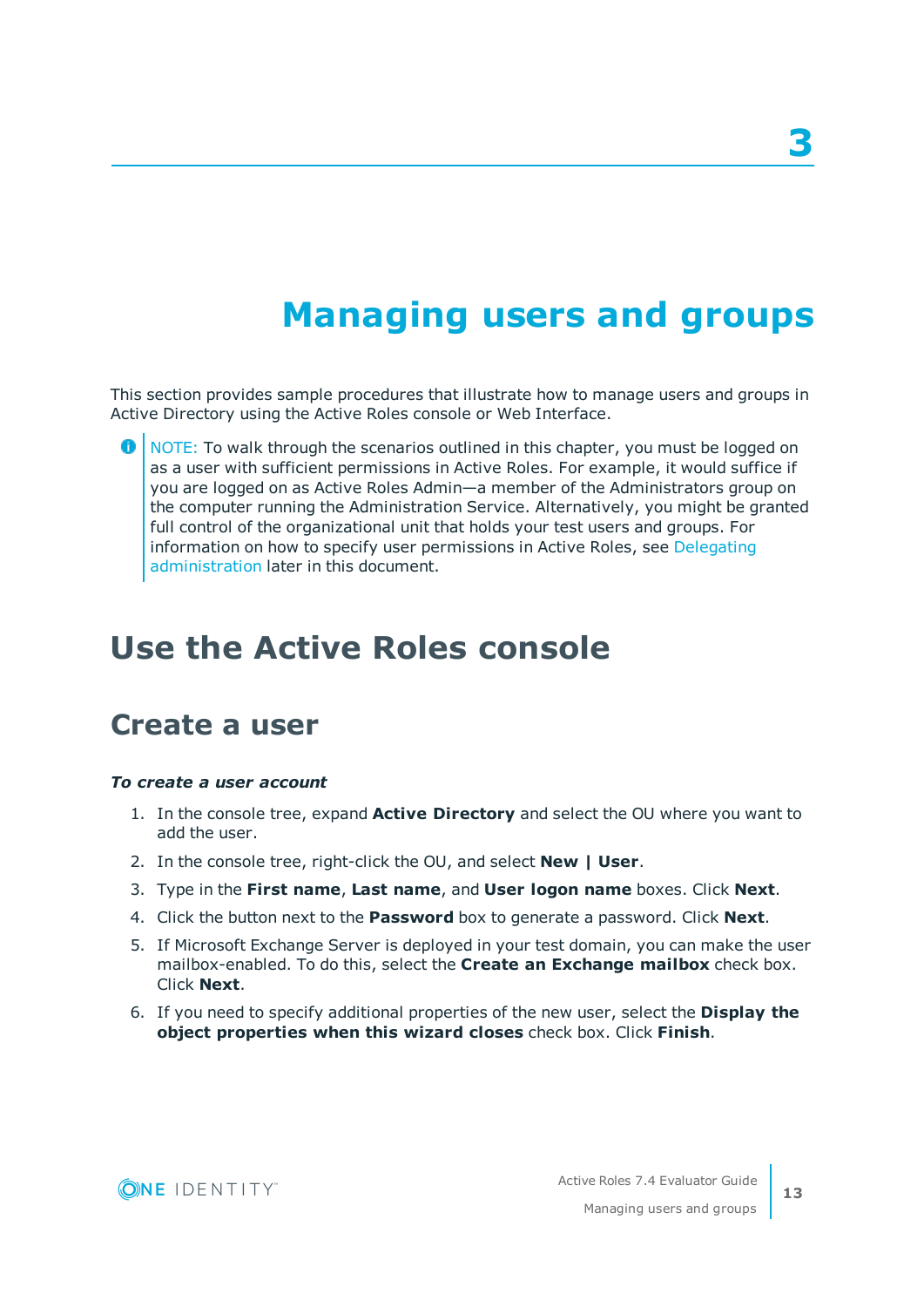### <span id="page-13-0"></span>**Create a group**

#### *To create a group*

- 1. In the console tree, expand **Active Directory** and select the OU where you want to add the group.
- 2. In the console tree, right-click the OU, and select **New | Group**.
- 3. Type a name for the new group, click the **Group scope** and **Group type** you want, and then click **Next**.
- 4. If Microsoft Exchange Server is deployed in your test domain, you can establish an email address for the group. To do this, select the **Create an Exchange e-mail address** check box. Click **Next**.
- 5. Use the **Add** and **Remove** buttons to populate the group membership list. When finished, click **Next**.
- 6. If you need to specify additional properties of the new group, select the **Display the object properties when this wizard closes** check box. Click **Finish**.

### <span id="page-13-1"></span>**Find and disable a user account**

#### *To find and then disable a user account*

- 1. In the console tree, select **Active Directory**.
- 2. In the details pane, right-click your test domain and click **Find**.
- 3. In the **Find** window, do the following:
	- a. From the **Find** list, select **Users**.
	- b. In the **Name** box, type the name of the user you want to find, or part of the name.
	- c. Click **Find Now**.
	- d. In the list of search results, right-click the user and click **Disable Account**.

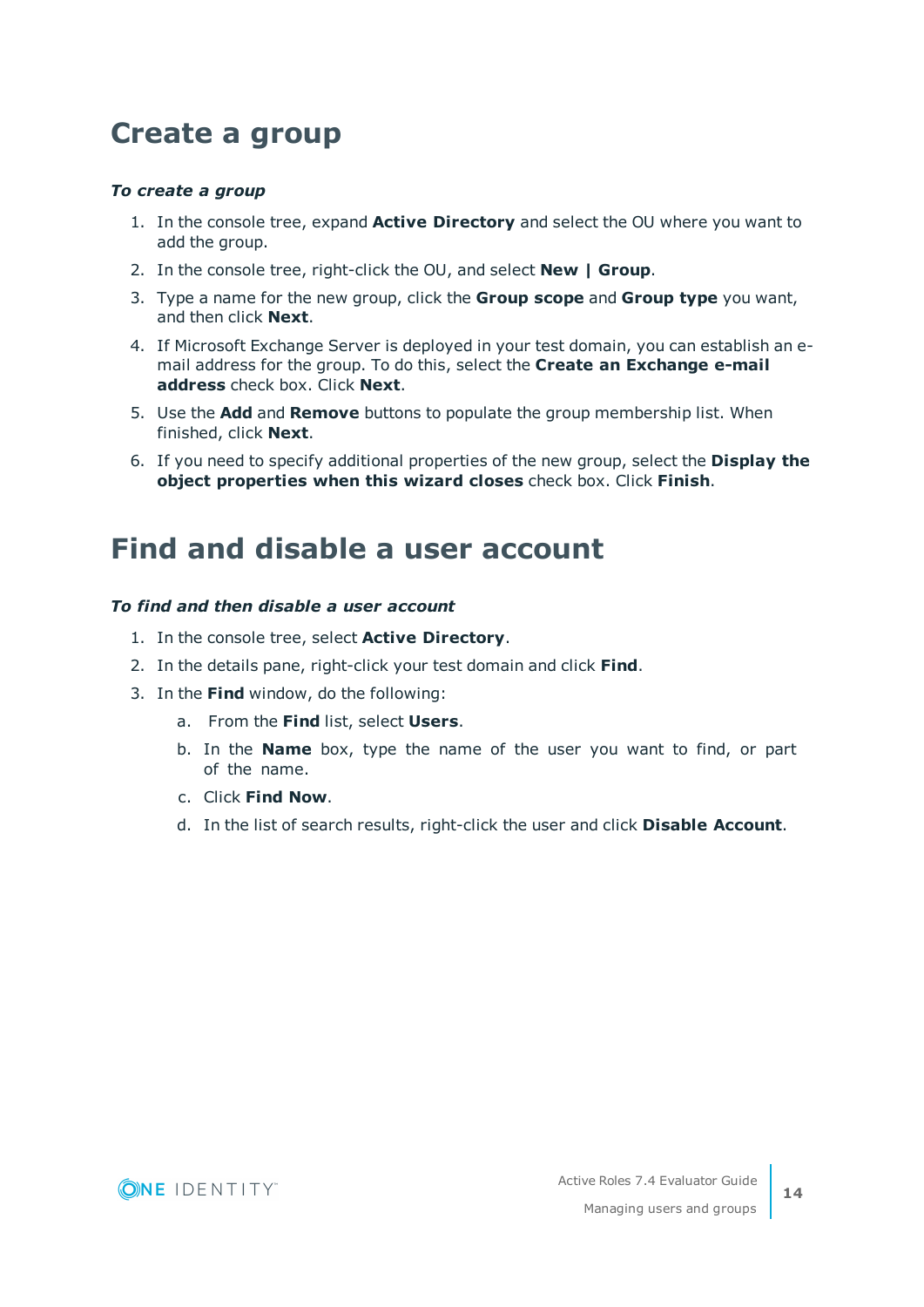## <span id="page-14-0"></span>**Use the Active Roles Web Interface**

### <span id="page-14-1"></span>**Create a user account and add it to groups**

#### *To create a user account and add it to groups*

- 1. Connect to the Web Interface for Administrators: Open your Web browser and navigate to http://localhost/ARWebAdmin.
- 2. In the **Search** box on the header of the Web Interface page, type the name of the OU where you want to create the user, and then press **Enter**.
- 3. In the list of search results, click the name of the OU.
- 4. In the right pane of the Web Interface page, click **New User**.
- 5. Type in the **First Name**, **Last Name**, and **User logon name** boxes. Click **Next**.
- 6. Click the **Generate** button (beneath the **Confirm password** box) to generate a password. Click **Finish** (or **Next**, if Microsoft Exchange Server is deployed in your test domain).
- 7. If Microsoft Exchange Server is deployed in your test domain, you can create a mailbox for the new user. To do this, select the **Create an Exchange mailbox** check box. Click **Finish**.
- 8. Close the property page that appears.
- 9. In the **Search** box on the header of the Web Interface page, type the name of the user account you have created.
- 10. In the list of search results, select the check box next to the name of the user account.
- 11. In the right pane of the Web page, click **Member Of**.
- 12. On the **Member Of** page that appears, click the **Add** button.
- 13. On the **Select Object** page that appears, choose the groups to which you want to add the user account:
	- a. Specify search criteria and press Enter to build a list of groups.
	- b. Choose the desired groups by selecting the check box next to the name of the group in the list.
	- c. When finished, click **OK**.

For example, you can type group names separated by a semicolon in the Search box at the top of the **Select Object** page, and then press Enter.

14. To remove the user account from groups, on the **Member Of** page, select the check box next to the name the group and then click the **Remove** button.

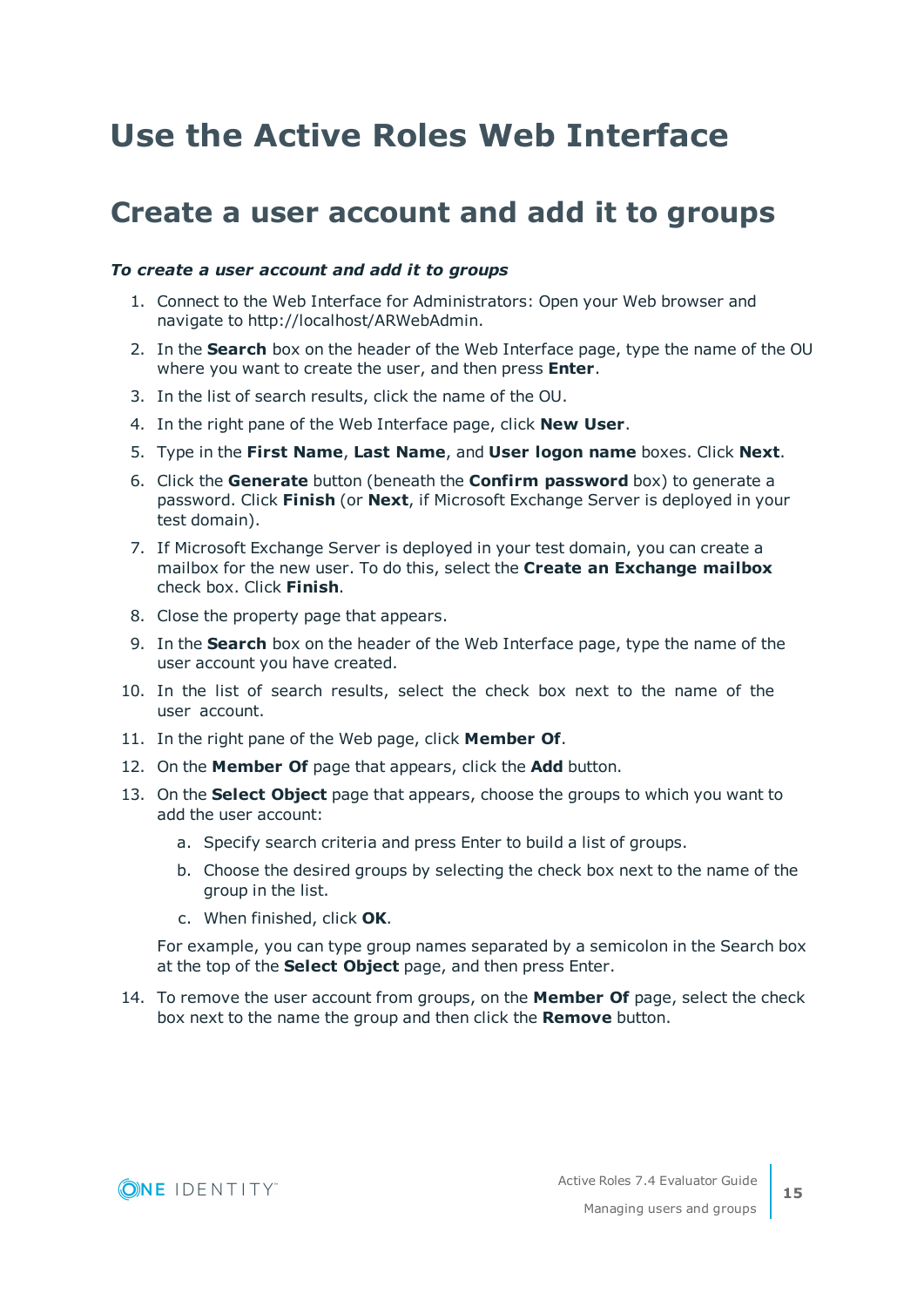### <span id="page-15-0"></span>**Find a user and reset the user's password**

#### *To find a user account and then reset its password*

- 1. Connect to the Web Interface for Help Desk: Open your Web browser and navigate to http://localhost/ARWebHelpDesk.
- 2. In the **Search** box on the header of the Web Interface page, type the name of the user you want to find, and then press **Enter**.
- 3. In the list of search results, select the check box next to the name of the user account.
- 4. In the right pane of the Web Interface page, click **Reset Password**.
- 5. On the **Reset Password** page that appears, click the **Generate** button.

The new password is displayed in the **Password** box.

<span id="page-15-1"></span>6. Click the **Finish** button to apply your changes.

### **Perform self-administration**

Active Roles makes it possible to authorize users to administer their own accounts in Active Directory. Specifically, users may be permitted to modify personal information in their accounts. An administrator can use the Active Roles console to delegate this task.

#### *To delegate self-administration*

- 1. In the console tree, select the domain or OU where you want to delegate the selfadministration task.
- 2. Right-click the selection and click **Delegate Control**.
- 3. In the **Active Roles Security** dialog box, click **Add**.
- 4. Follow the steps in the Delegation of Control Wizard.
- 5. On the **Users or Groups** page, click **Add**, use the **Select Objects** dialog box to select the **Self** object, and then click **Next**.
- 6. On the **Access Templates** page, expand **User Self-management**, and select the check box next to **Self - Account Management**. Click **Next**.
- 7. Click **Next** two times, and then click **Finish**.
- 8. In the **Active Roles Security** window, click **OK**.

Once you have delegated the self-administration task, you can check how users can perform self-administration in the Active Roles Web Interface.

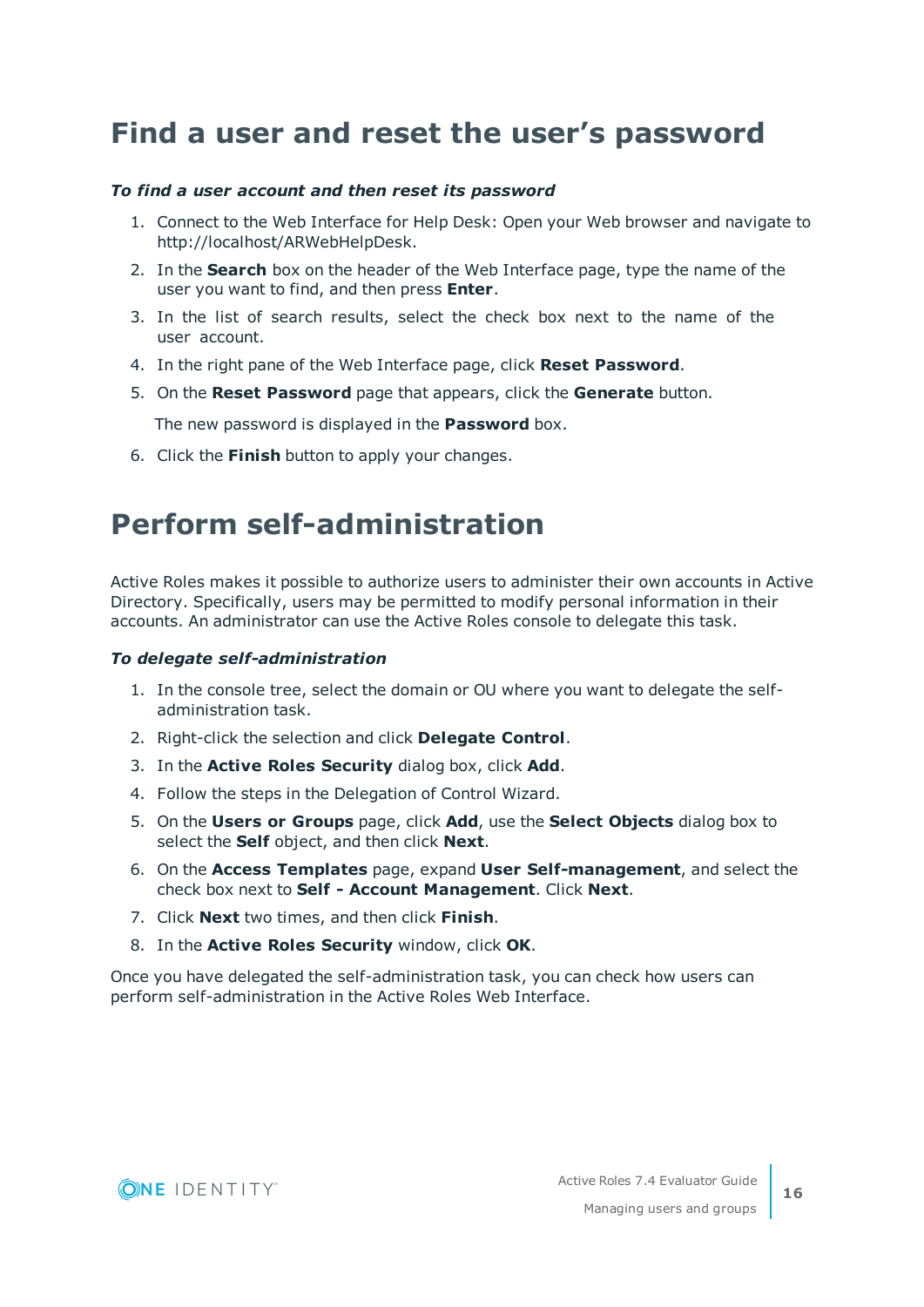#### *To perform self-administration*

- 1. Log on to your server as any user defined in your test domain.
- 2. Connect to the Web Interface for Self-Administration: Open your Web browser and navigate to http://localhost/ARWebSelfService.
- 3. On the Web Interface Home page, click **User Profile Editor**.
- 4. On the **User Profile Editor** page that appears, use the **General**, **Address**, **Telephones**, and **Picture** tabs to view or change your personal information.
- 5. When finished, click the **Save** button.

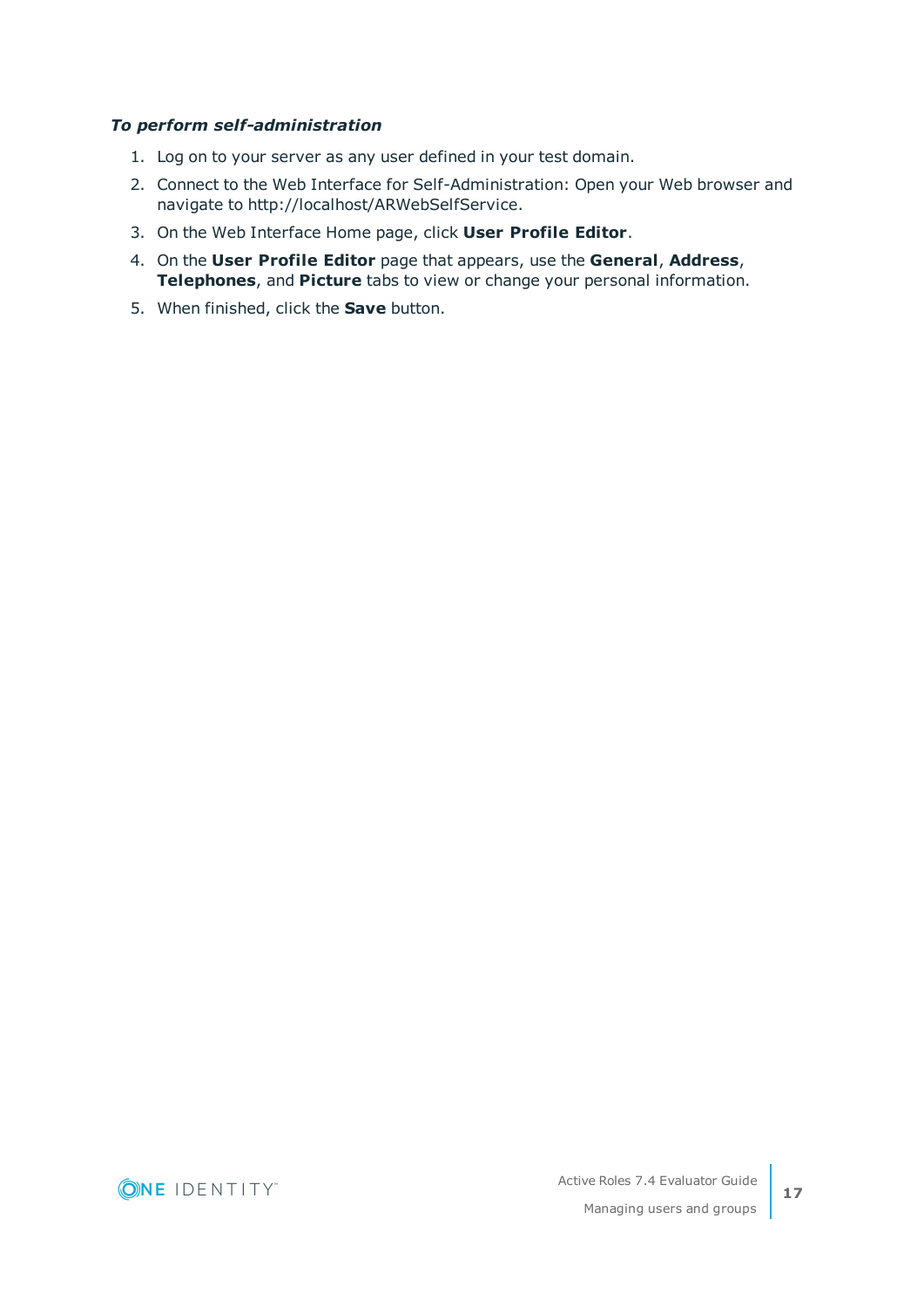# **Delegating administration**

<span id="page-17-0"></span>The examples in this section demonstrate how to delegate administration using Active Roles.

## <span id="page-17-1"></span>**Assign the Help Desk role for an OU**

When you assign the Help Desk role to a group for a given OU, you authorize the members of that group to reset user passwords, unlock user accounts, and view all properties of user accounts in that OU and its child OUs. The members of the group to which you have assigned an administrative role are referred to as *delegated administrators*.

#### *To assign the Help Desk role for an OU*

- 1. In the Active Roles console, right-click the OU, and then click **Delegate Control**.
- 2. In the **Active Roles Security** window, click **Add**.
- 3. Follow the steps in the Delegation of Control wizard.
- 4. On the **Users or Groups** page, click **Add**.
- 5. Select the group to which you want to assign the Help Desk role and click **OK**.
- 6. Click **Next**.
- 7. On the **Access Templates** page, expand **Active Directory**, select the check box next to **Users – Help Desk**, and then click **Next**.
- 8. Click **Next**, click **Next**, and then click **Finish**.
- 9. In the **Active Roles Security** window, click **OK**.

To enable the delegated administrators to browse OUs in the domain, you must grant them the **Read All Properties** permission on the OU objects at the domain level.

#### *To grant the Read All Properties permission*

1. Select the domain and use the Delegation of Control wizard as described in the previous procedure.



**4**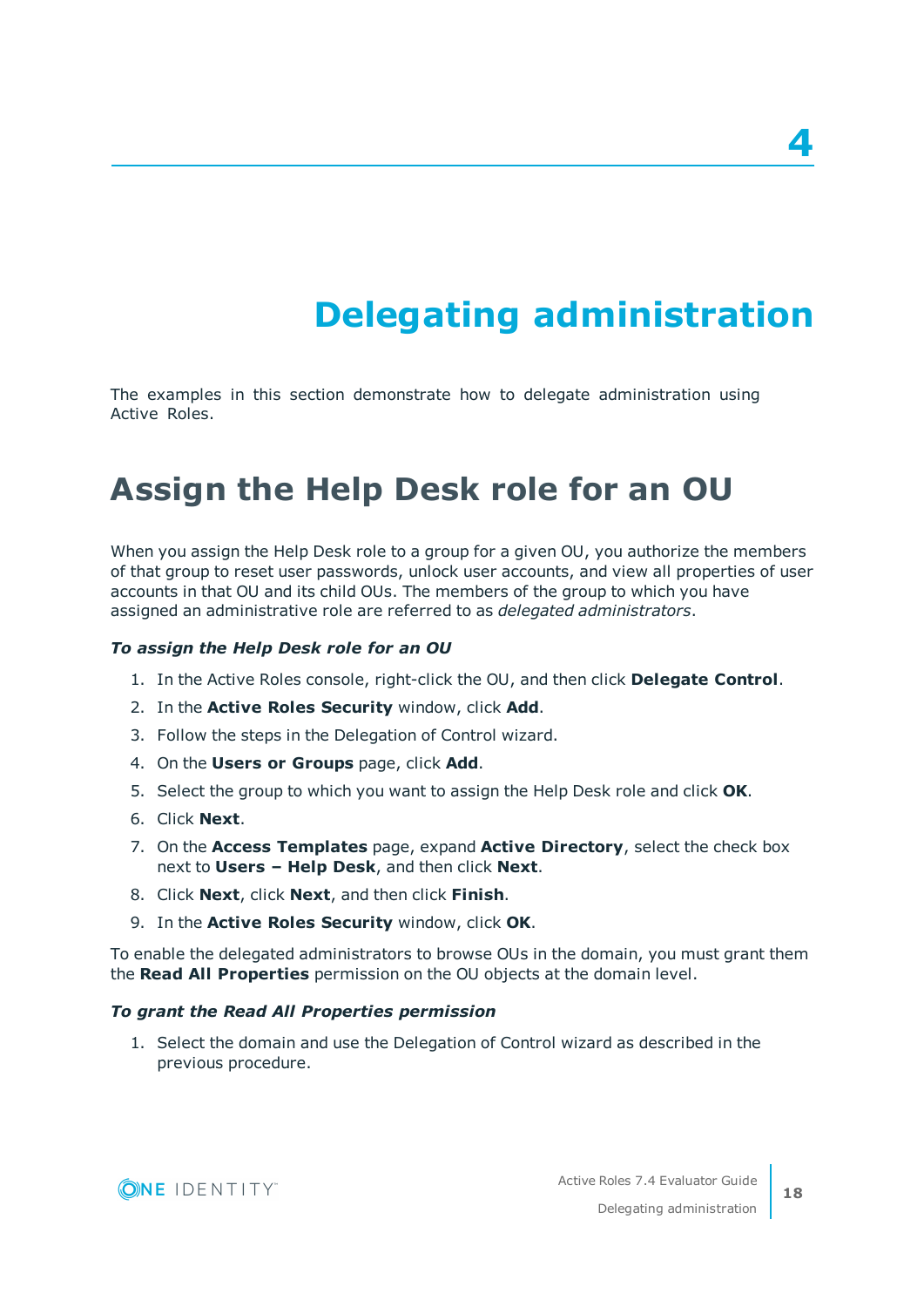2. On the **Access Templates** page, expand **Active Directory**, and select the check box next to **OUs – Read All Properties**.

## <span id="page-18-0"></span>**Test the delegated administrator's rights**

The delegated administrator can use the Active Roles console to perform administrative tasks. Use the following steps to verify the rights of a delegated administrator using the Active Roles console (MMC Interface).

#### *To verify delegation using the Active Roles console*

- 1. Open the Active Roles console and connect to the Administrative Service as the delegated administrator:
	- a. Right-click the console tree root, and then click **Connect**.
	- b. In the **Connect to Administration Service** dialog box, click **Options**.
	- c. In the **Connect as** area, click **The following user** and specify the user logon name and password of the delegated administrator.
- 2. In the console tree, select the OU for which the delegated administrator is assigned the Help Desk role.
- 3. Verify that you can reset passwords and unlock accounts: Right-click a user account in the details pane, and click **Reset Password**.
- 4. Verify that you can view user properties: Right-click a user account in the details pane, and click **Properties**.

The delegated administrator can also use the Web Interface to perform administrative tasks. Take the following steps to verify the rights of a delegated administrator using the Active Roles Web Interface.

#### *To verify delegation using the Web Interface*

- 1. Log on to your computer with the delegated administrator's user name and password.
- 2. Connect to the Web Interface for Help Desk: Open your Web browser and navigate to http://localhost/ARWebHelpDesk.
- 3. In the Search box on the header of the Web Interface page, type the name of the OU for which the delegated administrator is assigned the Help Desk role, and then press Enter.
- 4. In the list of search results, click the name of the OU to display a list of objects held in that OU.
- 5. In the list of objects, select the check box next to the name of a user account.

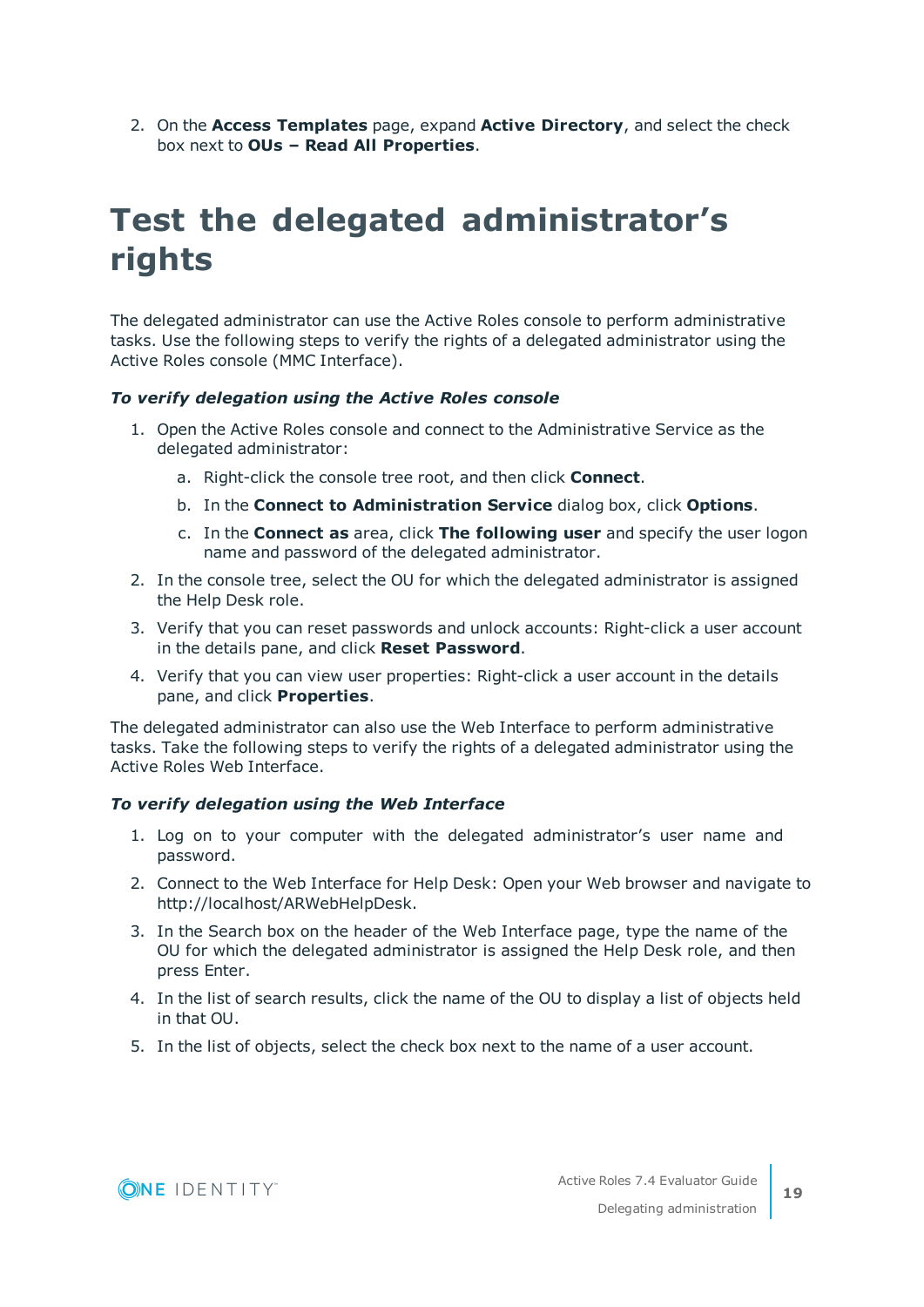- 6. Verify that you can reset the user's password and unlock the user account:
	- a. In the right pane of the Web Interface page, click **Reset Password**.
	- b. On the Reset Password page that appears, specify a new password, clear the **Account is locked out** check box if the check box is selected, and then click **Finish**.

If the user account is not locked out, the **Account is locked out** check box is unavailable.

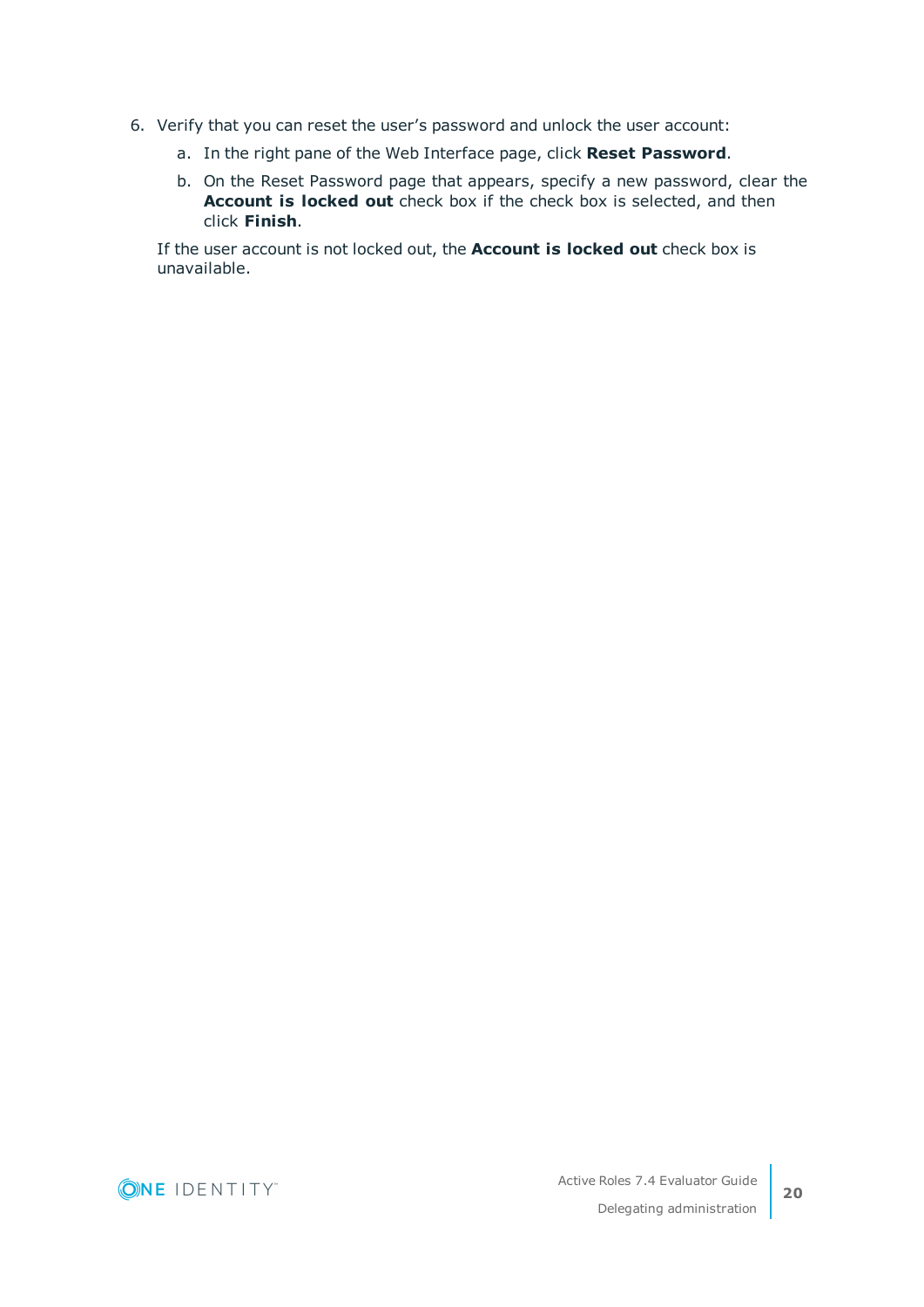# **Using Managed Units**

<span id="page-20-0"></span>The examples in this section demonstrate how to configure Managed Units, and allow you to see how Managed Units work.

Managed Unit (MU) is a collection of objects (administrative view), created for the purposes of distribution of administration, enforcement of business rules, and management of complex network environments. Managed Units provide the capability to separate the management framework from the Active Directory design. By using Managed Units, directory objects can be grouped into administrative views regardless of object location in Active Directory.

### <span id="page-20-1"></span>**Create a Managed Unit**

Consider an example in which the AD design is based on geographic locations, with domains named after cities or regions and OUs named for corporate departments or groups. Managed Units could be designed to manage specific departments or groups that are divided across multiple geographic locations.

In this example, each AD domain has a Human Resources (HR) OU and a Sales OU. The Active Roles design has an HR MU and a Sales MU. The HR MU enables administrators to configure the policies and security restrictions for all HR users in one place, while the Sales MU provides the same kind of capability for all Sales users.

MUs are defined by membership rules—criteria that Active Roles uses to evaluate which objects belong to specific MU.

In your test domain, create three OUs named PHX Sales, BST Sales, and SEA Sales. Then, perform the following steps to create the Sales MU.

#### *To create Managed Unit*

- 1. Start the Active Roles console and connect to the Administration Service.
- 2. Ensure that the console is in Advanced View mode: On the **View** menu, click **Mode**, and then select the **Advanced Mode** option.
- 3. In the console tree, expand **Configuration**, right-click **Managed Units**, and select

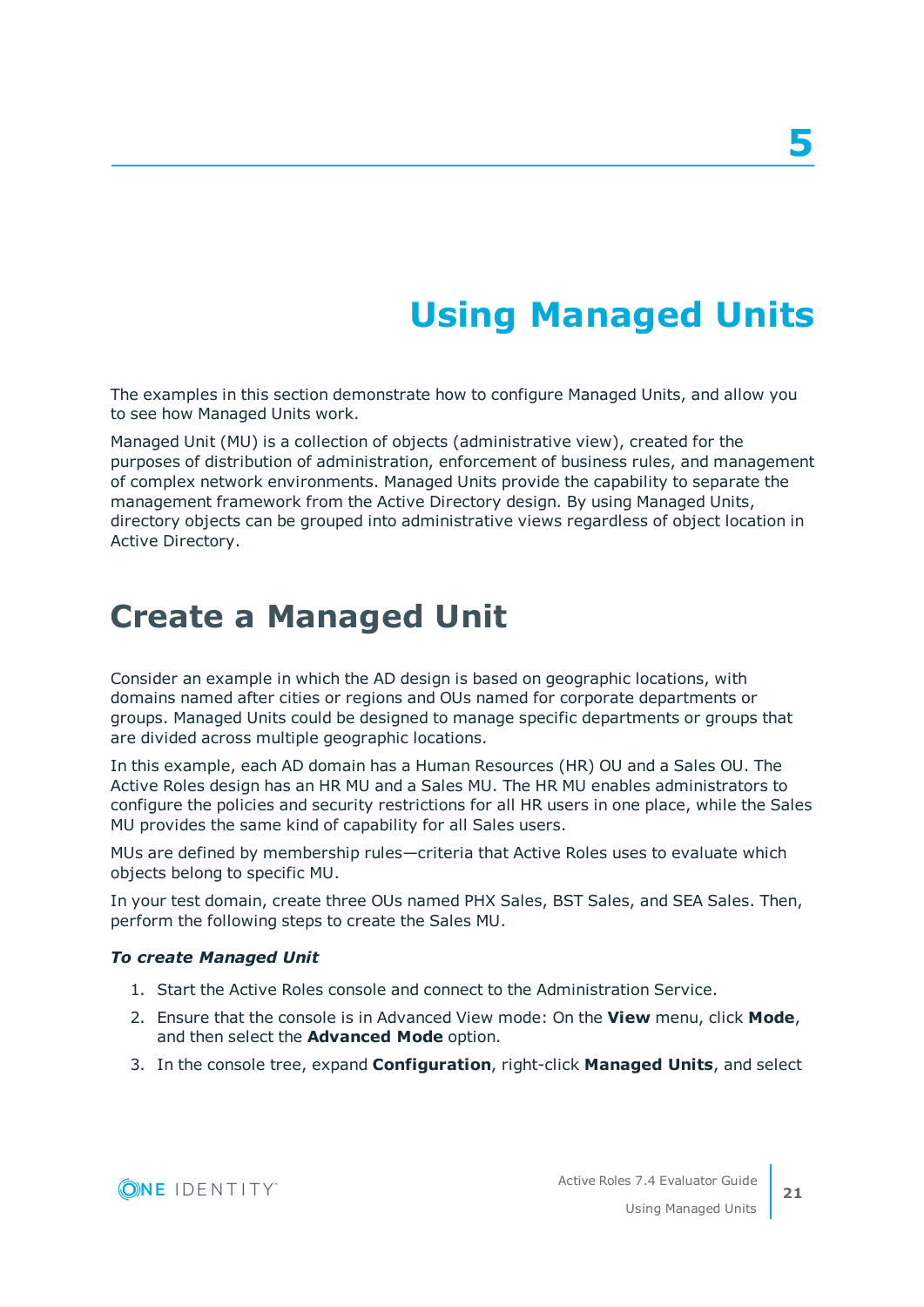#### **New | Managed Unit**.

The New Object - Managed Unit wizard starts.

- 4. In the **Name** box, type the name of the Managed Unit **Sales MU**. Click **Next**.
- 5. Click **Add**.
- 6. In the list of rule types, click **Include by Query**. Click **OK**.
- 7. From the **Find** list, select **Organizational Units**.
- 8. Click **Browse** next to the **In** box, and select your test domain.
- 9. In the **Name** box, type **\*Sales\***
- 10. Optionally, click **Preview Rule**.

The window displays a list of all the Sales OUs found.

- 11. Click **Add Rule**.
- 12. In the wizard, click **Next**, click **Next**, and then click **Finish**.

This procedure ensures that all OUs with names containing 'Sales' are included in the Sales MU. If you only want the MU to include the OUs with specific names, such as 'PHX Sales OU', 'BST Sales OU' and 'SEA Sales OU', use explicit inclusion. To create the Sales MU using explicit inclusion, modify the above procedure as follows:

- 1. In Step 6, select **Include Explicitly** from the list of rule types.
- 2. In the **Select Objects** window, specify the OU names (separated by semicolons), and then click **OK**.
- <span id="page-21-0"></span>3. Follow the steps in the wizard to complete the creation of the MU.

## **Assign the Full Control role for an MU**

Active Roles ensures that security restrictions specified on an MU are applied to all objects held in that MU. When an MU holds a container, all child objects in that container inherit the security restrictions defined at the MU level. This inheritance continues down the directory tree within all containers held in a given MU.

When you assign the Full Control role to a group for a given MU, you authorize the members of that group to perform all administrative tasks in that MU. The members of the group to which you have assigned an administrative role are referred to as *delegated administrators*.

#### *To assign the Full Control role for an MU*

- 1. In the Active Roles console, right-click the Sales MU, and then click **Delegate Control**.
- 2. In the **Active Roles Security** window, click **Add**.
- 3. Follow the steps in the Delegation of Control wizard.
- 4. On the **Users or Groups** page, click **Add**.

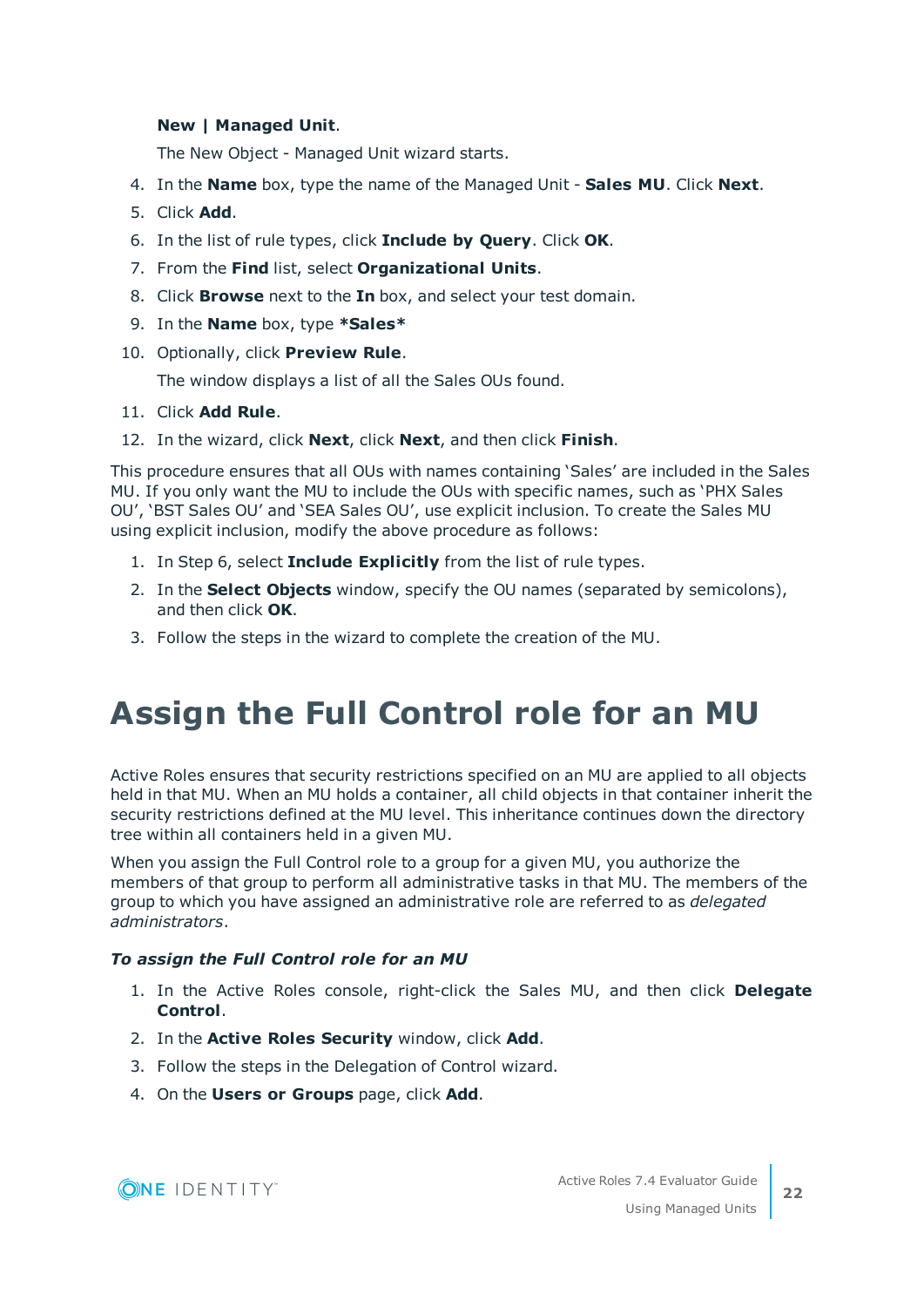- 5. Select the group to which you want to assign the Full Control role and click **OK**.
- 6. Click **Next**.
- 7. On the **Access Templates** page, expand **Active Directory**, select the check box next to **All Objects – Full Control**, and then click **Next**.
- 8. Click **Next**, click **Next**, and then click **Finish**.
- 9. In the **Active Roles Security** window, click **OK**.

When assigned the Full Control role for an MU, the delegated administrator is authorized to view the MU and manage all objects in it. In the Active Roles console, the MU appears under **Managed Units** in the console tree.

## <span id="page-22-0"></span>**Test the delegated administrator's rights**

Delegated administrators can use the Active Roles console to perform administrative tasks within the MU. Take the following steps to verify the rights of the delegated administrator using the Active Roles console.

#### *To verify delegation using the Active Roles console*

- 1. Start the Active Roles console and connect to the Administrative Server as the delegated administrator:
	- a. Right-click the console tree root, and then click **Connect**.
	- b. In the **Connect to Administration Service** dialog box, click **Options**.
	- c. In the **Connect as** area, click **The following user** and specify the user logon name and password of the delegated administrator.
- 2. In the console tree, expand **Managed Units | Sales MU**, and select an OU.
- 3. Verify that you can administer objects in the OU: Right-click an object in the details pane and use commands on the shortcut menu.
- 4. Verify that you can create new objects: In the console tree, under **Sales MU**, rightclick an OU, point to **New**, and select the type of the object to create.

Delegated administrators can also use the Web Interface to perform administrative tasks. Take the following steps to verify the rights of the delegated administrator using the Active Roles Web Interface.

#### *To verify delegation using the Web Interface*

- 1. Log on to your computer with the user name and password of the delegated administrator.
- 2. Connect to the Web Interface for Administrators: Open your Web browser and navigate to http://localhost/ARWebAdmin.
- 3. On the Web Interface Home page, click **Directory Management**.

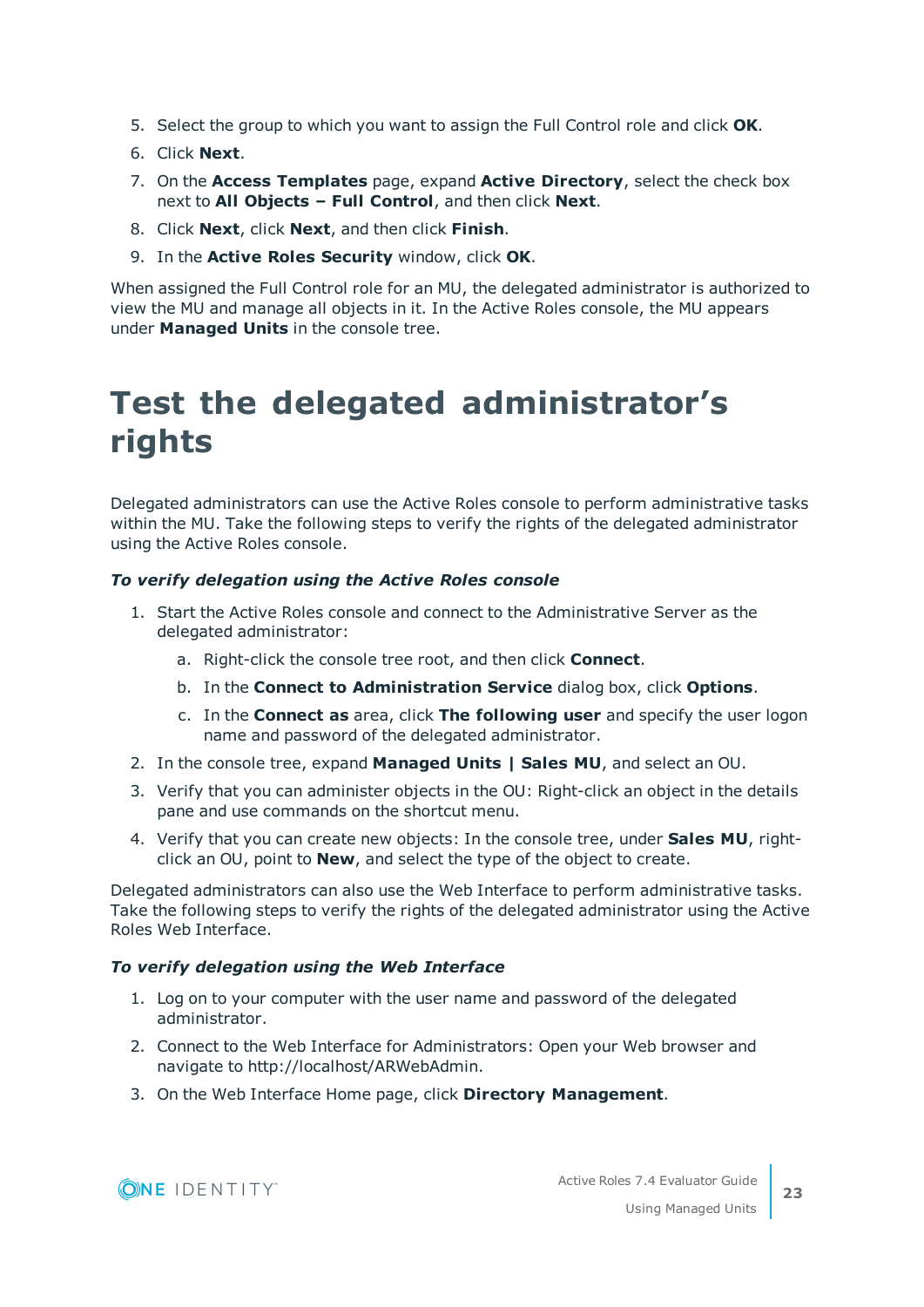- 4. On the **Views** tab in the left pane of the Web Interface page, click **Managed Units**.
- 5. In the list of Managed Units, click **Sales** to display a list of OUs held in the Sales Managed Unit.
- 6. In the list of OUs, click the name of an OU to display a list of objects held in that OU.
- 7. Verify that you can create new objects in the OU and administer the OU using commands in the right pane of the Web Interface page.
- 8. Verify that you can administer objects held in the OU: Select the check box next to the name of an object in the list and then use commands in the upper part of the right pane.

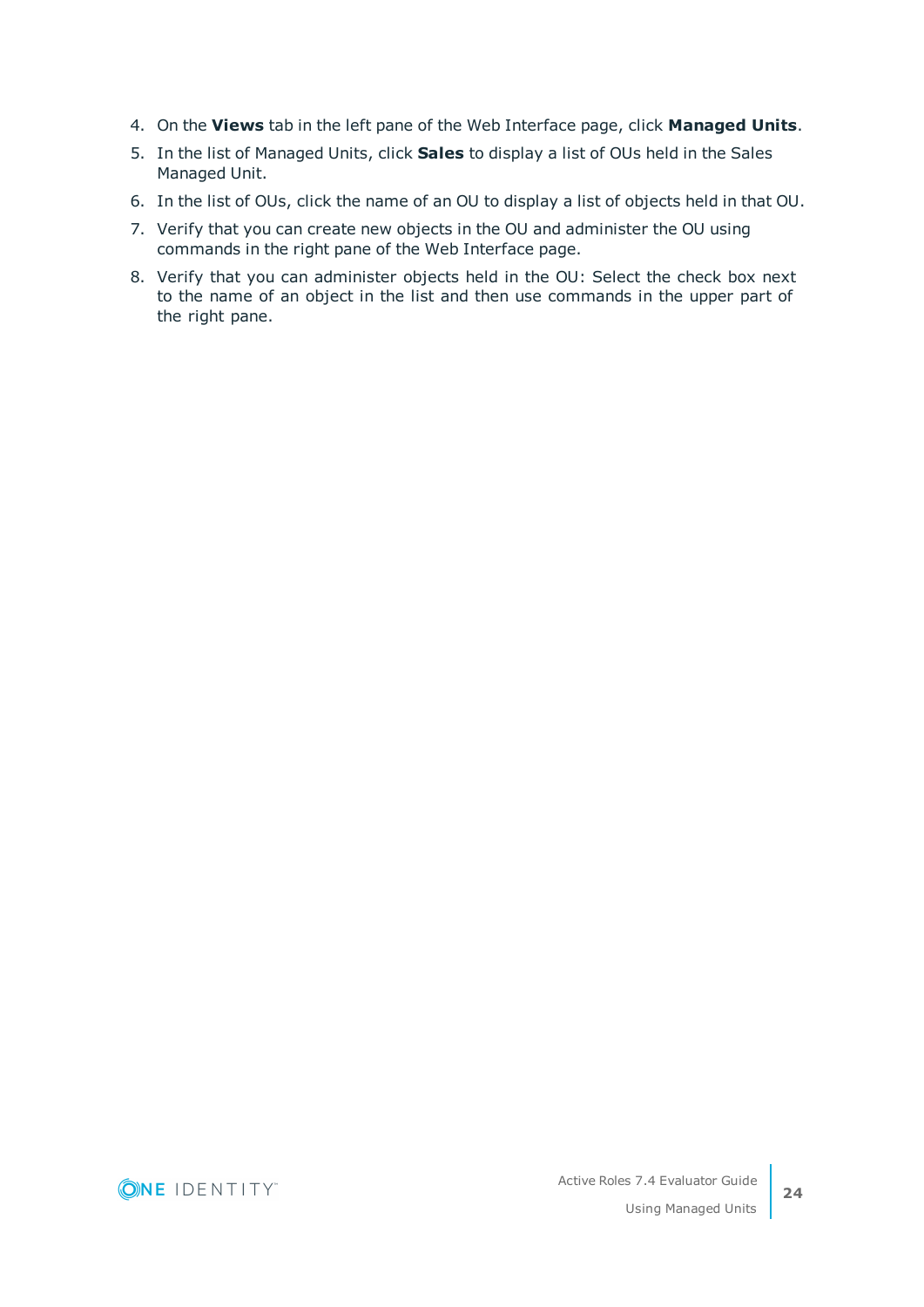# **Using Active Roles policies**

<span id="page-24-0"></span>The examples in this section demonstrate how to configure provisioning policies, and allow you to see how provisioning policy enforcement works in Active Roles.

6 NOTE: The instructions in this section assume that you are logged on as an Active Roles Admin. The Active Roles Admin account is specified when installing the Administration Service, and defaults to the Administrators local group of the computer running the Administration Service.

### <span id="page-24-1"></span>**Enforce user naming conventions**

This section describes how to enforce the following user naming conventions:

<sup>l</sup> **Full name** must be **ABC**, where

**A** consists of max 5 first characters of **Last name**; in case of long **Last name**, **A** consists of only the first 5 characters

**B** consists of min 2 characters: numbering beginning with 00; in case of short **Last name**, filling characters are added: 000, 0000, so that **AB** consists of exactly 7 characters

**C** consists of one first character of **First name**

Example: **ivano00a** (**ivano** = 5 characters of **Last name** Ivanov; **00** = numbering; **a** = the first character of **First name** Andre)

- <sup>l</sup> **User logon name** must be the same as **Full name**
- <sup>l</sup> **User logon name (pre-Windows 2000)** must be the same as **Full name**

To enforce these naming conventions, you need to create and apply an Active Roles Policy Object.

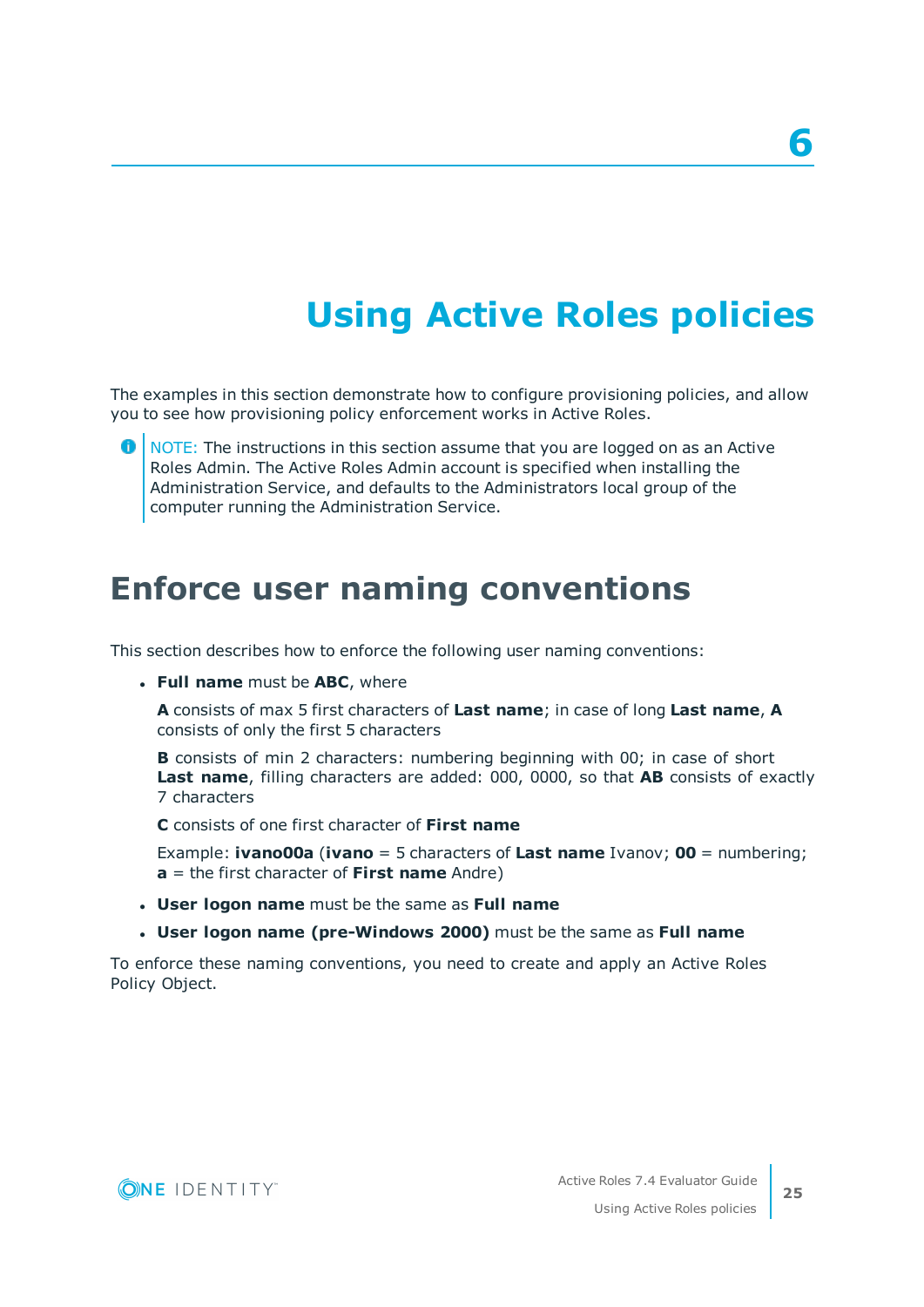## <span id="page-25-0"></span>**Create and apply the Policy Object**

Perform the following steps to create and apply the Policy Object using the Active Roles console. First, you create the Policy Object, configure policy for the **Full name** property, and apply the Policy Object to your test domain. Next, you modify the Policy Object to add the policy for the **User logon name** and **User logon name (pre-Windows 2000)** properties.

#### *To create and apply the Policy Object*

- 1. In the console tree, expand **Configuration | Policies**, right-click **Administration**, and select **New | Provisioning Policy**.
- 2. On the **Welcome** page of the New Provisioning Policy Object wizard, click **Next**.
- 3. In the **Name** box, type the name for the Policy Object: **User Naming Conventions**. Click **Next**.
- 4. On the **Policy to Configure** page, select **Property Generation and Validation**. Click **Next**.
- 5. On the **Controlled Property** page, click **Select**.
- 6. In the **Select Object Type and Property** dialog box:
	- a. From the **Object type** list, select **User**.
	- b. From the **Object property** list, select **Name**.
	- c. Click **OK**.
- 7. On the **Controlled Property** page, click **Next**.
- 8. On the **Configure Policy Rule** page, select the **'Name' must be <value>** check box, and then click the item **<click to add value>** in the **Edit policy rule** box.
- 9. In the **Add Value** dialog box, click **Configure**.
- 10. In the **Configure Value** dialog box, click **Add**.
- 11. In the **Add Entry** window:
	- a. Under **Entry type**, click **User Property**.
	- b. Under **Entry properties**, click **Select**, and then select **Last Name** from the **Object property** list. Click **OK**.
	- c. Click **The first**, and then enter **5** in the box next to that option.
	- d. Select the **If value is shorter, add filling characters at the end of value** check box, and then, in the **Filling character** box, enter **0**.
	- e. Click **OK**.
- 12. In the **Configure Value** dialog box, click **Add**.
- 13. In the **Add Entry** window, click **Text**, type **00**, and click **OK**.
- 14. In the **Configure Value** dialog box, click **Add**.

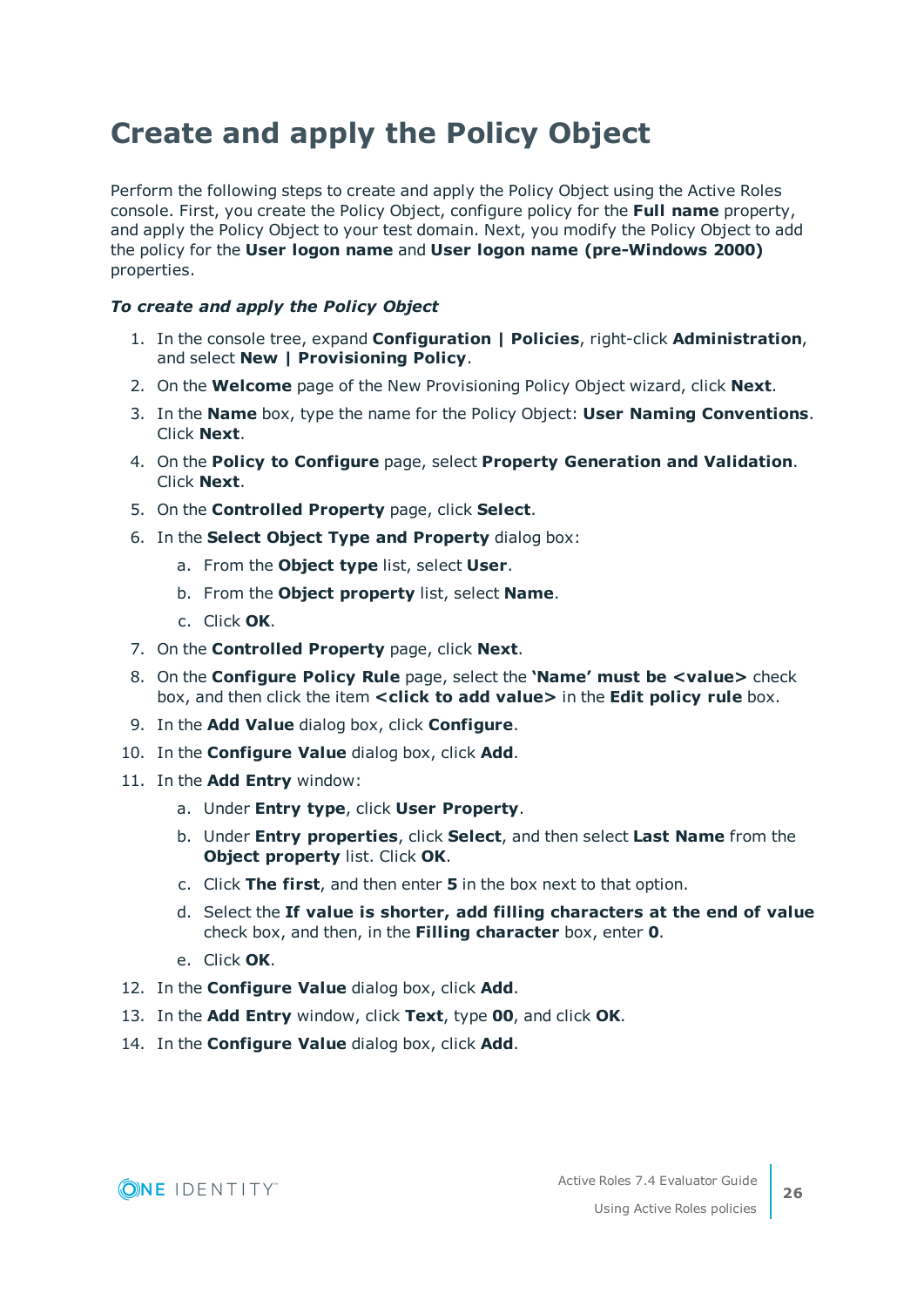- 15. In the **Add Entry** window:
	- a. Under **Entry type**, click **User Property**.
	- b. Under **Entry properties**, click **Select**, and then select **First Name** from the **Object property** list. Click **OK**.
	- c. Click **The first**, and then enter **1** in the box next to that option.
	- d. Click **OK**.
- 16. In the **Configure Value** dialog box, click **OK**.
- 17. In the **Add Value** dialog box, click **OK**.
- 18. On the **Configure Policy Rule** page, click **Next**.
- 19. On the **Policy Description** page, click **Next**.
- 20. On the **Enforce Policy** page, click **Add**.
- 21. In the **Select Objects** window, select your test domain, click **Add**, and then click **OK**.
- 22. Click **Next**, and then click **Finish**.

Next, perform the following steps to configure policy for the **User logon name** and **User logon name (pre-Windows 2000)** properties.

#### *To add policies to the Policy Object*

- 1. In the console tree, select **Configuration | Policies | Administration**.
- 2. In the details pane, right-click **User Naming Conventions** and click **Properties**.
- 3. On the **Policies** tab in the **User Naming Conventions Properties** dialog box, click **Add**.
- 4. On the **Welcome** page of the Add Provisioning Policy wizard, click **Next**.
- 5. On the **Policy to Configure** page, select **Property Generation and Validation**. Click **Next**.
- 6. On the **Controlled Property** page, click **Select**.
- 7. In the **Select Object Type and Property** dialog box:
	- a. From the **Object type** list, select **User**.
	- b. From the **Object property** list, select **Account Name (UPN Prefix)**.
	- c. Click **OK**.
- 8. On the **Controlled Property** page, click **Next**.
- 9. On the **Configure Policy Rule** page, select the **'Account Name (UPN Prefix)' must be <value>** check box, and then click the item **<click to add value>** in the **Edit policy rule** box.
- 10. In the **Add Value** dialog box, click **Configure**.
- 11. In the **Configure Value** dialog box, click **Add**.

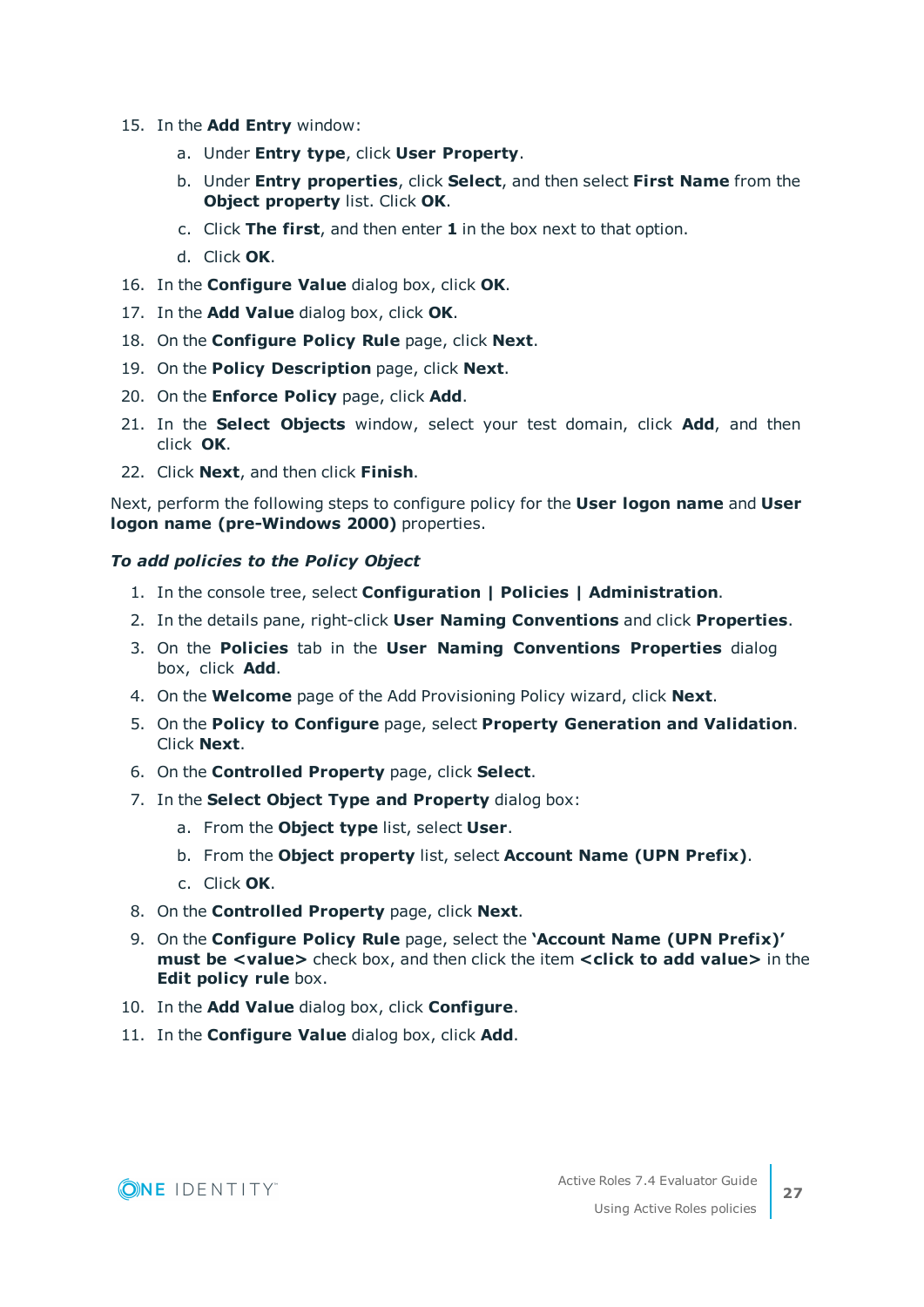- 12. In the **Add Entry** dialog box window:
	- a. Under **Entry type**, click **User Property**.
	- b. Under **Entry properties**, click **Select**, and then select **Name** from the **Object property** list. Click **OK**.
	- c. Click **OK**.
- 13. In the **Configure Value** dialog box, click **OK**.
- 14. In the **Add Value** dialog box, click **OK**.
- 15. On the **Configure Policy Rule** page, click **Next**.
- 16. Click **Next**, and then click **Finish**.
- 17. Repeat Steps 3-16 with the following modification to configure policy for User logon name (pre-Windows 2000):
	- <sup>l</sup> In Step 7, from the **Object property** list, select **Logon Name (pre-Windows 2000)**.
- <span id="page-27-0"></span>18. In the **User Naming Conventions Properties** dialog box, click **OK**.

### **Verify the naming conventions**

Use the following steps to see how the naming conventions are enforced when you create a user account using the Active Roles console (MMC Interface).

#### *To verify naming conventions using the Active Roles console*

- 1. In the console tree, right-click an OU in your test domain, and select **New | User**.
- 2. Fill in the **First name** and **Last name** boxes.
- 3. Verify that the console automatically fills in the **Full name**, **User logon name**, and **User logon name (pre-Windows 2000)** boxes in accordance with the user naming conventions.
- 4. Complete the New Object User wizard.
- 5. Right-click the newly created user account, click **Properties**, and examine the **Properties** dialog box to verify that the user properties are in compliance with the naming conventions.

Use the following steps to see how the naming conventions are enforced when you create a user account using the Active Roles Web Interface.

#### *To verify naming conventions using the Web Interface*

- 1. In the Web Interface for Administrators, select an OU from your test domain.
- 2. In the right pane of the Web Interface page, click **New User**.
- 3. Fill in the **First Name** and **Last Name** fields.

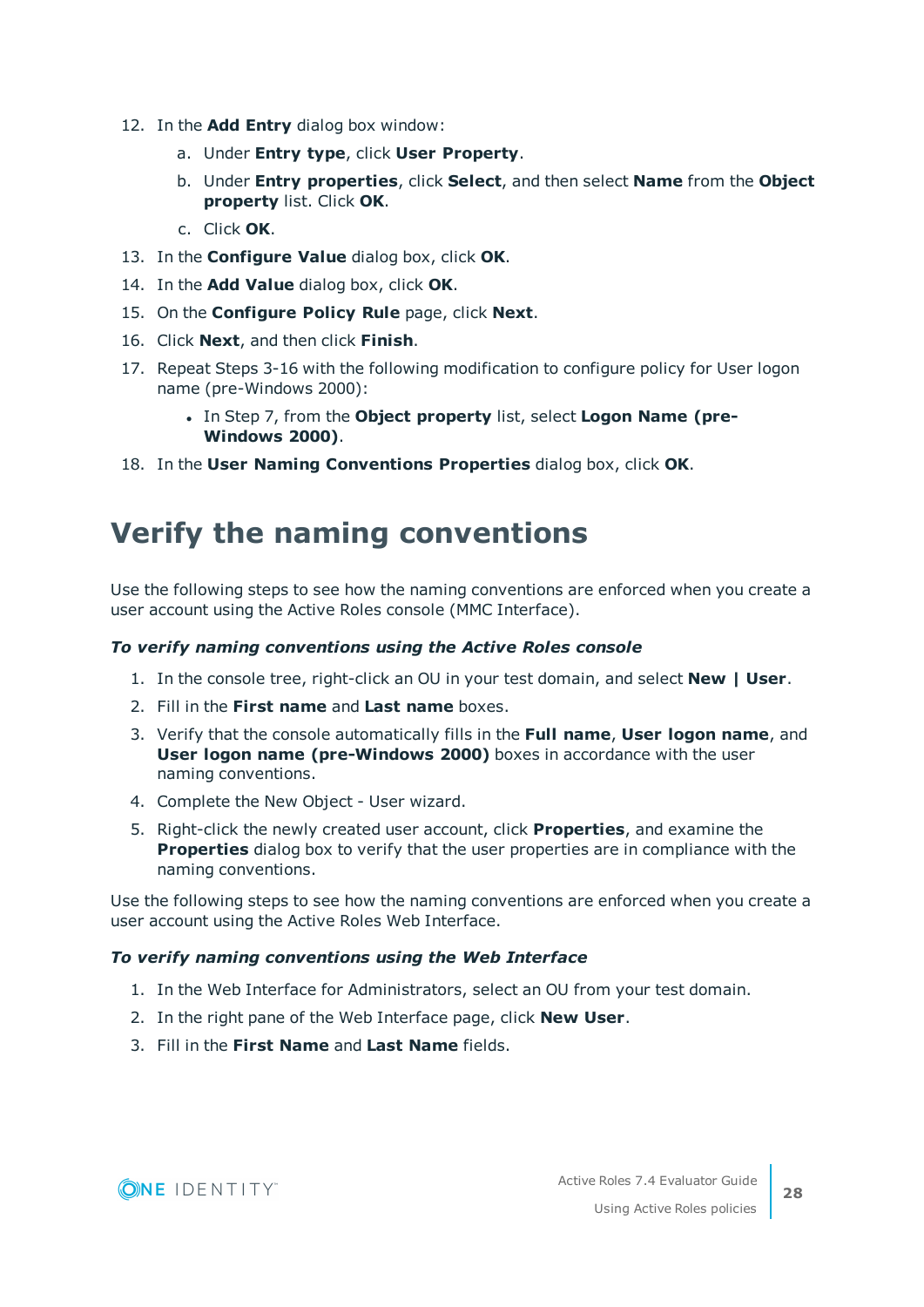- 4. Verify that the Web Interface automatically fills in the **Name**, **User logon name**, and **User logon name (pre-Windows 2000)** fields in accordance with the user naming conventions.
- <span id="page-28-0"></span>5. Follow the steps in the wizard to complete the creation of the user account.

### **Clean up your test environment**

The policy you configured and used in this section may interfere with the policies discussed in the sections that follow. To prevent this issue, you should block the effect of the User Naming Convention policy on your test domain before you proceed to the next sections.

#### *To block the effect of the User Naming Conventions policy*

- 1. In the Active Roles console, right-click your test domain, and click **Enforce Policy**.
- 2. In the **Active Roles Policy** window, locate the list entry named **User Naming Conventions**, and select the **Blocked** check box in that entry.
- <span id="page-28-1"></span>3. Click **OK** to close the **Active Roles Policy** window.

## **Use a Logon Name Generation policy**

You can use a policy of the Logon Name Generation category to automate the assignment of the pre-Windows 2000 user logon name upon creation or modification of a user account. When configuring a policy of this category, you can define multiple rules or apply an incremental numeric value to ensure uniqueness of the policy-generated name.

This section covers both the scenario that uses a uniqueness number and the scenario that involves multiple rules to generate logon names.

### <span id="page-28-2"></span>**Scenario 1: Using uniqueness number**

The policy described in this scenario generates the pre-Windows 2000 user logon name in accordance with this rule: the first character of the user first name, optionally followed by a uniqueness number, followed by the user last name. The length of the policy-generated name is not more than 8 characters. If the name is longer, trailing characters are truncated as needed. Examples of names generated by this policy are as follows:

- JSmitson
- J1Smitso
- J2Smitso

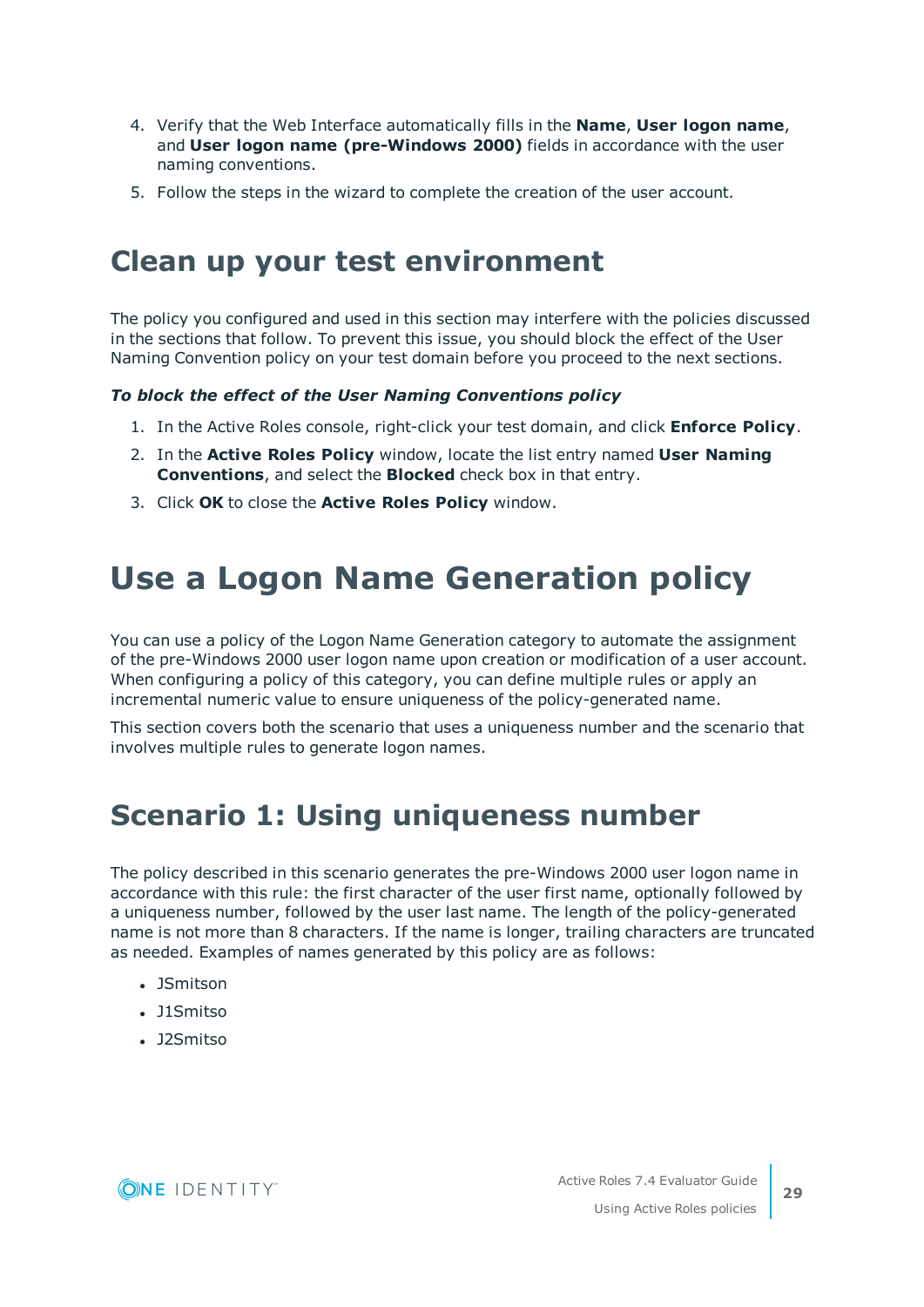The policy generates the name J1Smitso for the user John Smitson if the name JSmitson is in use. If both JSmitson and J1Smitso are in use, the policy generates the name J2Smitso, and so on.

To implement this scenario, you need to create and apply an Active Roles Policy Object. The following two sub-sections elaborate on the steps to implement this scenario.

### <span id="page-29-0"></span>**Create and apply the Policy Object**

You can create and apply the Policy Object using the Active Roles console as follows.

#### *To create and apply the Policy Object*

- 1. In the console tree, expand **Configuration | Policies**, right-click **Administration**, and select **New | Provisioning Policy**.
- 2. On the **Welcome** page of the New Provisioning Policy Object wizard, click **Next**.
- 3. In the **Name** box, type the name of the Policy Object: **User Logon Name Generation**. Click **Next**.
- 4. On the **Policy to Configure** page, select **User Logon Name Generation**. Click **Next**.
- 5. On the **User Logon Name (pre-Windows 2000) Generation Rules** page, click **Add**.
- 6. In the **Configure Value** dialog box, click **Add**.
- 7. In the **Add Entry** window, configure the entry to include the first character of the user first name:
	- a. Under **Entry type**, click **User Property**.
	- b. Under **Entry properties**, click **Select**.
	- c. In the **Select Object Property** window, click **First Name** in the **Object property** list, and then click **OK**.
	- d. Under **Entry properties**, click **The first**, and verify that the box next to that option reads **1**.
	- e. Click **OK**.
- 8. In the **Configure Value** dialog box, click **Add**.
- 9. In the **Add Entry** window, configure the entry to optionally include a uniqueness number:
	- a. Under **Entry type**, click **Uniqueness Number**.
	- b. Under **Entry properties**, click **Add if the property value is in use**.
	- c. Click **OK**.
- 10. In the **Configure Value** dialog box, click **Add**.

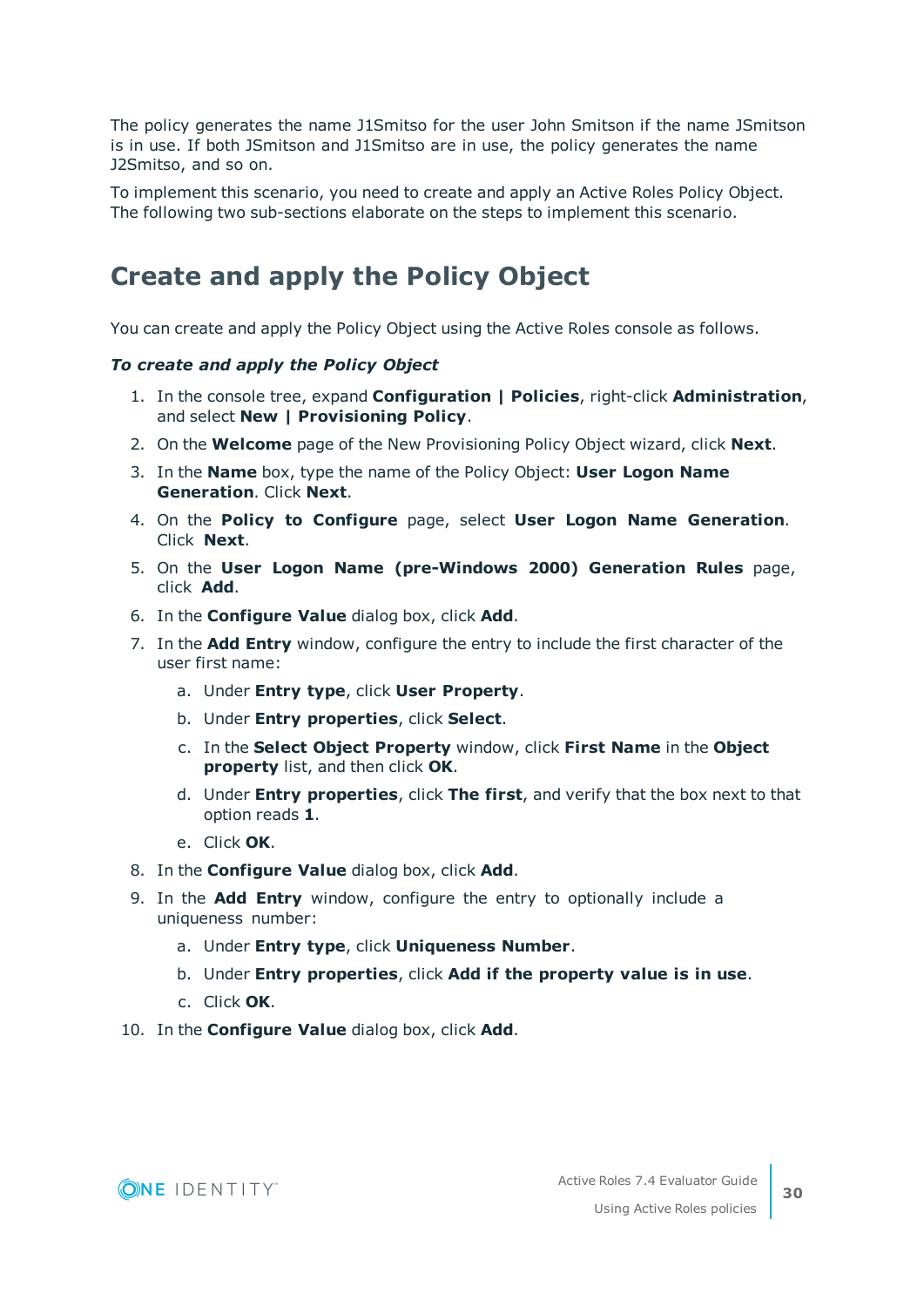- 11. In the **Add Entry** window, configure the entry to include the user last name:
	- a. Under **Entry type**, click **User Property**.
	- b. Under **Entry properties**, click **Select**.
	- c. In the **Select Object Property** window, click **Last Name** in the **Object property** list, and then click **OK**.
	- d. Click **OK**.

At this point, the **Configured value** box should display the following syntax:

%1<givenName>{@counter(optional)}%<sn>

- 12. Click **OK** to close the **Configure Value** dialog box.
- 13. On the **User Logon Name (pre-Windows 2000) Generation Rules** page, click the **Advanced** button.
- 14. In the **Advanced** dialog box, in the **Maximum length, in characters** box, type **8**, and then click **OK**.
- 15. On the **User Logon Name (pre-Windows 2000) Generation Rules** page, click **Next**.
- 16. On the **Enforce Policy** page, click **Add**.
- 17. In the **Select Objects** window, select your test domain, click **Add**, and then click **OK**.
- 18. Click **Next**, and then click **Finish**.

You must also take certain steps to override the effect of the default logon name generation policy. You may block the policy effect for the entire domain or for individual containers within the domain.

#### *To block the effect of the default logon name generation policy*

- 1. In the Active Roles console, right-click your test domain (or a certain container, such as OU), and click **Enforce Policy**.
- 2. In the **Active Roles Policy** window, locate the list entry named **Built-in Policy - Default Logon Name**, and select the **Blocked** check box in that entry.
- <span id="page-30-0"></span>3. Click **OK** to close the **Active Roles Policy** window.

### **Test the User Logon Name Generation policy**

The policy effect on the user creation operation is as follows. On the user creation forms, the Active Roles user interfaces provide a **Generate** button to create a pre-Windows 2000 user logon name in accordance with the policy rule. In the event of a naming conflict, clicking the **Generate** button causes the policy to add a uniqueness number to the name.

You can use the following steps to verify the policy behavior in the Active Roles console.

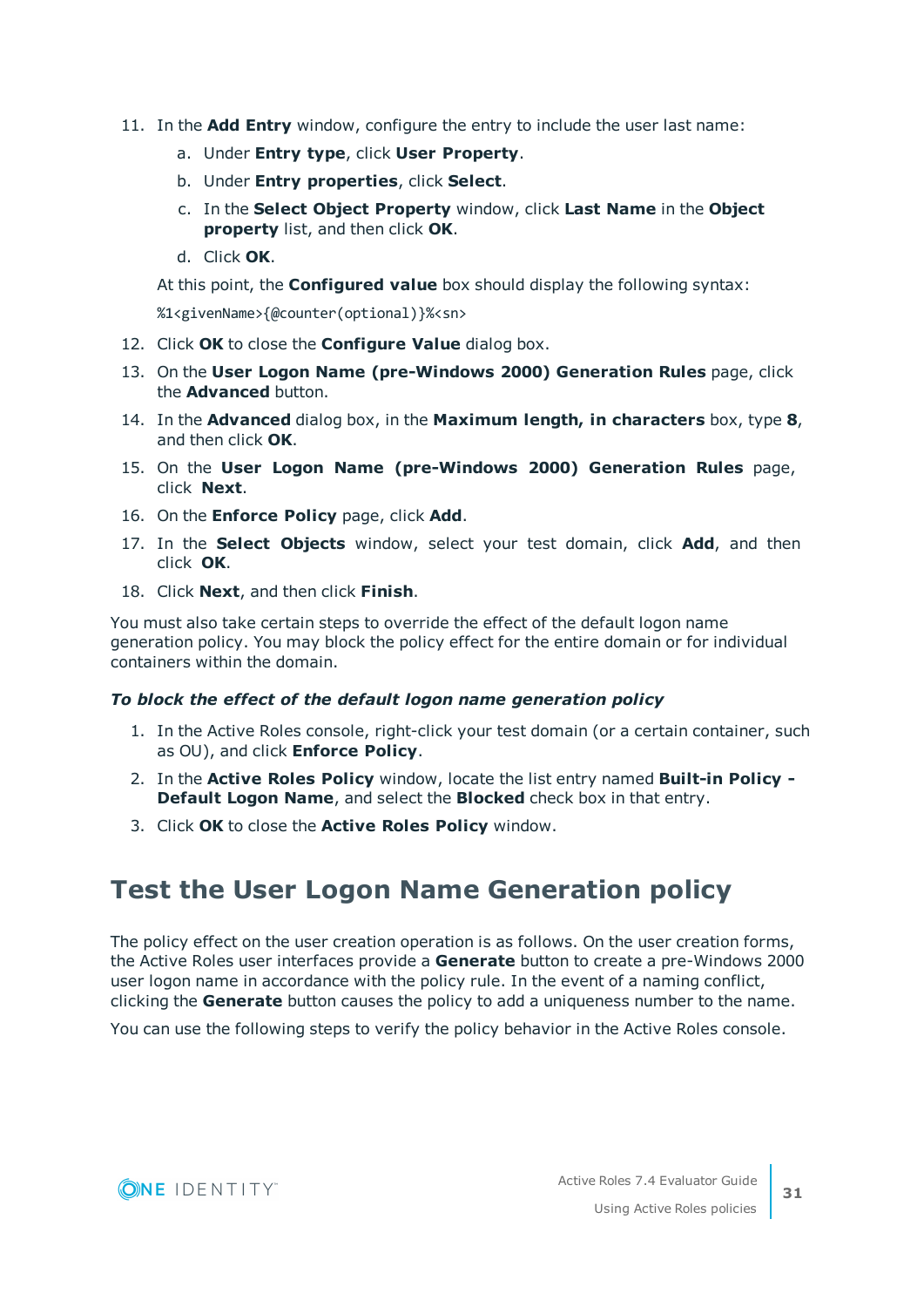#### *To verify the policy behavior using the Active Roles console*

- 1. Create the user account for the first user:
	- a. In the console tree, right-click an OU, and select **New | User**.
	- b. In **First name**, type **John**; in **Last name**, type **Smitson**.
	- c. Click the button next to the **User logon name (pre-Windows 2000)** box. This will generate **JSmitson**.
	- d. Complete the creation of the user account.
- 2. Create the user account for the second user:
	- a. In the console tree, right-click an OU, and select **New | User**.
	- b. In **First name**, type **Jane**; in **Last name**, type **Smitson**.
	- c. Click the button next to the **User logon name (pre-Windows 2000)** box. This will generate **J1Smitso**, because the name **JSmitson** is in use.
	- d. Complete the creation of the user account.
- 3. Create the user account for the third user:
	- a. In the console tree, right-click an OU in your test domain, and select **New | User**.
	- b. In **First name**, type **Joanne**; in **Last name**, type **Smitson**.
	- c. Click the button next to the **User logon name (pre-Windows 2000)** box.

This will generate **J2Smitso**, since both the **JSmitson** and **J1Smitso** names are in use.

d. Complete the creation of the user account.

### <span id="page-31-0"></span>**Scenario 2: Using multiple rules**

The policy described in this scenario uses multiple rules to generate the pre-Windows 2000 user logon name based on the following rules:

- 1. The first character of the user first name, followed by the user last name
- 2. The first two characters of the user first name, followed by the user last name
- 3. The first three characters of the user first name, followed by the user last name

The length of the policy-generated name is at most 8 characters. If the name is longer, trailing characters are truncated as needed.

Examples of names generated by this policy are as follows:

- JSmitson
- JoSmitso
- JohSmits

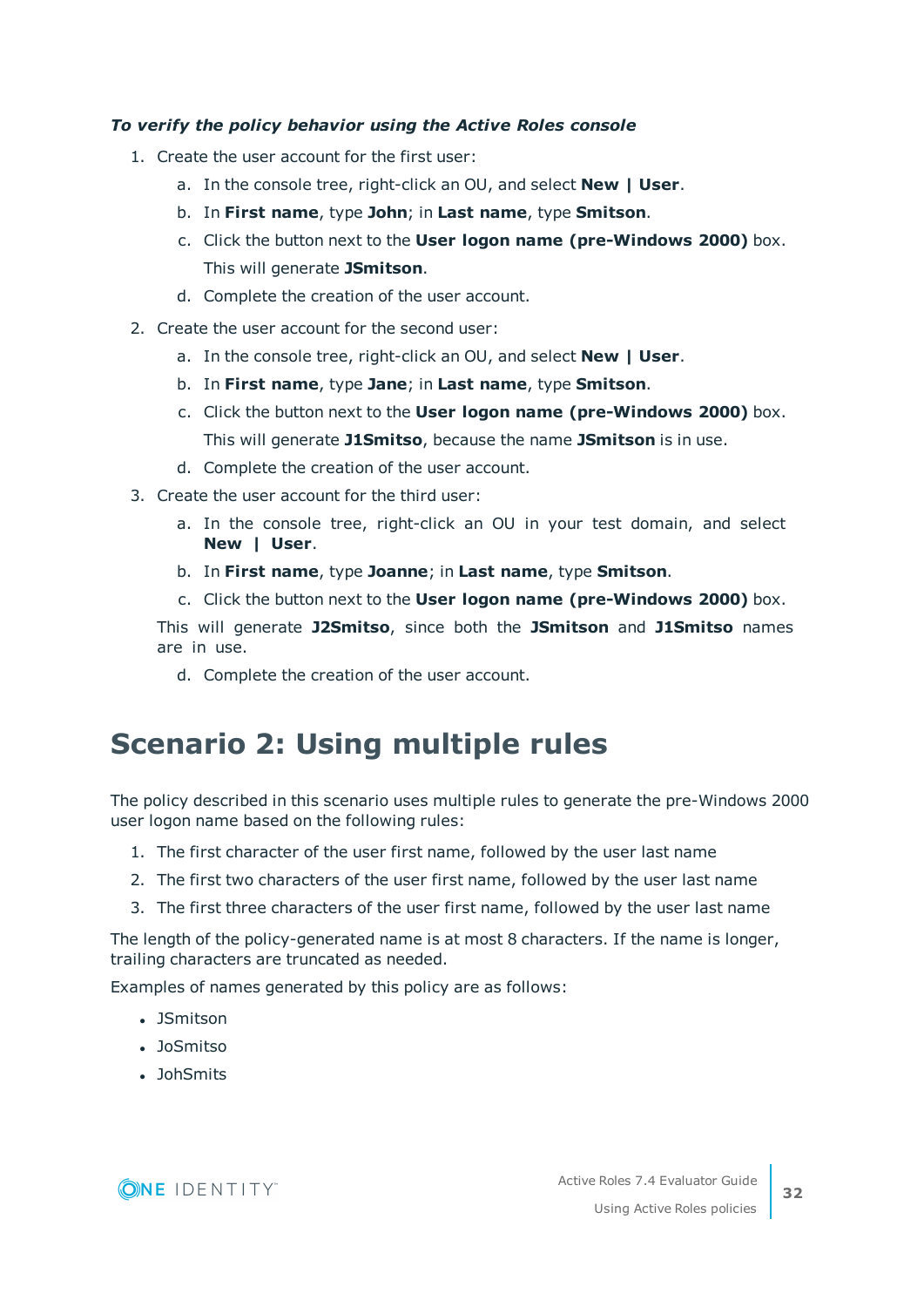The policy generates the name JoSmitso for the user John Smitson if the name JSmitson is in use. If both JSmitson and JoSmitso are in use, the policy generates the name JohSmits.

If the policy fails to generate a unique name, it allows a name to be specified manually.

To implement this scenario, you might re-configure the **User Logon Name Generation** Policy Object, used in the previous scenario.

### <span id="page-32-0"></span>**Configure the Policy Object**

Use the Active Roles console to make the appropriate changes to the **User Logon Name Generation** Policy Object.

#### *To modify the Policy Object*

- 1. In the Active Roles console, right-click the **User Logon Name Generation** Policy Object, and click **Properties**.
- 2. On the **Policies** tab, select the policy, and then click **View/Edit**.
- 3. Remove the uniqueness number entry from the first rule:
	- a. On the **Generation Rules** tab, select the rule, and then click **View/Edit**.
	- b. In the **Configure Value** dialog box, select the **Uniqueness number** entry, click **Remove**, and then click **OK**.
- 4. Add the second rule:
	- a. On the **Generation Rules** tab, click **Add**.
	- b. In the **Configure Value** dialog box, click **Add**.
	- c. In the **Add Entry** window:
		- i. Select the **User Property** entry type
		- ii. Select the **First name** property
		- iii. Click **The first** and then type **2**
		- iv. Click **OK**
	- d. In the **Configure Value** dialog box, click **Add**.
	- e. In the **Add Entry** window:
		- i. Select the **User Property** entry type
		- ii. Select the **Last name** property
		- iii. Click **OK**
	- f. In the **Configure Value** dialog box, click **OK**.
- 5. Repeat Step 4, modifying Sub-step c) as follows in order to add the third rule: Click **The first** and then type **3**.
- 6. On the **Generation Rules** tab, select the **Allow manual edits of pre-Windows 2000 logon name** check box, and then click **Only if a unique name cannot be generated by this policy**.

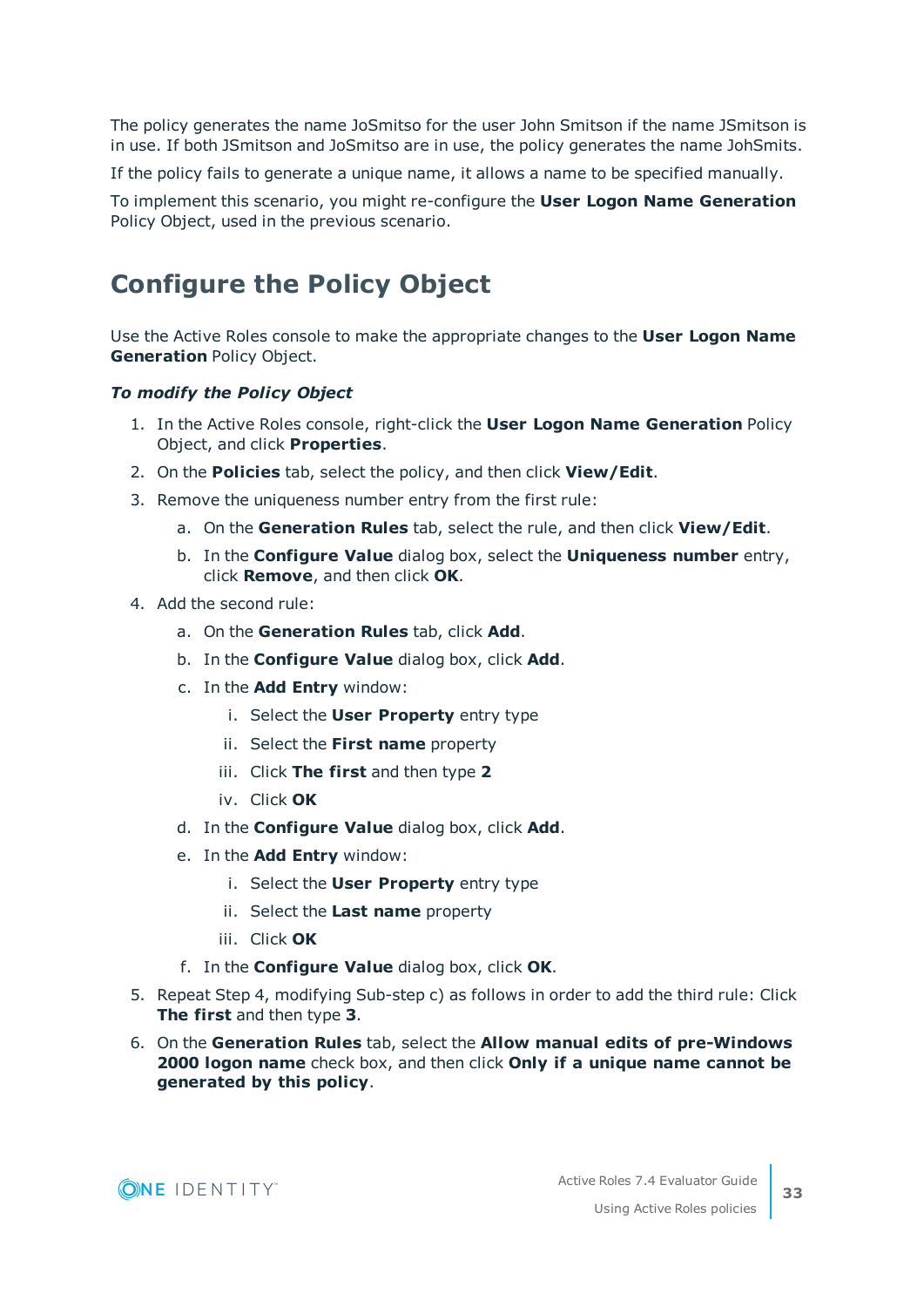- 7. Click **OK** to close the **User Logon Name Generation Policy Properties** dialog box.
- <span id="page-33-0"></span>8. Click **OK** to close the **Properties** dialog box for the Policy Object.

### **Test the User Logon Name Generation policy**

The policy effect on the user creation operation is as follows. On the user creation forms, the Active Roles user interfaces provide a **Generate** button to create a pre-Windows 2000 user logon name in accordance with the policy rules. In the event of a naming conflict, clicking the **Generate** button causes the policy to apply a subsequent rule.

You can use the following steps to verify the policy behavior in the Active Roles console.

#### *To verify the policy behavior using the Active Roles console*

- 1. Create the user account for the first user:
	- a. In the console tree, right-click an OU, and select **New | User**.
	- b. In **First name**, type **Jack**; in **Last name**, type **Smitson**.
	- c. Click the button next to the **User logon name (pre-Windows 2000)** box. This will generate **JaSmitso**. The policy applies the second rule.
	- d. Complete the creation of the user account.
- 2. Create the user account for the second user:
	- a. In the console tree, right-click an OU, and select **New | User**.
	- b. In **First name**, type **Jay**; in **Last name**, type **Smitson**.
	- c. Click the button next to the **User logon name (pre-Windows 2000)** box. This will generate **JaySmits**. The policy applies the third rule.
	- d. Complete the creation of the user account.
- 3. Create the user account for the third user:
	- a. In the console tree, right-click an OU, and select **New | User**.
	- b. In **First name**, type **Jaycob**; in **Last name**, type **Smitson**.
	- c. Click the button next to the **User logon name (pre-Windows 2000)** box.

In this case, the policy fails to generate a unique name since each of the three generation rules returns a name that is in use by an existing user account in your test domain. The console prompts you to specify a name because the policy is configured to allow this action in the situation where it cannot generate a unique name.

### <span id="page-33-1"></span>**Clean up your test environment**

The policy you configured and used in this section may interfere with the policies discussed in the sections that follow. To prevent this issue, you should block the effect of the E-mail

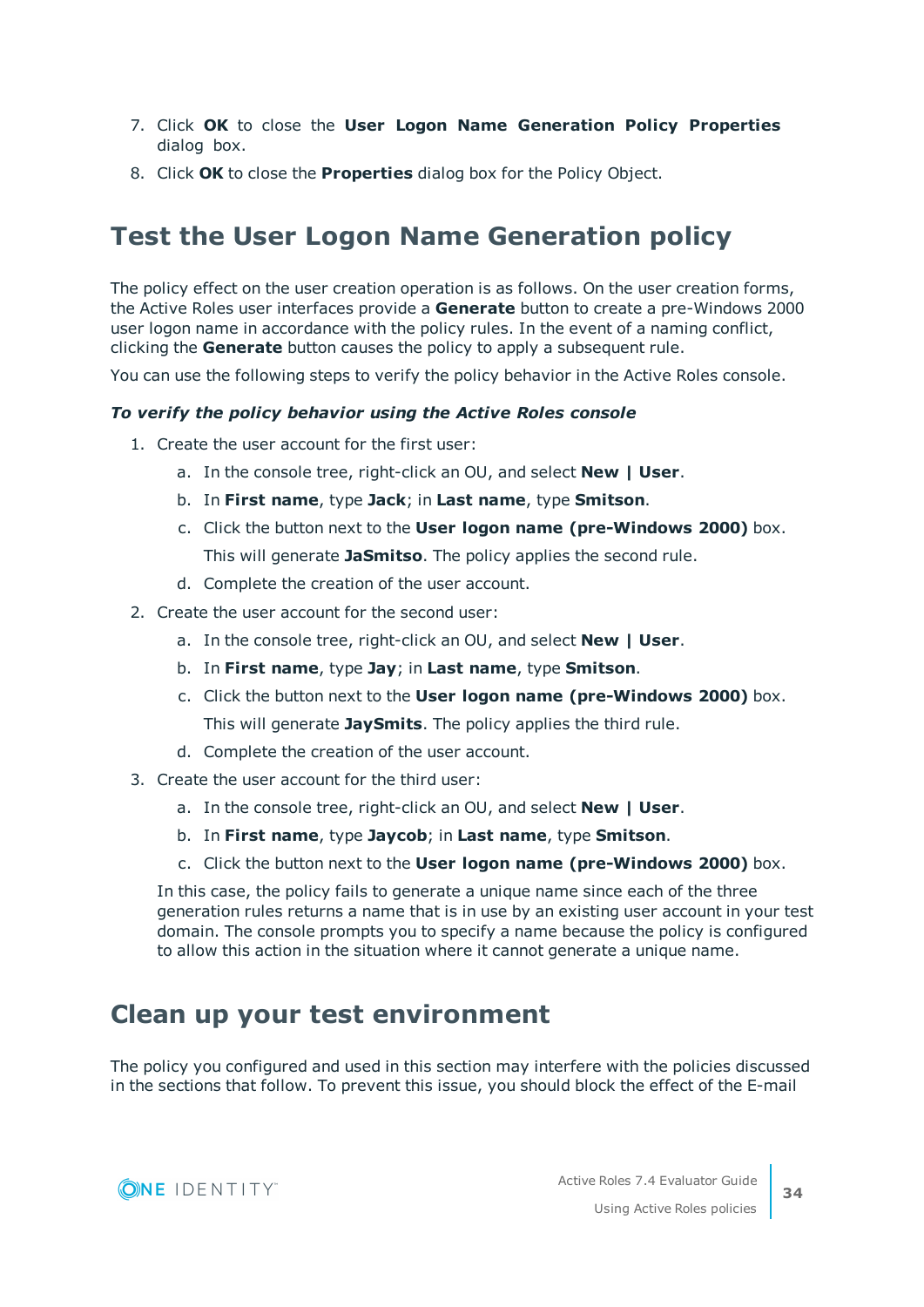Alias Generation policy on your test domain before you proceed to the next sections.

#### *To block the effect of the E-mail Alias Generation policy*

- 1. In the Active Roles console, right-click your test domain, and click **Enforce Policy**.
- 2. In the **Active Roles Policy** window, locate the list entry named **E-mail Alias Generation**, and select the **Blocked** check box in that entry.
- <span id="page-34-0"></span>3. Click **OK** to close the **Active Roles Policy** window.

## **Use an E-mail Alias Generation policy**

To implement the scenario described in this section, you must have Microsoft Exchange 2010 or later installed in your test Active Directory forest.

You can use a policy of the E-mail Alias Generation category to automate the assignment of the e-mail alias when designating a user as mailbox-enabled on Microsoft Exchange Server. By default, Microsoft Exchange Server provides for the following recipient e-mail address format: *<alias>*@*<domain>*. You can use pre-defined rules to generate e-mail aliases, or configure custom rules. Custom rules provide for addition of an incremental numeric value to ensure uniqueness of the alias.

The policy described in this scenario generates the e-mail alias in accordance with this rule: user first name, optionally followed by a three-digit uniqueness number, followed by a period, followed by the user last name. Examples of aliases generated by this rule are as follows:

- John.Smith
- John001.Smith
- $\cdot$  John002. Smith

The policy generates the alias John001.Smith for the user John Smith if the alias John.Smith is in use. If both John.Smith and John001.Smith are in use, the policy generates the alias John002.Smith, and so on.

<span id="page-34-1"></span>The following two sections elaborate on the steps to implement this scenario.

## **Create and apply the Policy Object**

You can create and apply the Policy Object using the Active Roles console as follows.

#### *To create and apply the Policy Object*

- 1. In the console tree, expand **Configuration | Policies**, right-click **Administration**, and select **New | Provisioning Policy**.
- 2. On the **Welcome** page of the New Provisioning Policy Object wizard, click **Next**.

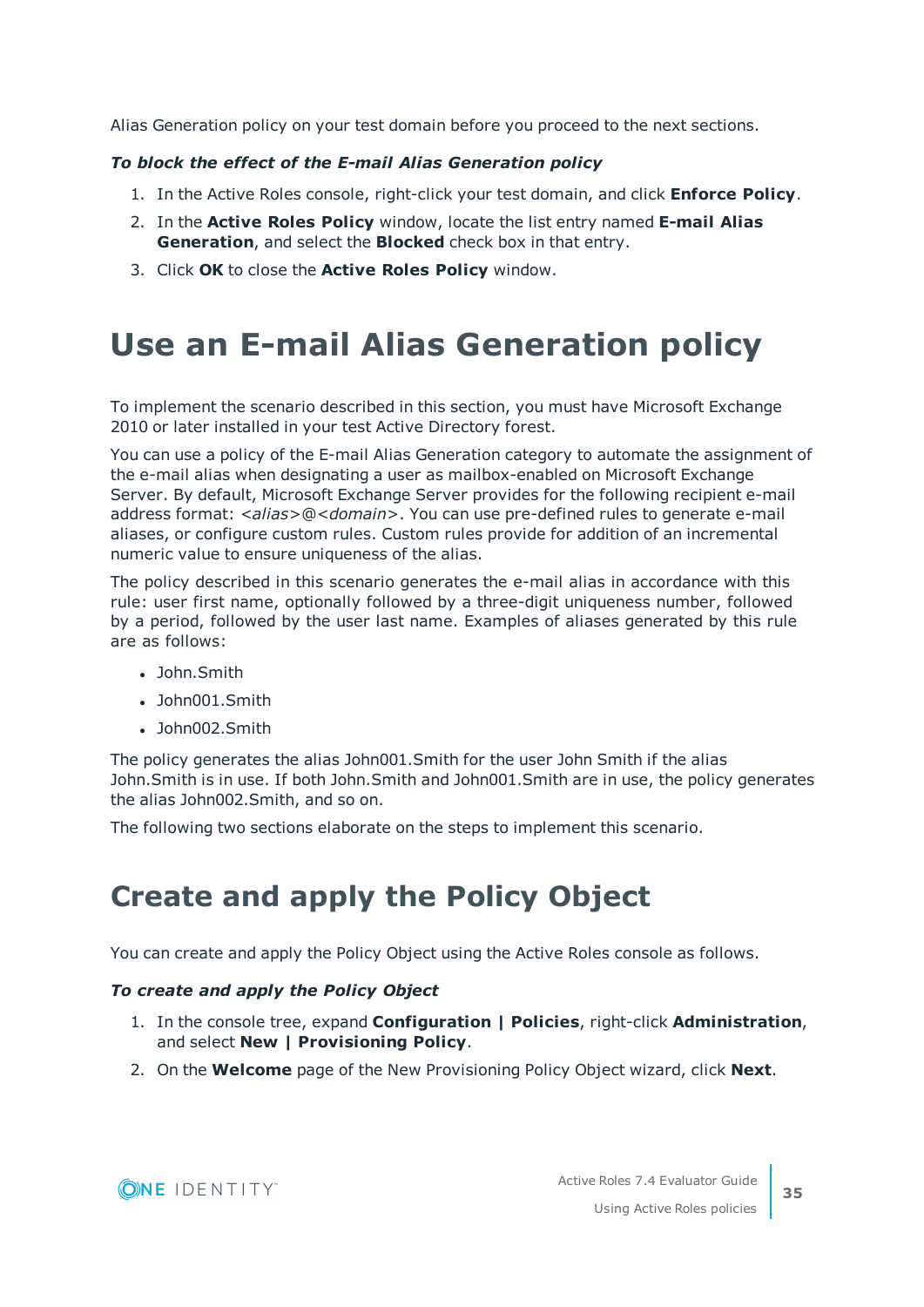- 3. In the **Name** box, type the name of the Policy Object: **E-mail Alias Generation**. Click **Next**.
- 4. On the **Policy to Configure** page, click **E-mail Alias Generation**. Click **Next**.
- 5. On the **E-mail Alias Generation Rule** page, click **Other combination of user properties**, and then click **Configure**.
- 6. In the **Configure Value** dialog box, click **Add**.
- 7. In the **Add Entry** window, configure the entry to include the user first name:
	- a. Under **Entry Type**, click **User Property**.
	- b. Under **Entry Properties**, click **Select**.
	- c. In the **Select Object Property** window, click **First Name** in the **Object property** list, and then click **OK**.
	- d. Click **OK**.
- 8. In the **Configure Value** dialog box, click **Add**.
- 9. In the **Add Entry** window, configure the entry to optionally include a uniqueness number:
	- a. Under **Entry type**, click **Uniqueness Number**.
	- b. Under **Entry properties**, set the entry options:
		- i. Click **Add if the property value is in use**
		- ii. Select the **Fixed-length number, with leading zeros** check box
		- iii. In the box next to **Length of the number, in digits**, type **3**
	- c. Click **OK**.
- 10. In the **Configure Value** dialog box, click **Add**.
- 11. In the **Add Entry** window, configure the entry to include the period character:
	- a. Under **Entry properties**, type the period character.
	- b. Click **OK**.
- 12. In the **Configure Value** dialog box, click **Add**.
- 13. In the **Add Entry** window, configure the entry to include the user first name:
	- a. Under **Entry type**, click **User Property**.
	- b. Under **Entry properties**, click **Select**.
	- c. In the **Select Object Property** window, click **Last Name** in the **Object property** list, and then click **OK**.
	- d. Click **OK**.

At this point, the **Configured value** box should display the following syntax: %<givenName>{@counter(optional,3)}.%<sn>

- 14. Click **OK** to close the **Configure Value** dialog box.
- 15. On the **E-mail Alias Generation Rule** page, click **Next**.
- 16. On the **Enforce Policy** page, click **Add**.



**36**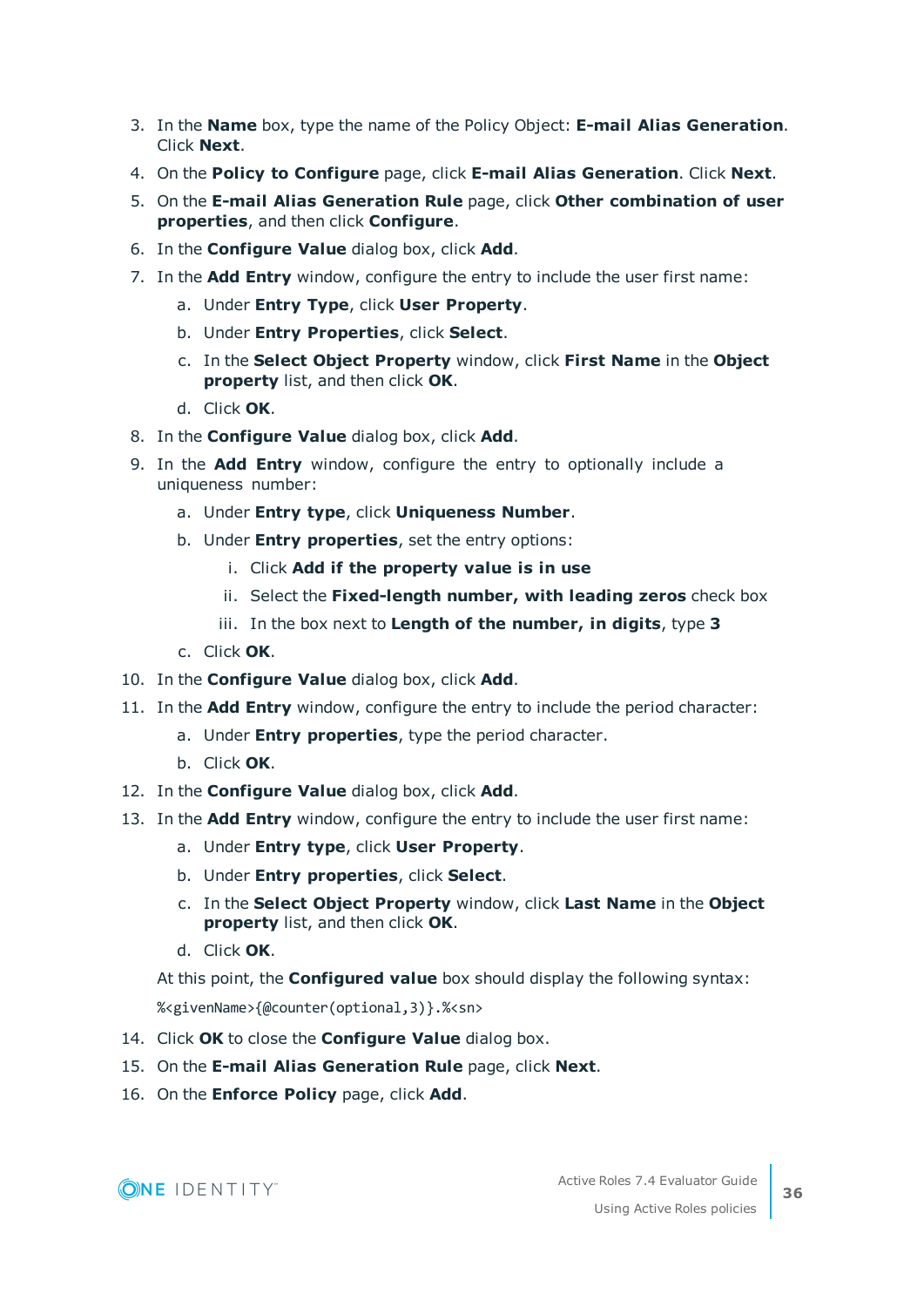- 17. In the **Select Objects** window, select your test domain, click **Add**, and then click **OK**.
- 18. Click **Next**, and then click **Finish**.

You must also take certain steps to override the effect of the default e-mail alias generation policy. You may block the policy effect for the entire domain or for individual containers within the domain.

#### *To override the default e-mail alias generation policy*

- 1. In the Active Roles console, right-click your test domain (or a certain container, such as OU), and click **Enforce Policy**.
- 2. In the **Active Roles Policy** window, locate the list entry named **Built-in Policy - Default E-mail Alias**, and select the **Blocked** check box in that entry.
- <span id="page-36-0"></span>3. Click **OK** to close the **Active Roles Policy** window.

### **Test the E-mail Alias Generation policy**

The policy effect on the user creation operation is as follows. On the user creation forms, the Active Roles user interfaces provide a **Generate** button to create an e-mail alias in accordance with the policy rule. In the event of an alias naming conflict, clicking the **Generate** button causes the policy to add a uniqueness number to the alias.

You can use the following steps to verify the policy behavior in the Active Roles console.

#### *To verify the policy behavior using the Active Roles console*

- 1. Create the user account for the first user:
	- a. In the console tree, right-click an OU in your test domain, and select **New | User**.
	- b. In **First name**, type **John**; in **Last name**, type **Smith**.
	- c. Fill in **User logon name** and **User logon name (pre-Windows 2000)**.
	- d. Click **Next**.
	- e. Fill in **Password** and **Confirm password**, and click **Next**.
	- f. Click the button located next to the **Alias** box.

This will generate **John.Smith** as the e-mail alias.

- g. Complete the creation of the user account.
- 2. Create the user account for the second user:
	- a. In the console tree, right-click an OU in your test domain, and select **New | User**.
	- b. In **First name**, type **John**; in **Initials**, type **A**, in **Last name**, type **Smith**.
	- c. Fill in **User logon name** and **User logon name (pre-Windows 2000)**.

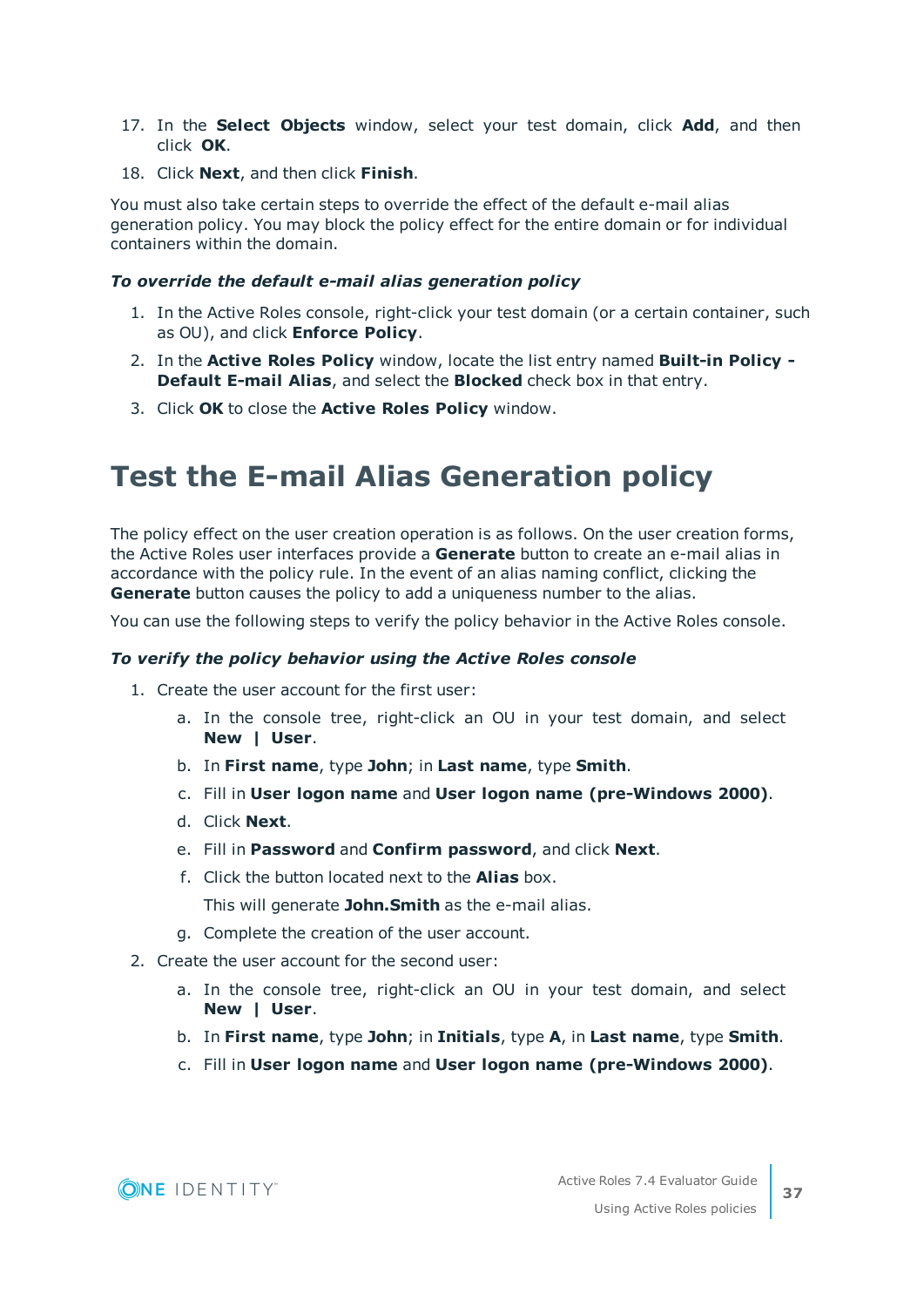- d. Click **Next**.
- e. Fill in **Password** and **Confirm password**, and click **Next**.
- f. Click the button located next to the **Alias** box.
	- This will generate **John001.Smith** as the e-mail alias, since the alias **John.Smith** is in use.
- g. Complete the creation of the user account.
- 3. Create the user account for the third user:
	- a. In the console tree, right-click an OU in your test domain, and select **New | User**.
	- b. In **First name**, type **John**; in **Initials**, type **B**, in **Last name**, type **Smith**.
	- c. Fill in **User logon name** and **User logon name (pre-Windows 2000)**.
	- d. Click **Next**.
	- e. Fill in **Password** and **Confirm password**, and click **Next**.
	- f. Click the button located next to the **Alias** box.

This will generate **John002.Smith** as the e-mail alias, since both the **John.Smith** and **John001.Smith** aliases are in use.

### <span id="page-37-0"></span>**Clean up your test environment**

The policy you configured and used in this section may interfere with the policies discussed in the sections that follow. To prevent this issue, you should block the effect of the E-mail Alias Generation policy on your test domain before you proceed to the next sections.

#### *To block the effect of the E-mail Alias Generation policy*

- 1. In the Active Roles console, right-click your test domain, and click **Enforce Policy**.
- 2. In the **Active Roles Policy** window, locate the list entry named **E-mail Alias Generation**, and select the **Blocked** check box in that entry.
- <span id="page-37-1"></span>3. Click **OK** to close the **Active Roles Policy** window.

## **Enforce group scope restrictions**

This scenario describes how to configure a policy to ensure that only non-universal groups are permitted to be created. The script prevents Active Roles from creating universal groups.

The policy is based on a script that detects the group scope setting and disallows the creation of groups with universal scope. The script comes with Active Roles SDK. You can access the Active Roles SDK documentation by selecting **Active Roles 7.4 SDK** on the **Apps** page or **Start** menu, depending upon the version of your Windows operating system.

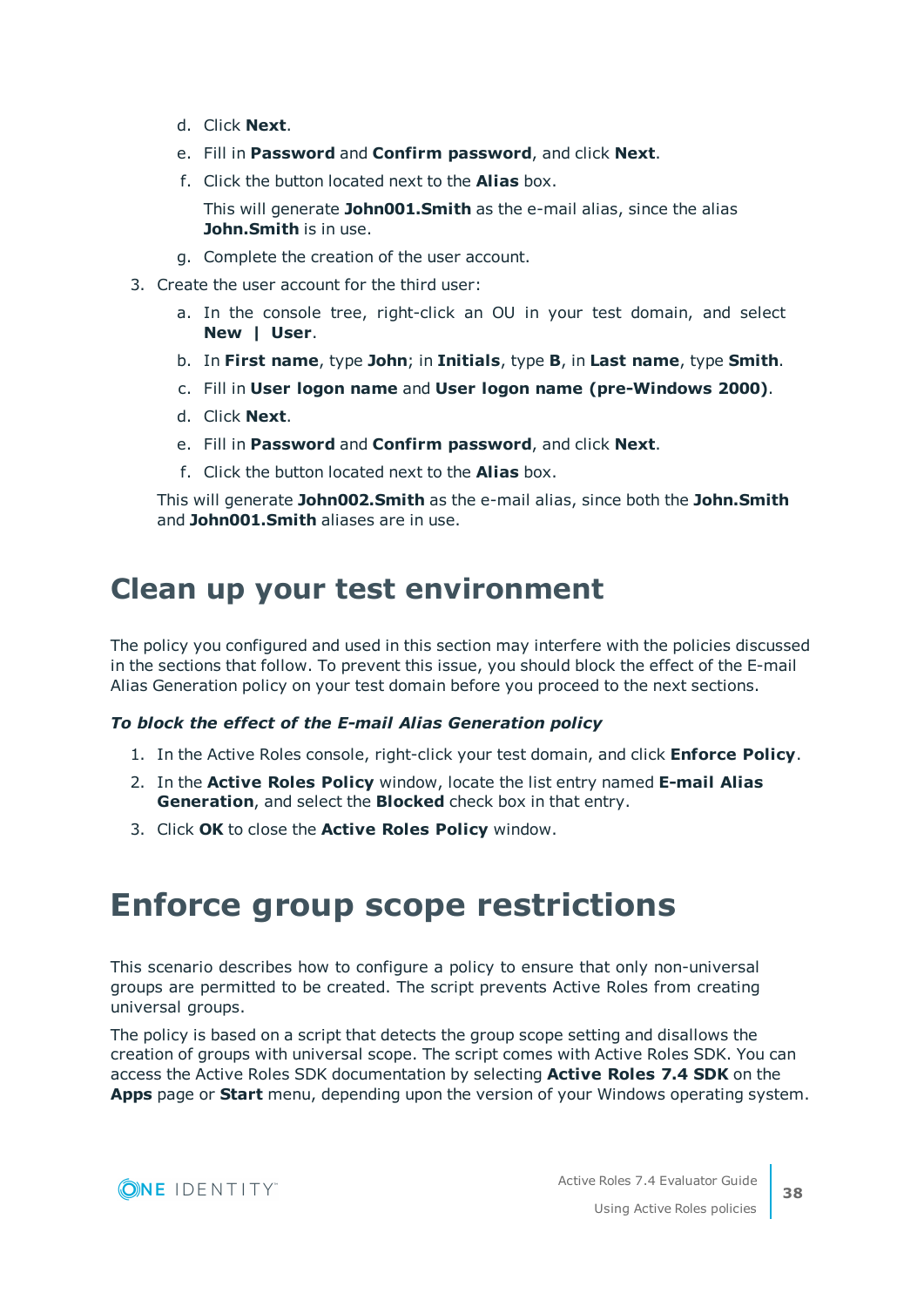### <span id="page-38-0"></span>**Prepare the script module**

To implement this policy, you first need to prepare a script module using the Active Roles console.

#### *To prepare the script module*

- 1. In the console tree, expand **Configuration**, right-click **Script Modules**, and then click **Import**.
- 2. Use the **Import Script** window to open the file **RestrictGroupScope.ps1**, located in the folder **%ProgramFiles%\One Identity\Active Roles\7.4\SDK\Samples\RestrictGroupScope\**
- 3. In the **Script** dialog box, click **OK**.

The module **RestrictGroupScope** is created in the **Script Modules** container. You can view the script code in the details pane by selecting the module in the console tree.

### <span id="page-38-1"></span>**Create and apply the Policy Object**

Once you have prepared the script module, you can create, configure, and apply the Policy Object using the Active Roles console.

#### *To create and apply the Policy Object*

- 1. In the console tree, expand **Configuration | Policies**, right-click **Administration**, and select **New | Provisioning Policy**.
- 2. On the **Welcome** page of the New Provisioning Policy Object wizard, click **Next**.
- 3. In the **Name** box, type the name of the Policy Object: **Group Scope Restrictions**. Click **Next**.
- 4. On the **Policy to Configure** page, select **Script Execution**. Click **Next**.
- 5. On the **Script Module** page, select **RestrictGroupScope**. Click **Next**.
- 6. On the **Policy Parameters** page, click **Next**.
- 7. On the **Enforce Policy** page, click **Add**.
- 8. In the **Select Objects** window, select your test domain, click **Add**, and then click **OK**.
- <span id="page-38-2"></span>9. Click **Next**, and then click **Finish**.

### **Test the group scope restrictions**

Perform the following steps to see how group type restrictions are enforced when you create a mail-enabled group using the Active Roles console.

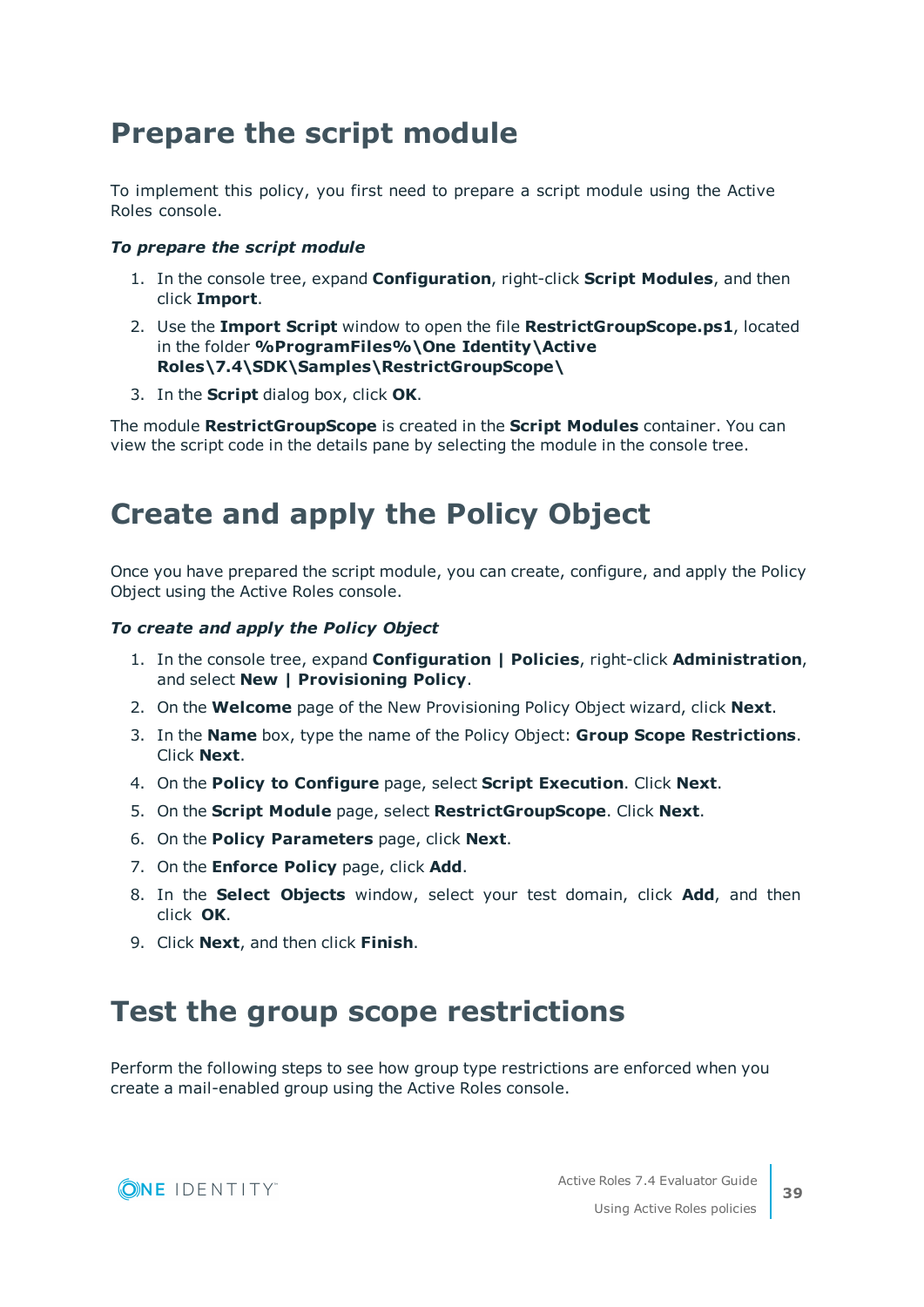#### *To verify the group type restrictions*

- 1. In the console tree, right-click an OU in your test domain, and select **New | Group**.
- 2. Type a name for the group.
- 3. Under **Group scope**, click **Universal**.
- 4. Click **Next**.

This will cause an error message to appear stating that you cannot create universal groups.

- 5. Close the error message box.
- 6. Under **Group scope**, click **Global**.
- 7. Click **Next** and notice that no error message appears this time.

As you can see, the policy allows you to created a group with any scope except for universal.

## <span id="page-39-0"></span>**Use a Home Folder Provisioning policy**

This section describes how to configure Active Roles to automatically create or rename the user's home folder on a certain file server when a user is created or renamed with Active Roles. In this scenario, renaming a user means modifying the User logon name (pre-Windows 2000) property of the user account.

Œ NOTE: This scenario requires that the service account of the Administration Service be a member of the Administrators group of the file server on which you want Active Roles to manage home folders. You specify the service account in Active Roles Configuration Center when configuring the Administration Service (see Run Active Roles Configuration Center earlier in this document).

<span id="page-39-1"></span>To implement this policy, you need to create and apply an Active Roles Policy Object.

### **Create and apply the Policy Object**

Perform the following steps to create and apply the Policy Object using the Active Roles console.

#### *To create and apply the Policy Object*

- 1. In the console tree, expand **Configuration | Policies**, right-click **Administration**, and select **New | Provisioning Policy**.
- 2. On the Welcome page of the New Provisioning Policy Object wizard, click **Next**.
- 3. In the **Name** box, type the name of the Policy Object: **Handling Home Folders**. Click **Next**.

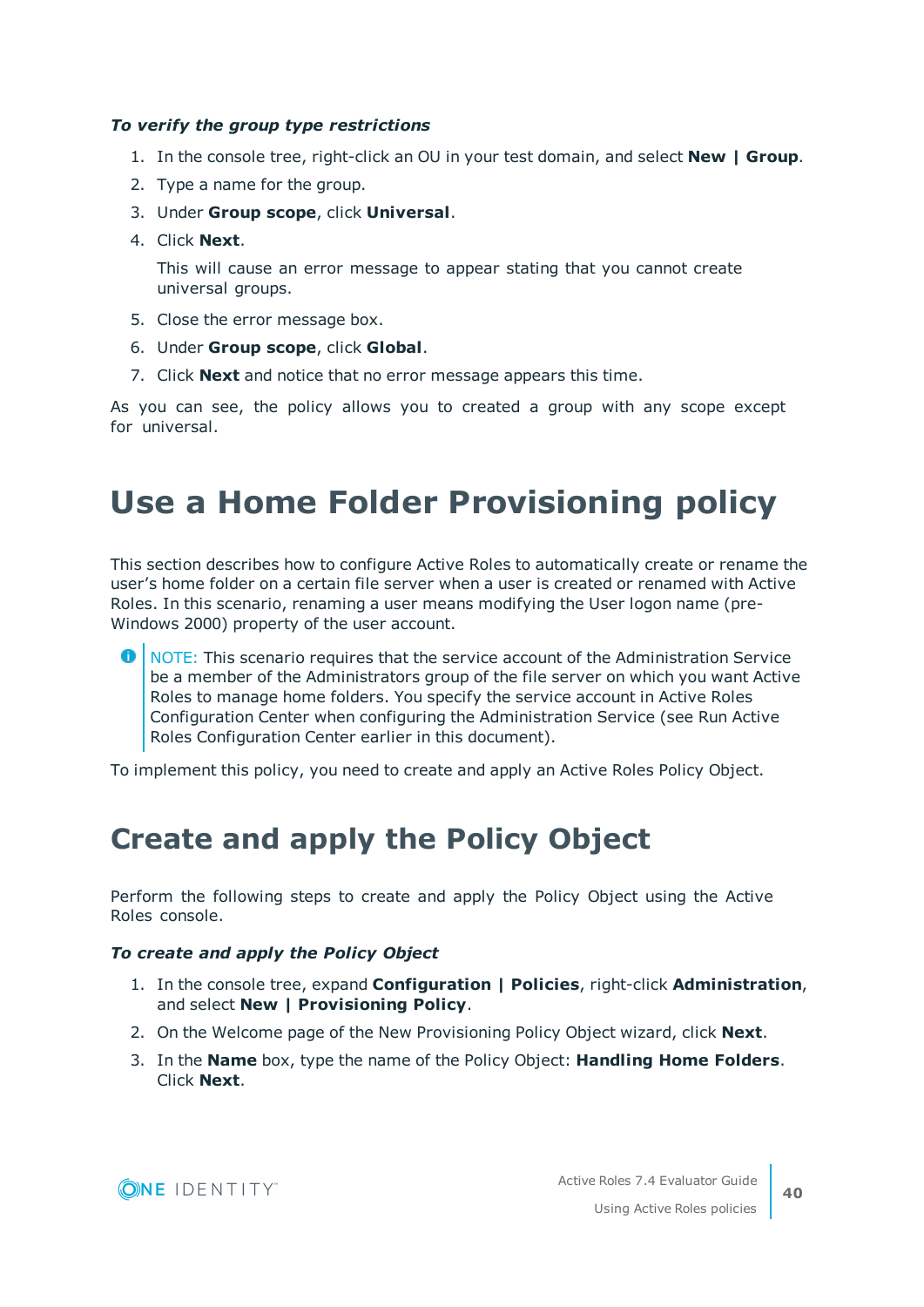- 4. On the **Policy to Configure** page, select **Home Folder AutoProvisioning**. Click **Next**.
- 5. On the **Home Folder Management** page:
	- a. In the **To** box, type \\*<Server>*\*<Home>*\%USERNAME%, where *<Server>* is the name of your file server, *<Home>* is the name of a network share on your file server. The policy will create home folders in the network share you have specified.
	- b. Select both the **Apply this home folder setting when user account is created** and **Apply this home folder setting when user account is renamed** check boxes.
	- c. Ensure that the **Create or rename home folder on file server as needed** check box is selected.
	- d. Click **Next**.
- 6. On the **Home Share Management** page, click **Next**.
- 7. On the **Enforce Policy** page, click **Add**.
- 8. In the **Select Objects** window, select your test domain, click **Add**, and then click **OK**.
- <span id="page-40-0"></span>9. Click **Next**, and then click **Finish**.

### **Test the Home Folder policy**

Perform the following steps to see how Active Roles manages the user's home folder when you create or rename a user account by using the Active Roles console.

#### *To verify the home folder policy*

- 1. Using the Active Roles console, create a user account in any OU in your test domain.
- 2. Right-click the user account created in Step 1 and click **Properties**.
- 3. In the **Properties** dialog box, click the **Profile** tab.
- 4. On the **Profile** tab, in the **Home folder** area, examine the home folder path: The path is identical to the network path you specified when creating the Policy Object, with the user logon name (pre-Windows 2000) substituted for %USERNAME%.
- 5. On your file server, verify that the home folder is created.
- 6. In the **Properties** dialog box for the user account, click the **Account** tab.
- 7. Modify the value in the **User logon name (pre-Windows 2000)** box, and click **Apply**.
- 8. On the **Profile** tab, in the **Home folder** area, examine the home folder path: The home folder name is identical to the new value of User logon name (pre-Windows 2000).
- 9. On your file server, verify that the home folder is renamed.

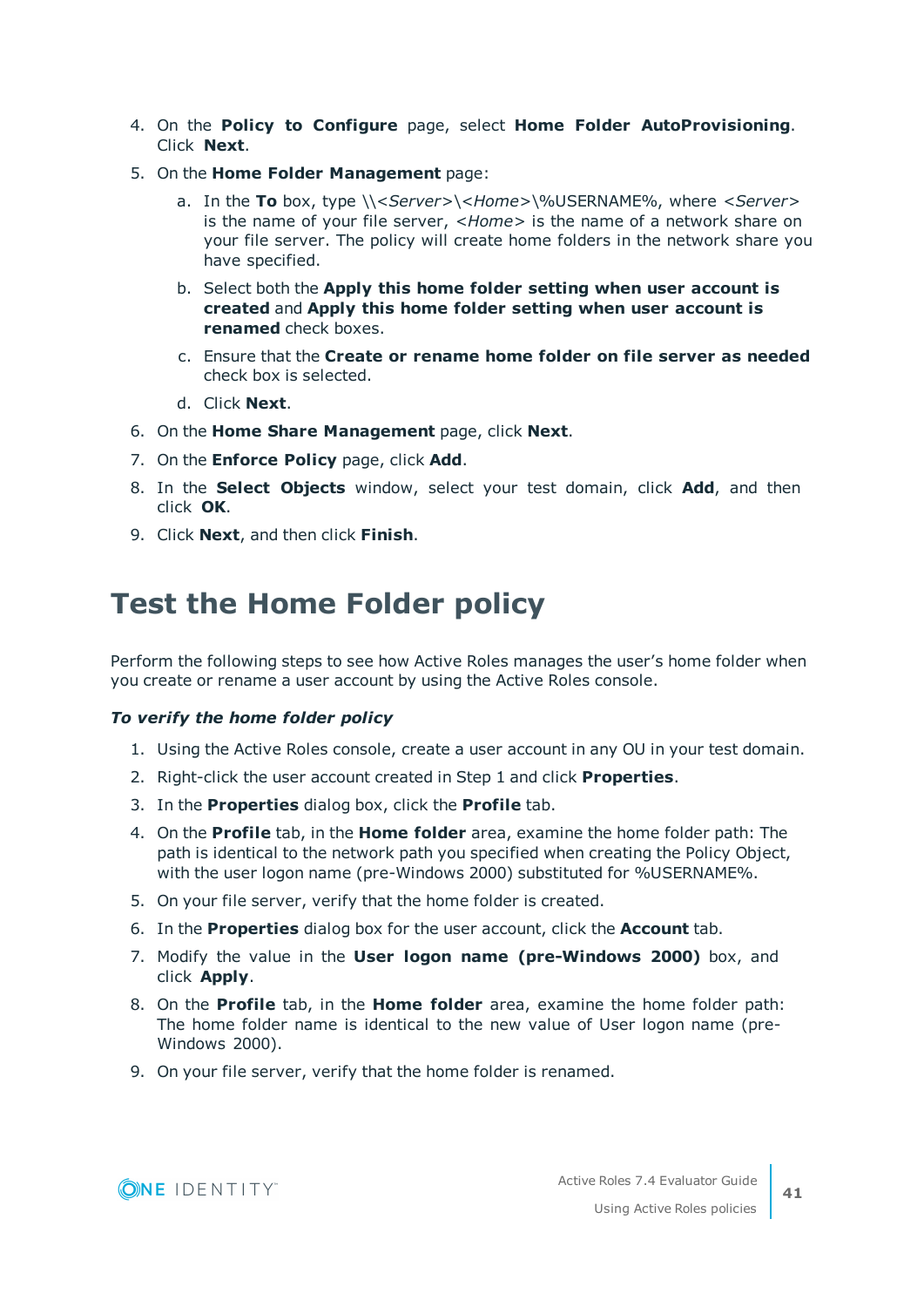# <span id="page-41-0"></span>**Managing Exchange recipients**

This section provides sample procedures that illustrate how you can use the Active Roles console or Web Interface to perform Exchange tasks, and manage Exchange-related properties of users and groups. To follow these procedures, you must have Microsoft Exchange 2010 or later installed in your test domain.

### <span id="page-41-1"></span>**Create a mailbox for an existing user**

Using the Active Roles console or Web Interface, you can create an Exchange mailbox for an existing user account. To perform this task, follow the steps below.

#### *To create a mailbox for an existing user by using the Active Roles console*

- 1. Right-click the user account and click **Exchange Tasks**.
- 2. In the Exchange Task Wizard, click **Next**, click **Create User Mailbox**, and then click **Next**.
- 3. Verify that the information in the **Alias** and **Mailbox database** boxes is correct, and then click **Next**.
- 4. Click **Finish**.

#### *To create a mailbox for an existing user by using the Web Interface*

- 1. Connect to the Web Interface for Administrators: Open your Web browser and navigate to http://localhost/ARWebAdmin.
- 2. In the **Search box** on the header of the Web Interface page, type the name of the user account, and then press **Enter**.
- 3. In the list of search results, select the check box next to the name of the user account.
- 4. In the right pane of the Web Interface page, click **Create User Mailbox**.

If the **Create User Mailbox** command is unavailable, the selected user already has a mailbox.

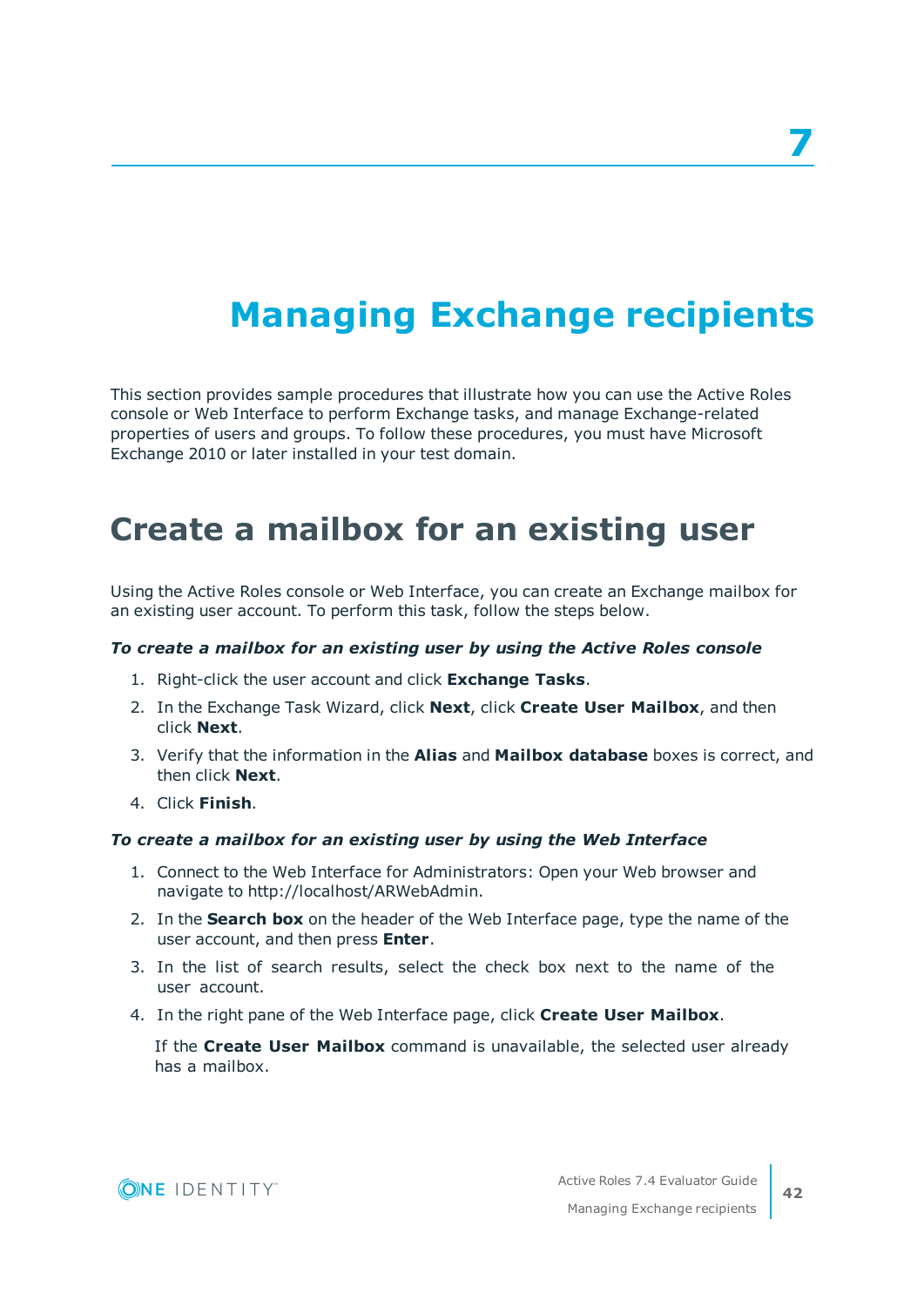5. Verify that the information in the **Alias** and **Mailbox database** boxes is correct, and then click the **Finish** button.

## <span id="page-42-0"></span>**Modify a user's e-mail address**

You can use the Active Roles console or the Web Interface to modify the e-mail address of a mailbox-enabled user. To perform this task, follow the steps below.

#### *To modify e-mail address using the Active Roles console*

- 1. Right-click the mailbox-enabled user account you want to modify, and then click **Properties**.
- 2. On the **E-mail Addresses** tab, double-click the address you want to modify.
- 3. Modify the e-mail address information that appears for the address you have selected, and click **OK**.
- 4. Click **OK** to close the **Properties** dialog box.

#### *To modify e-mail address using the Web Interface*

- 1. Connect to the Web Interface for Administrators: Open your Web browser and navigate to http://localhost/ARWebAdmin.
- 2. In the **Search** box on the header of the Web Interface page, type the name of the mailbox-enabled user account, and then press **Enter**.
- 3. In the list of search results, select the check box next to the name of the user account.
- 4. In the right pane of the Web Interface, click **Exchange Properties**.
- 5. Click the **E-mail Addresses** tab on the **Exchange Properties** page that appears.
- 6. In the **E-mail addresses** list, click the address you want to modify, and then click the **Edit** button.
- 7. In the **E-mail Address** dialog box that appears, modify the e-mail address information as needed, and then click **OK**.
- 8. Click the **Save** button to commit your changes.

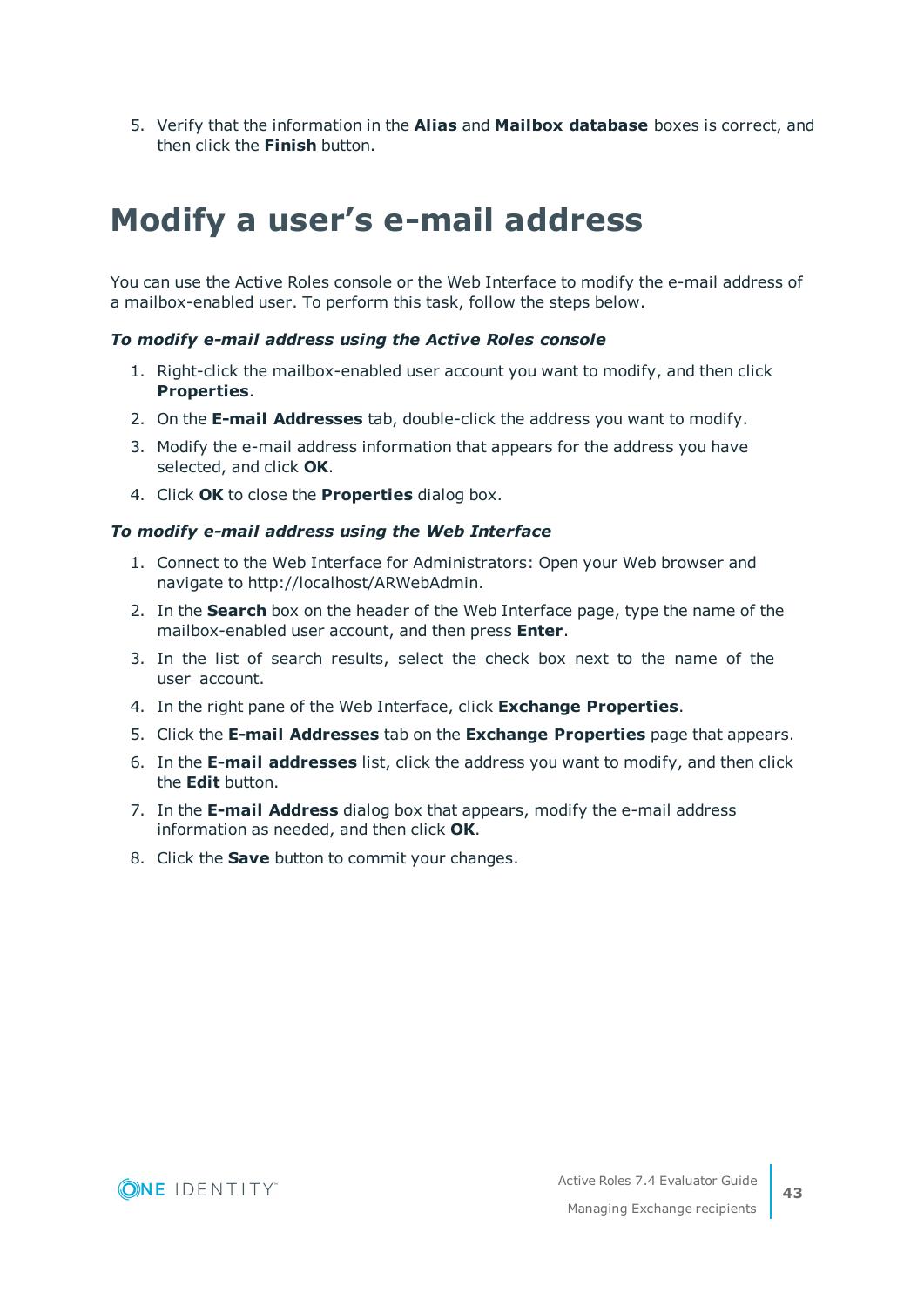# <span id="page-43-0"></span>**Managing permissions in Active Directory**

The Active Roles console provides a centralized view of all permission entries for any object in Active Directory. For each permission entry, the view displays a number of properties, including the permission description, origin, and security principal. Additional properties of permission entries can be displayed and the native security editor can be accessed.

To further simplify and enhance the management of permission entries, Active Rolessions in Active Directory by using of Access Templates. Active Roles provides the option to keep Active Directory native security updated with selected permissions specified using Access Templates.

This section outlines the procedures to follow in order to see how Active Roles assists in managing Active Directory permission entries.

## <span id="page-43-1"></span>**View or modify permission entries**

Perform the following steps to manage Active Directory permission entries using the Active Roles console.

#### *To view or modify permission entries*

- 1. On the **View** menu, check **Advanced Details Pane**.
- 2. In the console tree, expand **Active Directory** and browse the domain to locate and select a directory object or container.
- 3. In the lower sub-pane of the details pane, click the **Native Security** tab.

This tab displays a list of all permission entries for the selected object or container.

4. On the **Native Security** tab, right-click an entry in the list, and then click **Properties** to examine the selected permission entry.

The **ACE Properties** window displays the following properties of the permission entry you have selected:

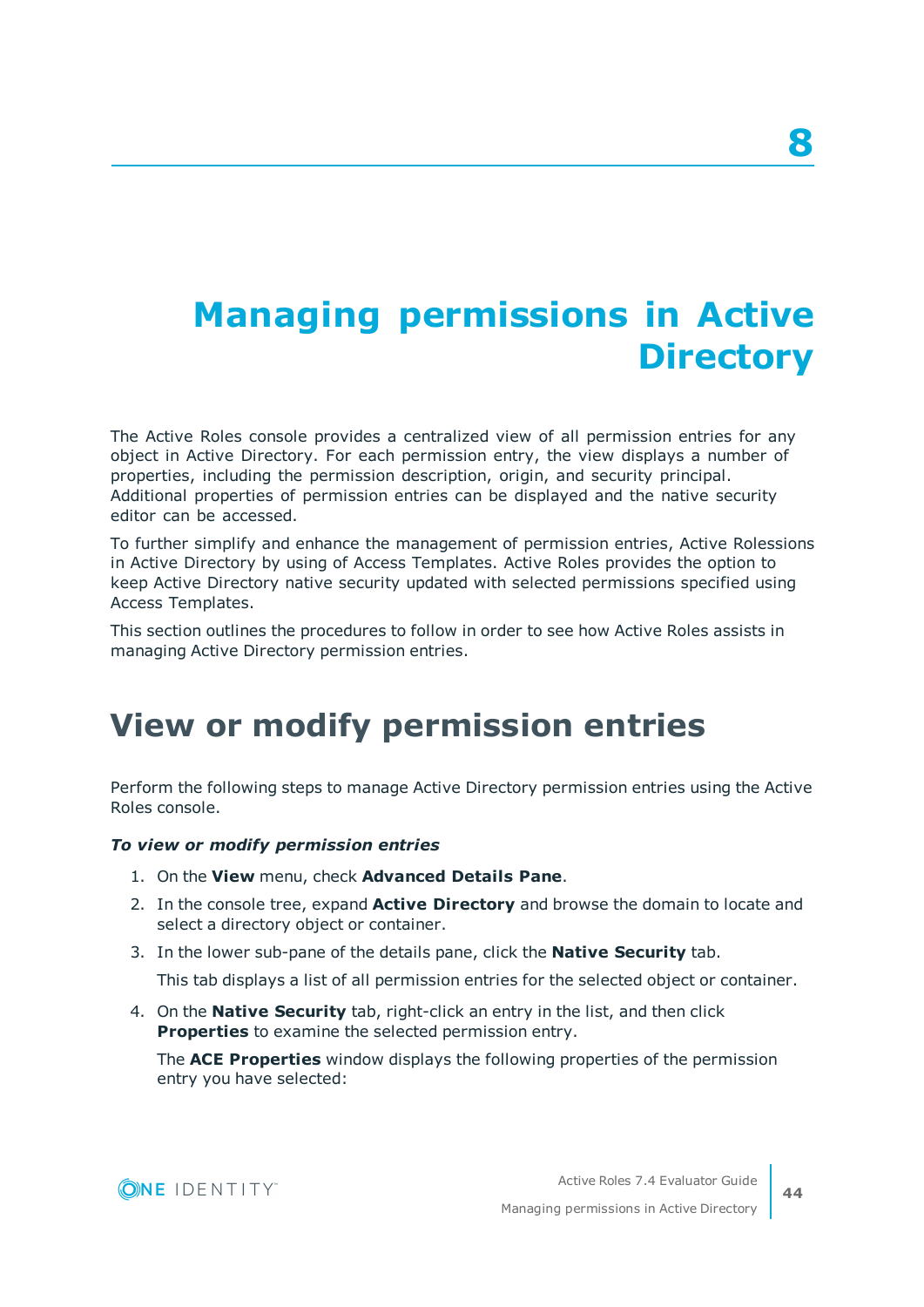- a. **Type** Permission type (Allow or Deny).
- b. **Status** For an entry specified by using an Access Template, view whether the entry is in sync with Active Roles (**OK** if in sync or, otherwise, an indication of a problem). Disregard if the entry is specified in a different way.
- c. **Trustee** Security principal to which the permission entry is assigned.
- d. **Source** For an entry specified by using an Access Template, identifies the name of the Access Template. <None> or Default AD Security if the entry is specified in a different way.
- e. **Inherited from** Container from which the permission entry is inherited (if any).
- f. **Applies to** Where the permission entry is applied (this object only, this object and all child objects, etc.).
- g. **Permissions** A list of permissions specified by the permission entry.
- 5. To delete a permission entry, right-click the entry, and then click **Delete**.
- 6. To start the native Active Directory ACL editor, right-click a permission entry, and then click **Edit Native Security**.

You can use the ACL editor to add new permission entries and view or modify existing permission entries.

## <span id="page-44-0"></span>**Manage native security with Access Templates**

To add permission entries to Active Directory using an Access Template, perform the following steps in the Active Roles console.

#### *To apply Access Template to Active Directory*

- 1. Select an Active Directory container to which you want to add permission entries.
- 2. Right-click the selection and click **Delegate Control**.
- 3. In the **Active Roles Security** window, click **Add**.
- 4. Follow the steps in the Delegation of Control wizard.
- 5. On the **Permissions Propagation** page, select the **Propagate permissions to Active Directory** check box.
- 6. Complete the Delegation of Control wizard.
- 7. In the **Active Roles Security** window, click **OK**.

Once you have completed these steps, new permission entries are created in Active Directory. You can examine them using the Active Roles console.

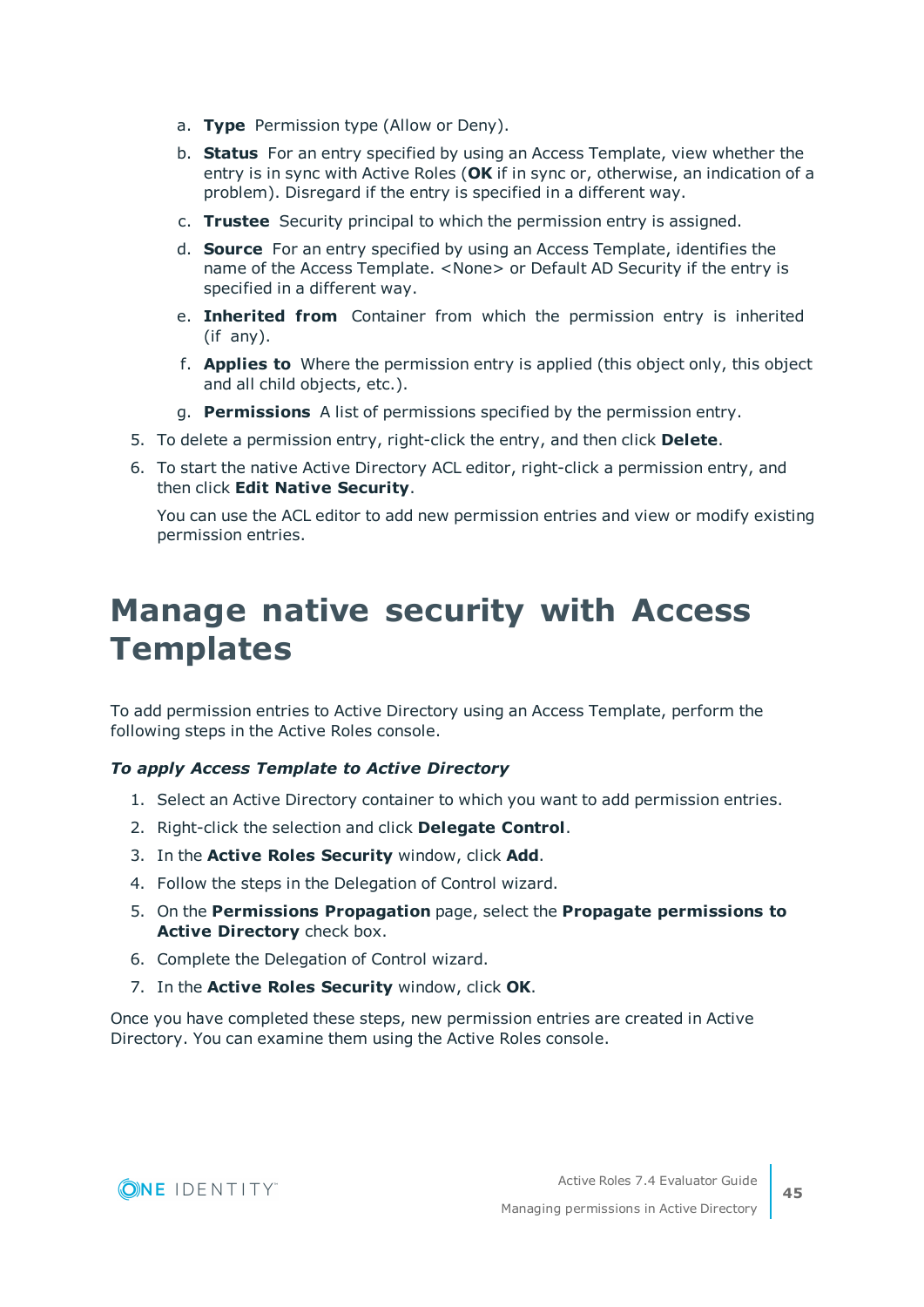#### *To examine permission entries*

 $\bullet$  Select the container you selected in Step 1 of the previous procedure, and examine the list of permission entries on the **Native Security** tab in the lower sub-pane of the details pane.

The new entries are added to the list. The name of an Access Template in the **Source** column indicates the entries specified through the use of that Access Template.

Active Roles maintains one-way synchronization from Active Roles security to each permission entry defined with the Permissions Propagation option.

#### *To manage synchronization of permissions*

1. Go to the **Active Roles Security** tab in the advanced details pane.

The **Sync to Native Security** column indicates whether permissions are synchronized to Active Directory.

2. On the **Active Roles Security** tab, right-click an entry with the **Yes** label in the **Sync to Native Security** column, click **Desync to AD**, and then click **Yes**.

The label in the **Sync to Native Security** column changes to **No**.

3. Go to the **Native Security** tab and refresh the view (press F5).

Active Roles removes the permission entries corresponding to the entry you selected on the **Active Roles Security** tab in Step 2.

4. Go to the **Active Roles Security** tab, right-click the entry you selected in Step 2, and then click **Sync to AD**.

The label in the **Sync to Native Security** column changes to **Yes**.

5. Go to the **Native Security** tab and refresh the view (press F5).

Active Roles adds the permission entries corresponding to the entry you selected on the **Active Roles Security** tab in Step 4.

- 6. Go to the **Active Roles Security** tab, right-click a blank area of the tab, and then click **Add**.
- 7. Follow the steps in the Delegation of Control Wizard to apply an Access Template.
- 8. On the **Permissions Propagation** page of the wizard, select the **Propagate permissions to Active Directory** check box.
- 9. Go to the **Native Security** tab and refresh the view (press F5).

Active Roles adds the permission entries corresponding to the Access Template you have applied by using the Delegation of Control Wizard.

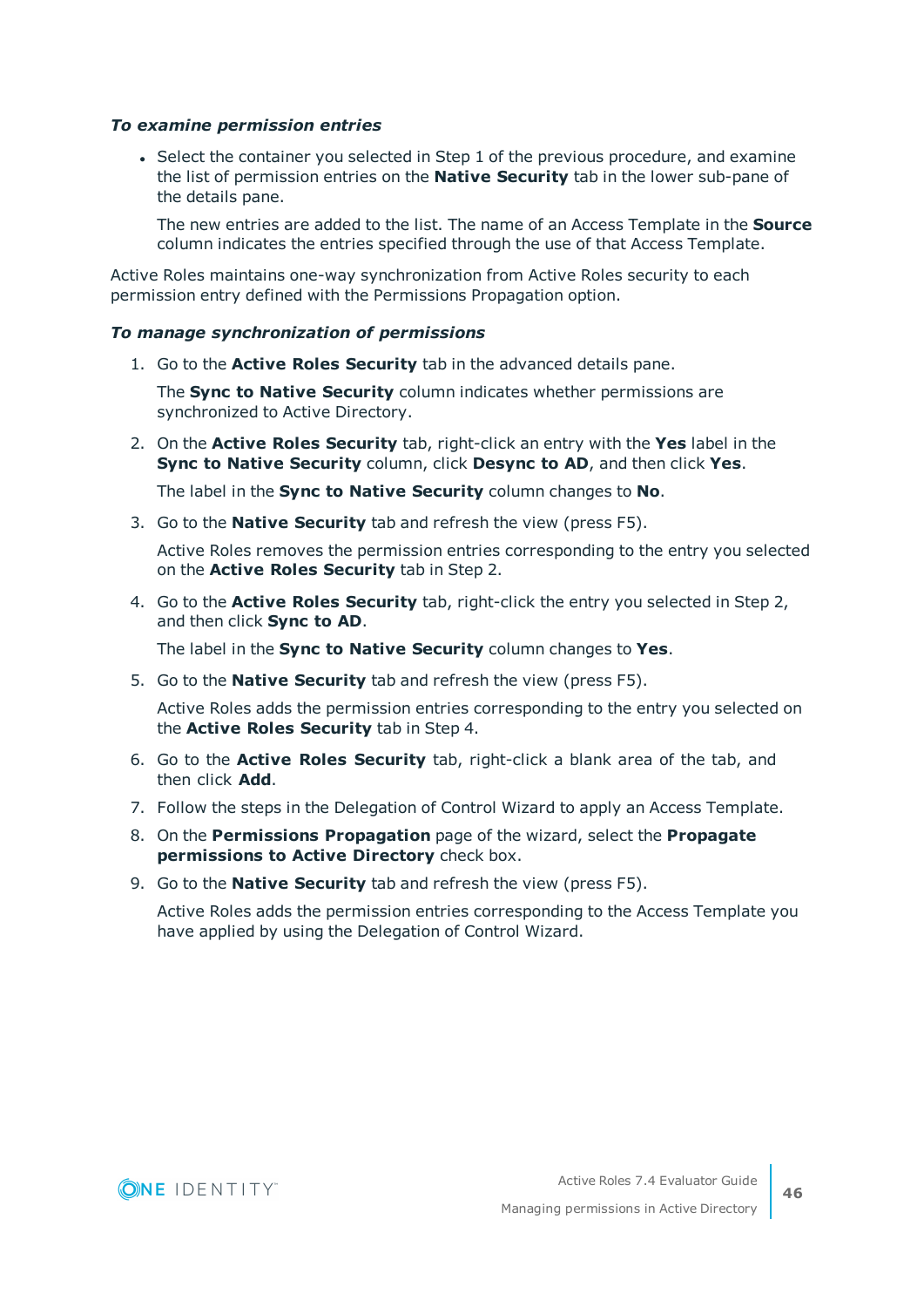# **Using dynamic groups**

<span id="page-46-0"></span>The groups whose membership lists are automatically maintained by Active Roles are referred to as *dynamic groups*. For dynamic groups, Active Roles ensures that their membership lists include only those objects that match membership rules, even if administrative tools other than Active Roles are used to manage groups.

To automate the maintenance of group membership lists, Active Roles provides:

- Rules-based mechanism that automatically adds and removes objects from groups whenever object attributes change in Active Directory
- Flexible membership criteria that enable both query-based and static population of groups

The membership criteria fall into these categories:

- **. Include Explicitly** Ensures that specified objects are included in the membership list regardless of any changes made to the objects.
- **. Include by Ouery** Populates the membership list with objects that have certain properties. When an object is created, or when its properties are changed, Active Roles adds or removes it from the membership list depending on whether the object's properties match the search criteria specified.
- <sup>l</sup> **Include Group Members** Populates the membership list with members of specified groups. When an object is added or removed from those groups, Active Roles adds or removes that object from the membership list.
- **Exclude Explicitly** Ensures that specified objects are not in the membership list regardless of any changes made to those objects.
- <sup>l</sup> **Exclude by Query** Ensures that objects with certain properties are not in the membership list. Active Roles automatically removes objects from the membership list depending on whether the objects' properties match the search criteria specified.
- <sup>l</sup> **Exclude Group Members** Ensures that members of specified groups are not in the membership list. When an object is added to any one of those groups, Active Roles automatically removes that object from the membership list.

Active Roles processes membership rules in the following order by rule category:

- Include by Query
- Include Group Members



**9**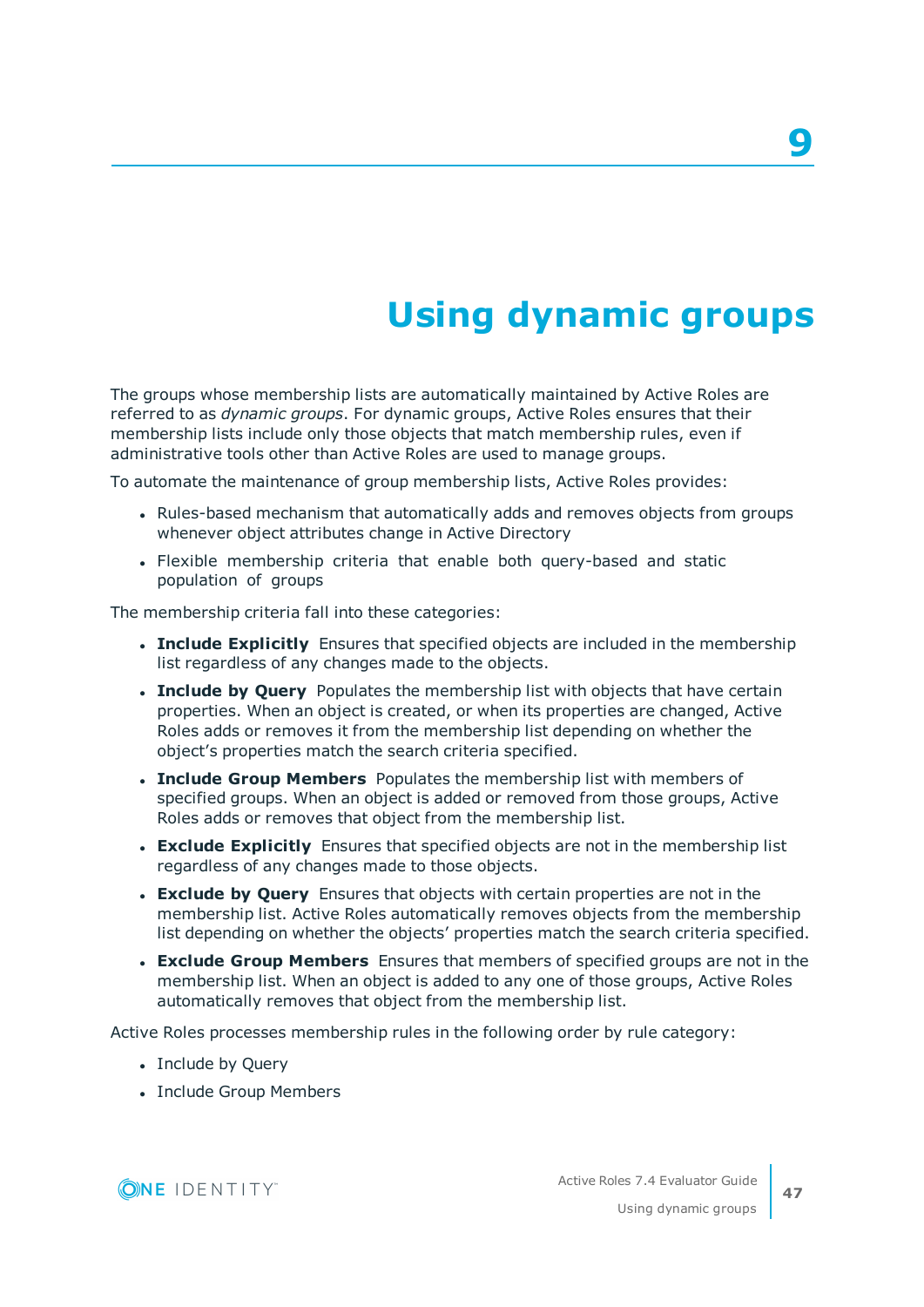- Exclude by Query
- Exclude Group Members
- Include Explicitly
- Exclude Explicitly

This section outlines the procedures to follow in order to configure dynamic groups and to examine the behavior of dynamic groups.

## <span id="page-47-0"></span>**Configure a dynamic group**

To configure a dynamic group, perform the following steps using the Active Roles console.

#### *To create a dynamic group*

- 1. Right-click a group, and then click **Convert to Dynamic Group**.
- 2. In the confirmation message box, click **Yes**.

The New Membership Rule wizard starts.

- 3. Select a rule type, such as **Include Explicitly**.
- 4. Click **Next**.
- 5. Click **Add** and select any objects to include in the group.
- 6. Click **Finish**.
- **O** NOTE: Once you have added a membership rule to a regular group, the group becomes a dynamic group. This behavior does not depend on the type of the rule. When a group is converted, all of its previous members are removed. Therefore, after you complete these steps, the group only includes the objects you selected.

Next, add membership rules to further configure the dynamic group. To accomplish this task, perform the following steps.

#### *To set up membership rules*

- 1. Right-click the dynamic group and click **Properties**.
- 2. In the **Properties** dialog box, click the **Membership Rules** tab.
- 3. On the **Membership Rules** tab, click **Add**.

This displays the **Membership Rule Type** dialog box.

4. In the list of rule types, click **Include by Query**. Click **OK**.

This displays the **Create Membership Rule** dialog box.

- 5. From the **Find** list, select **Users**.
- 6. From the **In** list, select your test domain.
- 7. In the **Name** box, type **a**.

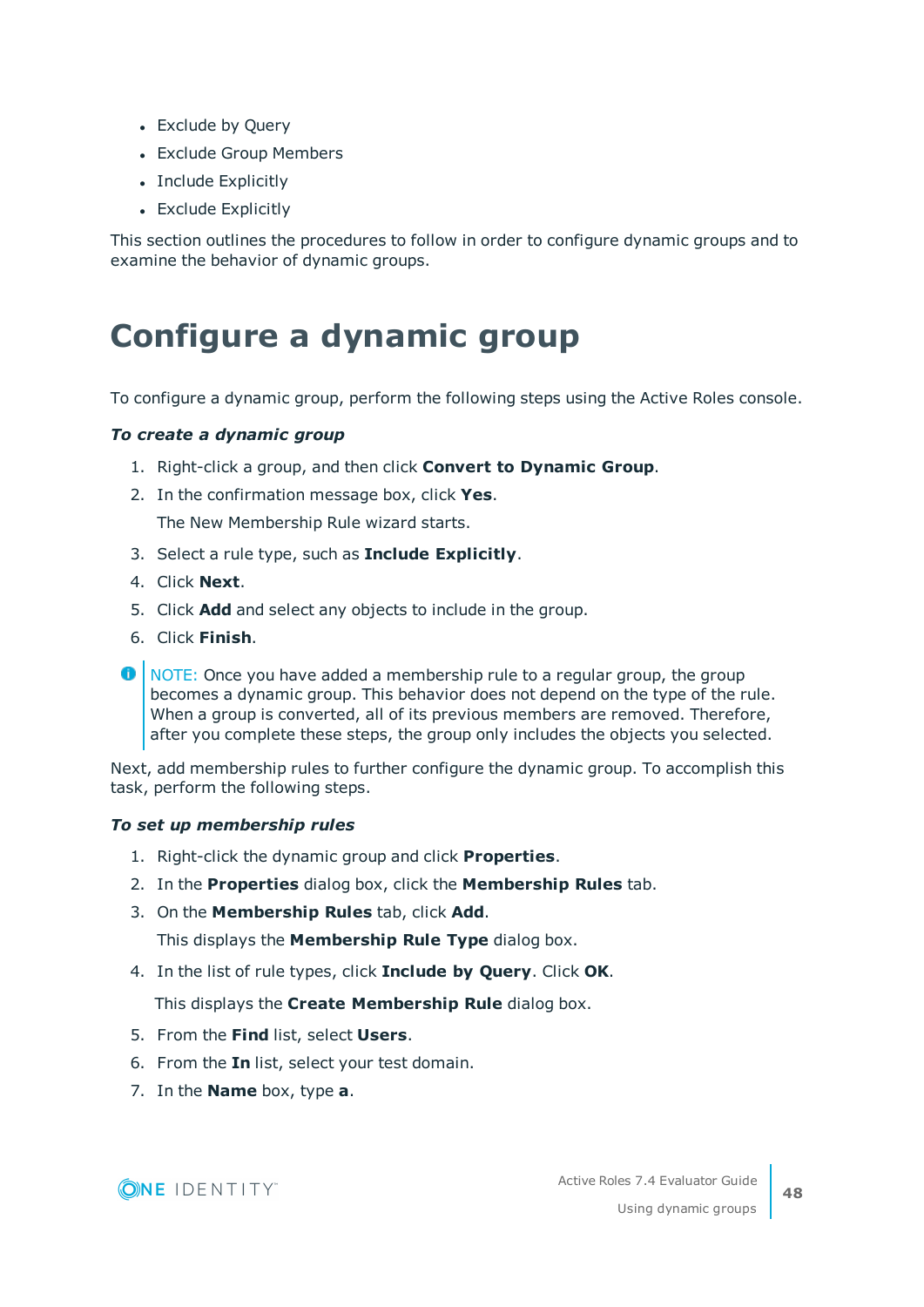8. Click **Add Rule**.

As a result, the group will include all users whose names begin with the letter **a**. (You might specify a different query-based rule.)

- 9. On the **Membership Rules** tab, click **Add**.
- 10. In the list of rule types, click **Include Group Members** and click **OK**.
- 11. In the **Select Objects** window, select the Domain Admins group, click **Add**, and then click **OK**.

As a result, the group will include all members of the Domain Admins group. (You might choose a different group.)

- 12. On the **Membership Rules** tab, click **Add**.
- 13. In the list of rule types, click **Exclude Explicitly**. Click **OK**.
- 14. In the **Select Objects** window, select the Administrator account, click **Add**, and then click **OK**.

As a result, Administrator will be excluded from the group. (You might choose a different user account to exclude.)

15. In the **Properties** dialog box, click **OK**.

If you no longer want the group to be dynamic, right-click the group and then click **Convert to Basic Group**. This operation only removes all membership rules from the group, whereas the group membership list remains intact.

## <span id="page-48-0"></span>**Test the dynamic group**

Use the following tests to examine the behavior of the dynamic group you have configured. In the Active Roles console, right-click your dynamic group and click **Properties**. Examine the **Properties** dialog box:

- <sup>l</sup> On the **General** tab, the **Notes** box contains a text indicating that this group is a dynamic group.
- **.** On the **Members** tab, you cannot modify the membership list.
- <sup>l</sup> The **Membership Rules** tab displays a list of membership rules. You can add, modify, and remove rules.

## <span id="page-48-1"></span>**Explicit inclusion**

To examine the behavior of membership rules based on explicit inclusion, perform the following steps with the Active Roles console.

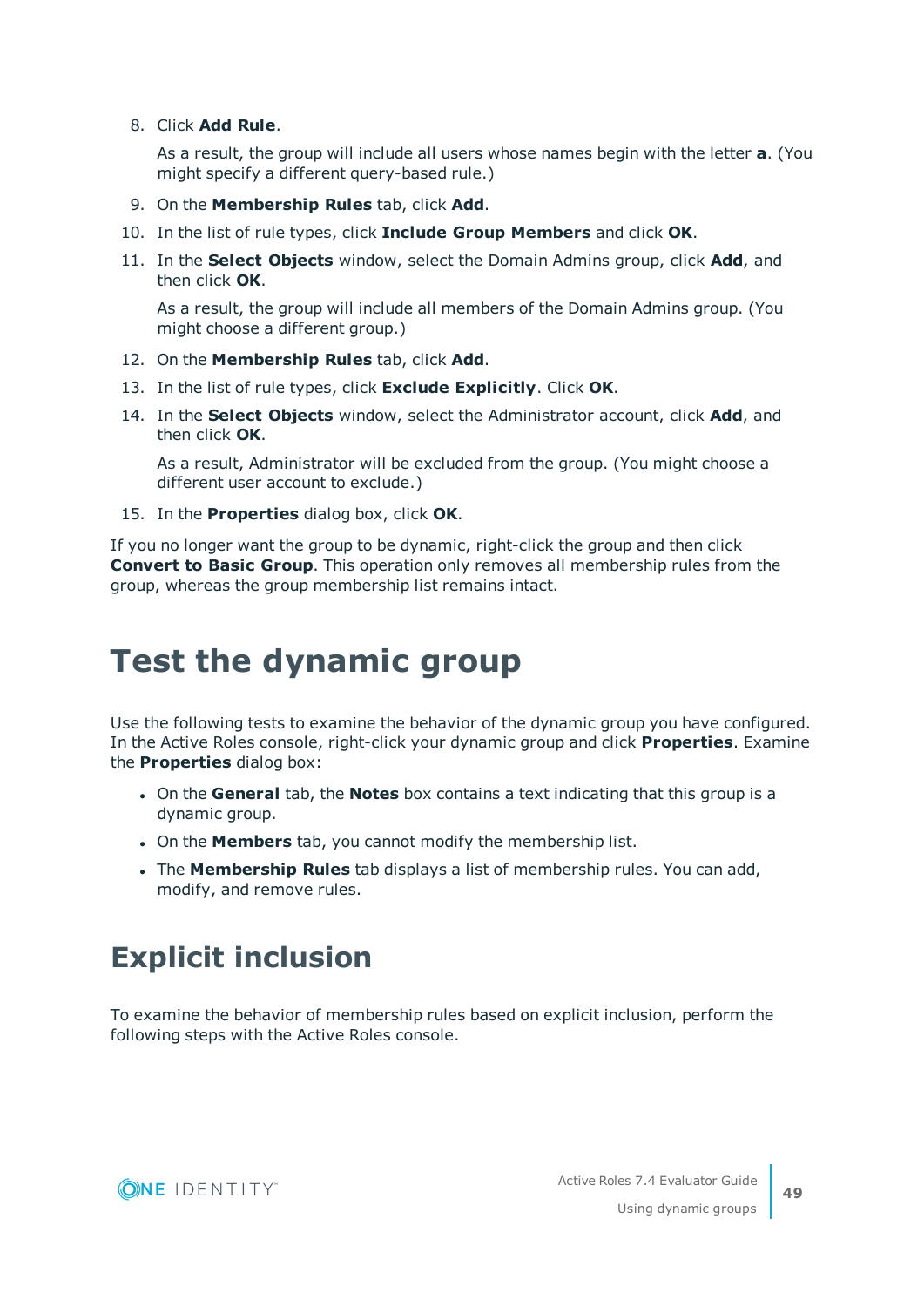#### *To examine explicit inclusion*

- 1. Open the **Properties** dialog box for your dynamic group, and go to the **Members** tab: the objects you explicitly included in the group are in the membership list.
- 2. Close the **Properties** dialog box.
- 3. Rename, modify, or move objects you selected for the explicit inclusion.
- 4. Open the **Properties** dialog box for your dynamic group, and go to the **Members** tab: the objects remain in the group membership list; for the objects you renamed, the list displays new names.

Explicit inclusion adds objects by object ID that remains unchanged during the entire object lifecycle. Once added through explicit inclusion, an object can only be removed from a dynamic group in one of these ways:

- Delete the membership rule for explicit inclusion of that object.
- Add the membership rule for explicit exclusion of that object.

To add or remove membership rules, you can use the **Membership Rules** tab in the **Properties** dialog box for the dynamic group.

### <span id="page-49-0"></span>**Explicit exclusion**

To examine the behavior of membership rules based on explicit exclusion, perform the following steps using the Active Roles console. These instructions assume that you have chosen the Administrator account for explicit exclusion from your dynamic group.

#### *To examine explicit exclusion*

- 1. Open the **Properties** dialog box for **Domain Admins** group and go to the **Members** tab to check that Administrator is a member of the Domain Admins group. Close the **Properties** dialog box.
- 2. Open the **Properties** dialog box for your dynamic group, go to the **Membership Rules** tab, and add the explicit inclusion rule that makes Administrator a member of your dynamic group.
- 3. Apply your changes by clicking **Apply** in the **Properties** dialog box for your dynamic group.
- 4. Go to the **Members** tab, click the **Rebuild** button and note that Administrator is not a member of your dynamic group although each of the following rules adds Administrator to the group:
	- Explicit inclusion rule (you configured it in Step 2).
	- **.** Ouery-based inclusion rule (Administrator's name begins with the letter **a**).
	- Group membership inclusion rule (Administrator is a member of the group Domain Admins).

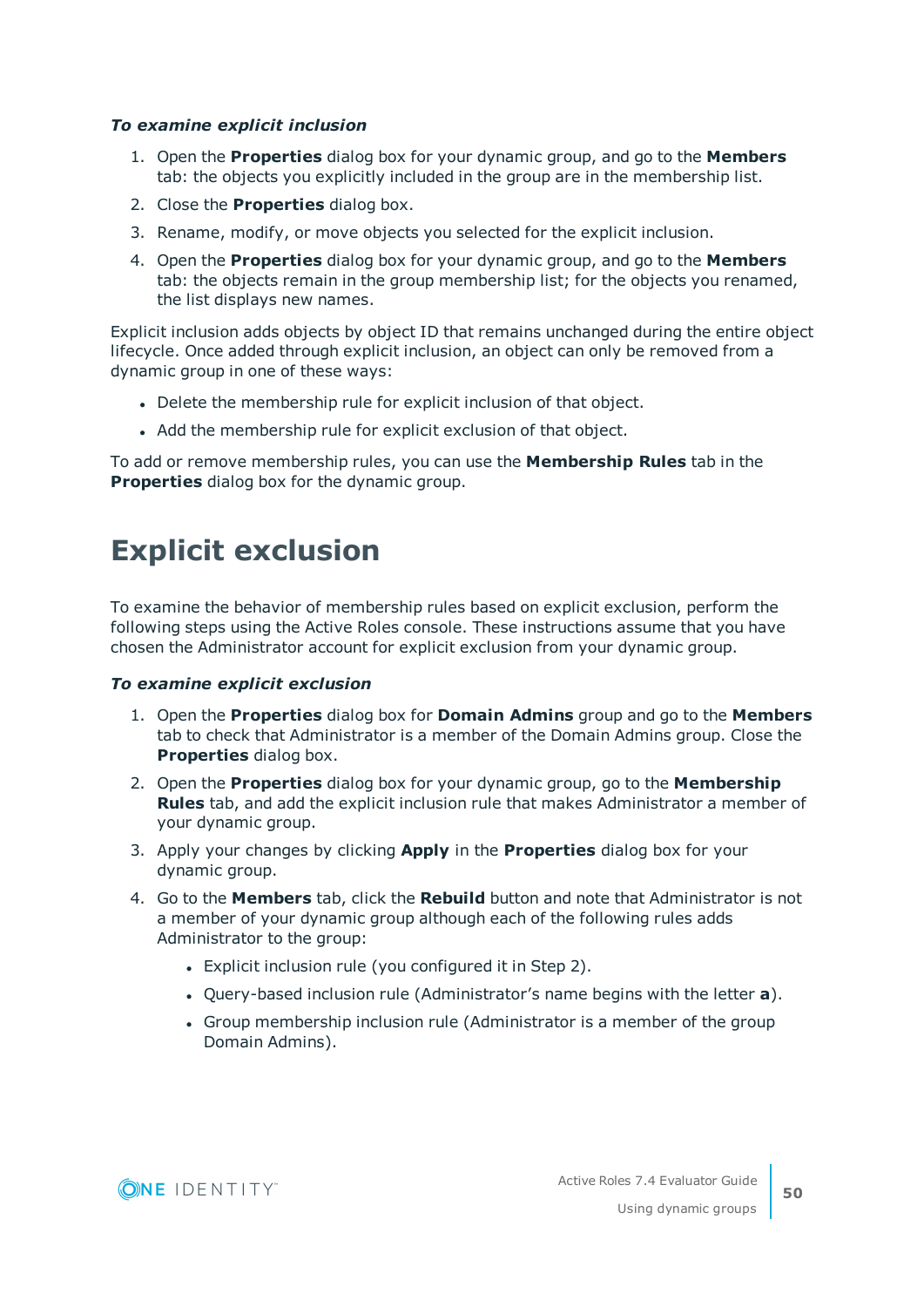Explicit exclusion removes objects by object ID that remains unchanged during the entire object lifecycle. Once removed through explicit exclusion, an object can only be added to the dynamic group after deleting the Exclude Explicitly membership rule for that object.

## <span id="page-50-0"></span>**Inclusion by query**

To examine the behavior of query-based inclusion rules, perform the following steps using the Active Roles console. These instructions assume that your query-based rule is configured so that the group includes all users whose names begin with the letter **a**.

#### *To examine inclusion by query*

- 1. In any OU in your test domain, create a new user account with a full name that begins with the letter **a**.
- 2. Open the **Properties** dialog box for your dynamic group, and go to the **Members** tab: the new user account is in the membership list (unless it is removed from the dynamic group by exclusion rules).
- 3. Rename an existing user account so that its new full name begins with the letter **a**.
- 4. Go to the **Members** tab in the **Properties** dialog box for your dynamic group, and click the **Rebuild** button: the user account is added to the membership list (unless it is removed from the dynamic group by exclusion rules).
- 5. Rename the user account you managed in Step 4 so that its new full name begins with the letter **b**.
- 6. Go to the **Members** tab in the **Properties** dialog box for your dynamic group, and click the **Rebuild** button: the user account is removed from the membership list (unless it is added to the dynamic group by explicit inclusion rules).

## <span id="page-50-1"></span>**Inclusion of group members**

To examine the behavior of membership rules based on group membership, perform the following steps using the Active Roles console. These instructions assume that you have configured your dynamic group to include the members of the group Domain Admins.

#### *To examine inclusion of group members*

- 1. Open the **Properties** dialog box for your dynamic group, and go to the **Members** tab: the members of the Domain Admins group are in the membership list (except those removed from the dynamic group by exclusion rules).
- 2. Add a member to the Domain Admins group.
- 3. Go to the **Members** tab in the **Properties** dialog box for your dynamic group, and click the **Rebuild** button: the new member of the Domain Admins group is added to your dynamic group (unless that member is removed from the dynamic group by exclusion rules).

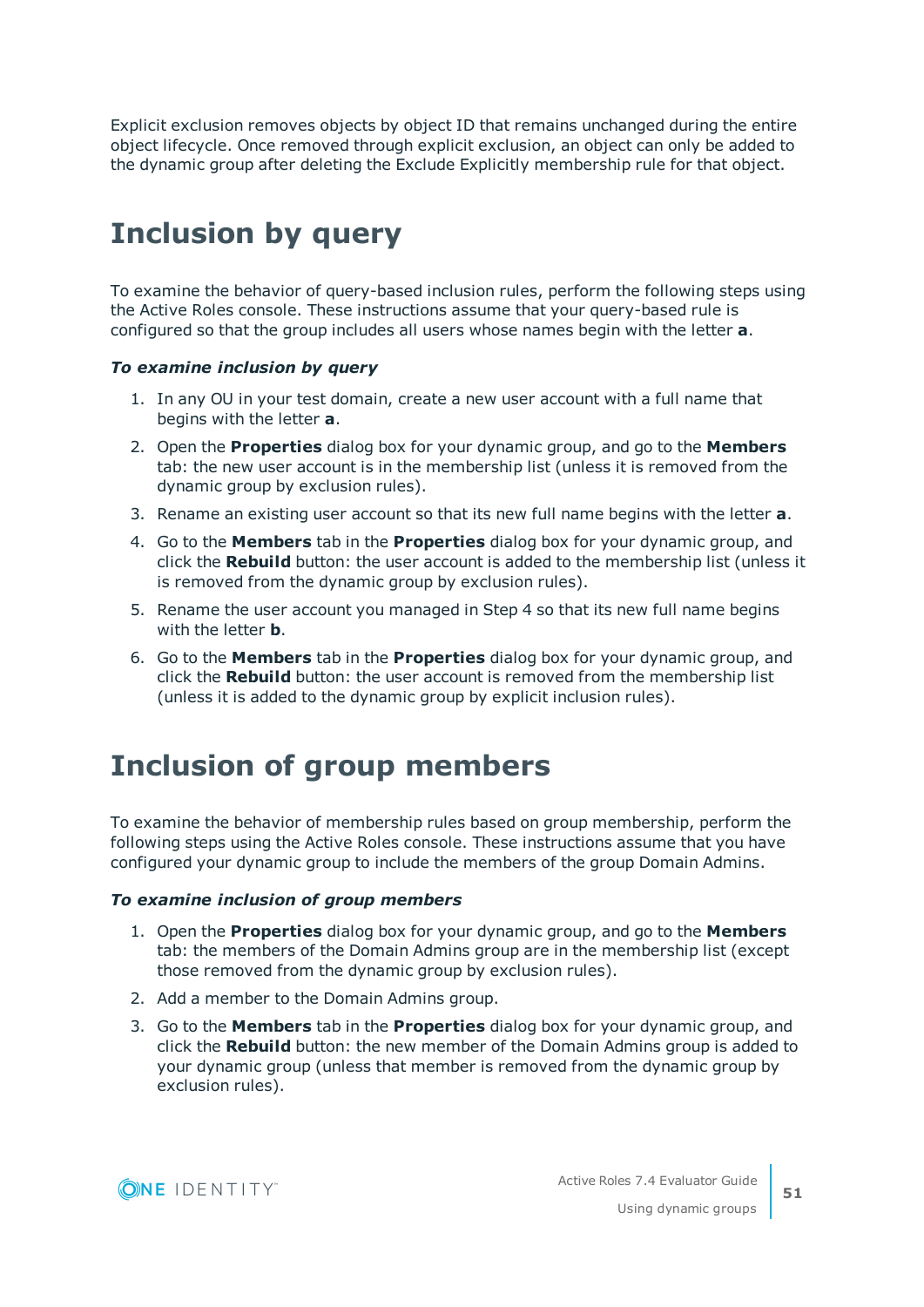- 4. Remove a member from the Domain Admins group.
- 5. Go to the **Members** tab in the **Properties** dialog box for your dynamic group, and click the **Rebuild** button: the object you removed from the Domain Admins group is also removed from your dynamic group (unless that object is added to the dynamic group by explicit inclusion rules).

### <span id="page-51-0"></span>**Enforcement of membership rules**

When changes are made to the membership list of a dynamic group, Active Roles detects the changes regardless of their origin, and reapplies membership rules. This ensures that the group membership list is in compliance with the rules even if it was modified by using an administrative tool other than Active Roles. For example, you can use the Active Directory Users and Computers tool to make changes to the membership list of a dynamic group, and see how Active Roles reapplies membership rules.

Perform the following steps in the Active Directory Users and Computers.

#### *To examine enforcement of membership rules*

- 1. Open the Active Directory Users and Computers tool (run **dsa.msc** from a command prompt).
- 2. In any OU in your test domain, create a user account with a full name that begins with the letter **a**.
- 3. Open the **Properties** dialog box for your dynamic group, and go to the **Members** tab: the new user is in the group membership list.
- 4. On the **Members** tab, select that user, and click **Remove**. Click **Yes**. Click **OK**.
- 5. Open the **Properties** dialog box for your dynamic group, and go to the **Members** tab: the user is still in the group membership list.

Active Roles has detected the removal, and added the user to the group in accordance with the membership rules.

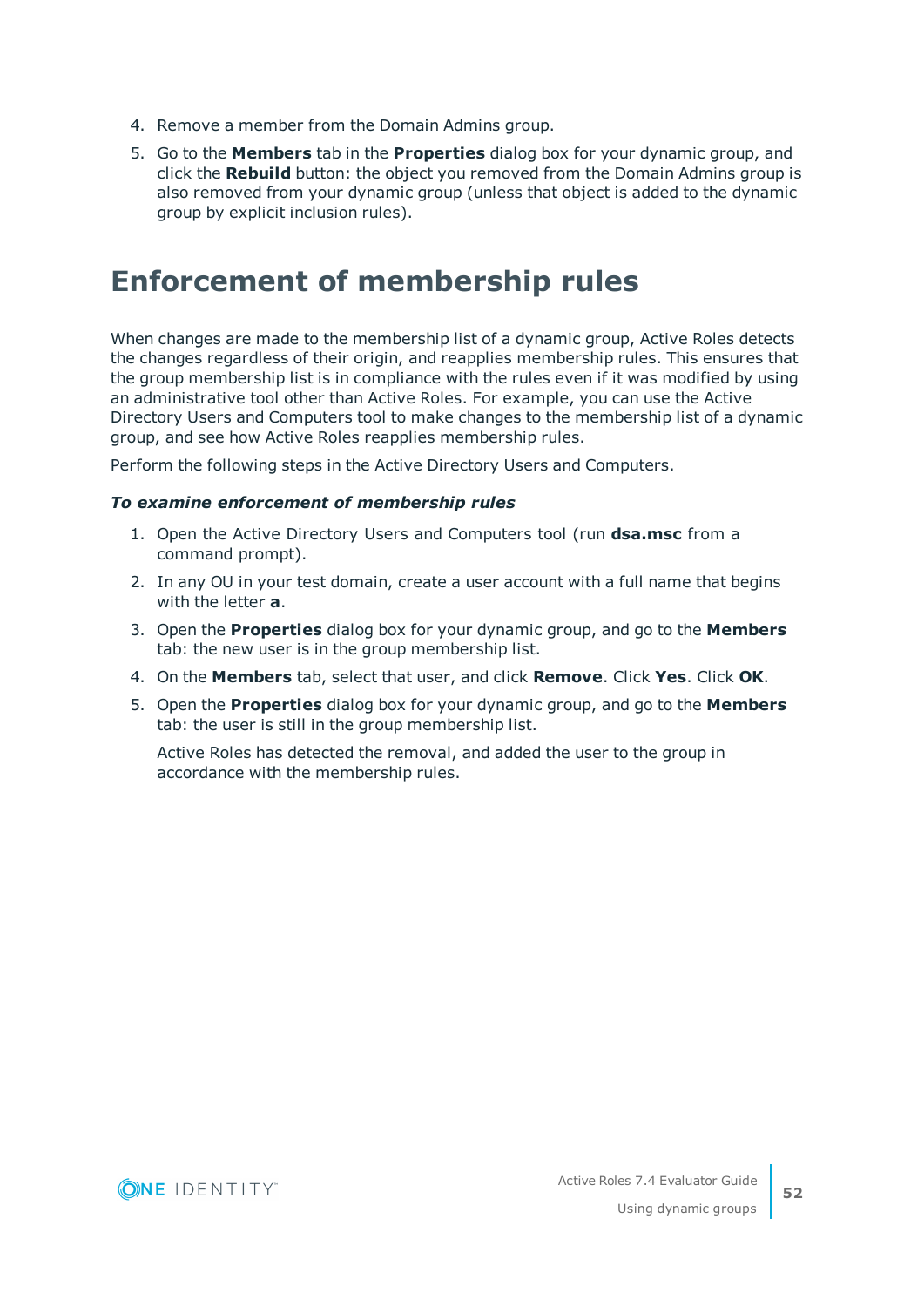# <span id="page-52-0"></span>**Delegating computer resource management**

Active Roles provides the capability to delegate administration of computer resources, such as network shares, services, and logical printers. It is also possible to delegate administration of local users and groups on member servers and workstations. Delegated administrators can use the Active Roles Web Interface to manage computer resource.

Active Roles comes with a suite of Access Templates that facilitate the delegation of computer management tasks. When applied to an OU, Access Templates from that suite provide for the following levels of access to the computers placed in that OU:

- **. Full Control** Perform all management tasks on computer resources.
- **Local Account Operator** Create, modify, and delete local user accounts and groups.
- <sup>l</sup> **Network Share Operator** Create, modify, and delete network shares.
- **Print Operator** View and modify properties of logical printers; manage print jobs.
- **. Service Operator** Start/stop services; view/modify service properties.
- **. Server Operator** Start/stop services; create, modify, and delete network shares; pause/resume/cancel printing; view properties of all computer resources.

This section outlines the procedure you can use to assign the **Server Operator** role to a delegated administrator for an OU, and briefly describes how to perform computer management tasks using the Active Roles Web Interface for Administrators.

## <span id="page-52-1"></span>**Assign the Server Operator role for an OU**

When you assign the Server Operator role to a group for a given OU, you authorize the members of that group to perform all management tasks on the services, network shares, and logical printers on any computer in that OU and its child OUs.

You can assign the Server Operator role using the Active Roles console as follows.

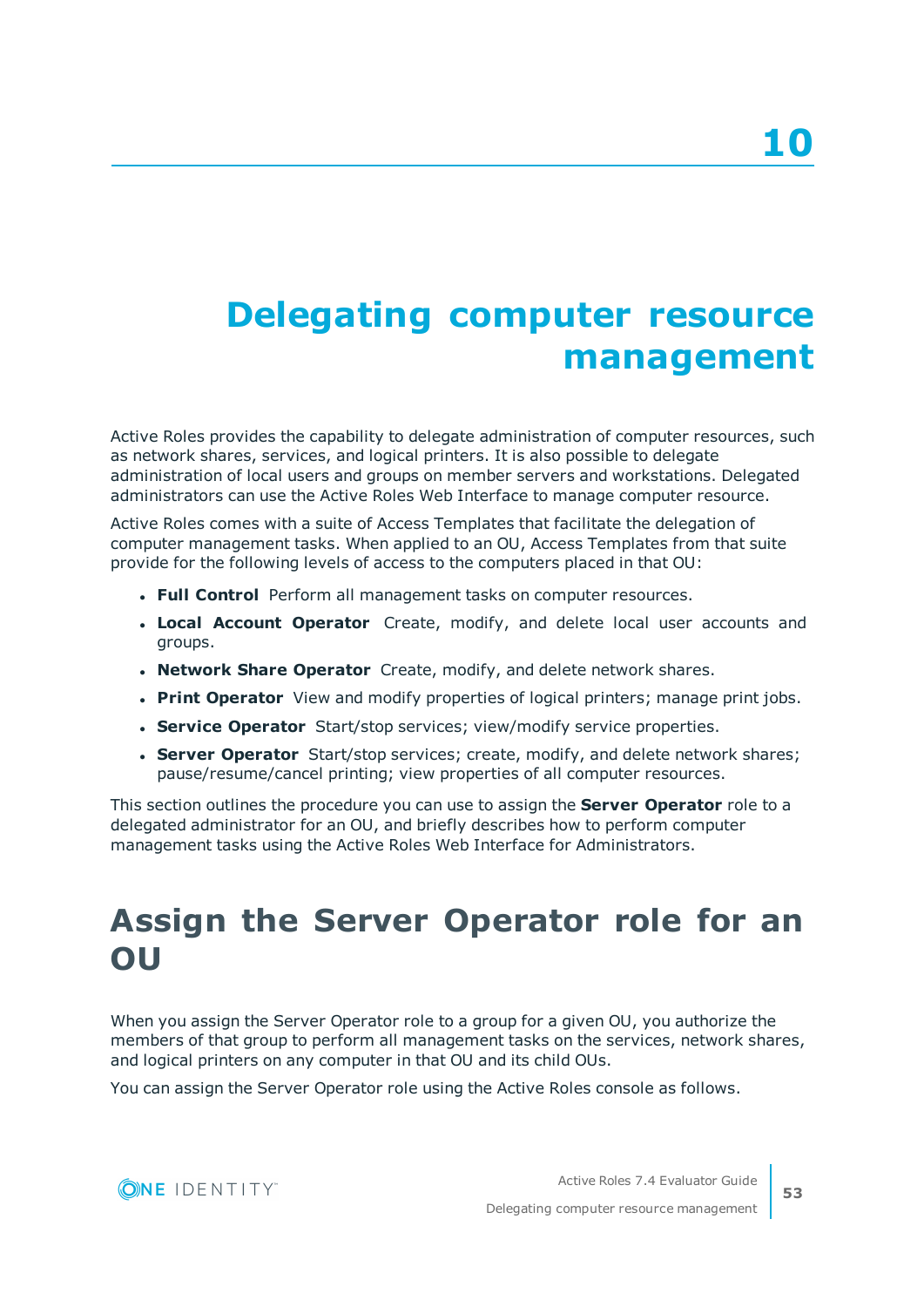#### *To assign the Server Operator role for OU*

- 1. In the Active Roles console, right-click the OU and then click **Delegate Control**.
- 2. In the **Active Roles Security** window, click **Add**.
- 3. Follow the steps in the Delegation of Control wizard.
- 4. On the **Users or Groups** page, click **Add**.
- 5. Select the group you want to designate as the delegated administrator and click **OK**.
- 6. Click **Next**.
- 7. On the **Access Templates** page, expand **Computer Resources**, select the check box next to **Computer Management - Server Operator**, and then click **Next**.
- 8. Click **Next** two times, and then click **Finish**.

To enable the delegated administrators to browse OUs in the domain, you must grant them the **Read All Properties** permission on the OU objects at the domain level.

#### *To grant the Read All Properties permission*

- 1. Select the domain and use the Delegation of Control wizard as described in the previous procedure.
- 2. On the **Access Templates** page, expand **Active Directory**, and select the check box next to **OUs – Read All Properties**.

## <span id="page-53-0"></span>**Test the delegated administrator's rights**

The delegated administrator can use the Active Roles Web Interface for Administrators to perform management tasks on computer resources. Take the following steps to verify the administrator's rights.

#### *To verify the delegated administrator's rights*

- 1. Log on to your computer with the delegated administrator's user name and password.
- 2. Connect to the Web Interface for Administrators: Open your Web browser and navigate to http://localhost/ARWebAdmin.
- 3. In the Search box on the header of the Web Interface page, type the name of the OU for which the delegated administrator is assigned the Server Operator role, and then press Enter.
- 4. In the list of search results, click the name of the OU to displays a list of computers held in that OU.
- 5. In the list of computers, click select the check box next to the name of a computer.

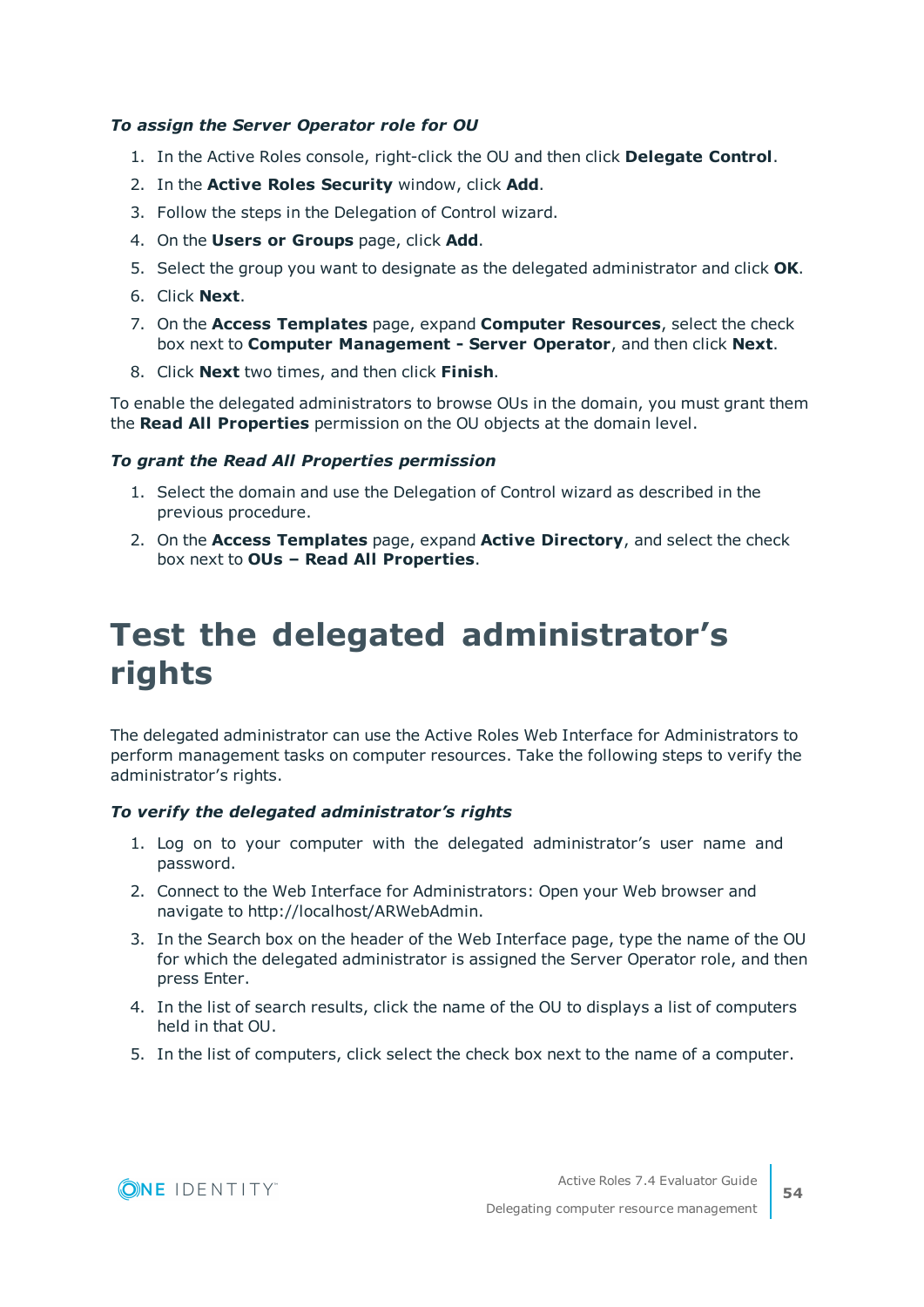- 6. In the right pane of the Web Interface page, click **Manage** to view a list of resource categories.
- 7. Verify that you can start and stop services on the selected computer:
	- a. In the list of resource categories, click **Services** to view a list of services installed on the selected computer.
	- b. To start a stopped service, select the check box next to the name of that service, and then click **Start** in the right pane.
	- c. To stop a started service, select the check box next to the name of that service, and then click **Start** in the right pane.
- 8. Return to the list of resource categories: In the breadcrumb navigation control above the list of services, click the name of the computer, and then, in the right pane of the Web Interface page, click **Manage**.
- 9. Verify that you have full control of network shares on the selected computer:
	- a. In the list of resource categories, click **Shares** to view a list of network file shares defined on the selected computer.
	- b. To create a new share, click **New Share** in the right pane of the Web Interface page.
	- c. To manage an existing share, select the check box next to the name of that share and use commands in the upper area of the right pane:
		- **.** Click **Properties** to view or change the properties and security settings of the selected share.
		- <sup>l</sup> Click the **Stop Sharing** command to remove the selected share.
- 10. Return to the list of resource categories: In the breadcrumb navigation control above the list of services, click the name of the computer, and then, in the right pane of the Web Interface page, click **Manage**.
- 11. Verify that you can view or change printer properties as well as pause, resume, and cancel printing of documents on a given printer:
	- a. In the list of resource categories, click **Printers** to view a list of printers installed on the selected computer.
	- b. In the list of printers, select the check box next to the name of a printer and then click commands in the right pane of the Web Interface page to perform the following tasks:
		- **.** Click **Properties** to view or change the properties of the selected printer.
		- **.** Click **Pause** to suspend printing of all documents on the printer. This will replace **Pause** with **Resume**.
		- **.** To continue printing, click **Resume**.
		- <sup>l</sup> Click **Cancel All Documents** to cancel printing of all documents on the printer.

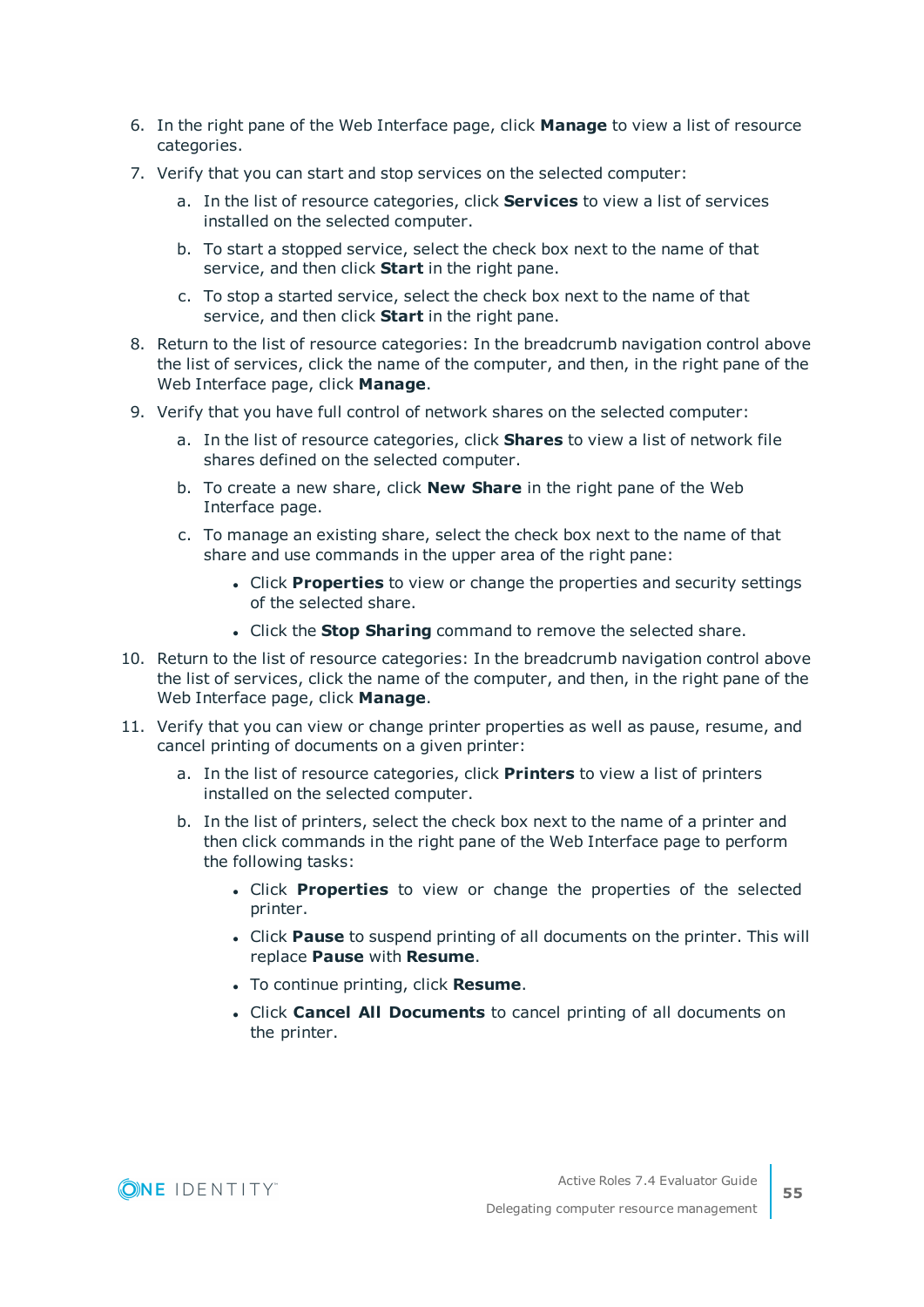<sup>l</sup> Click **Print Jobs** to view a list of documents being printed. You can select a document from the list, and then use command in the right pane to pause, resume, restart, or cancel printing of that document.

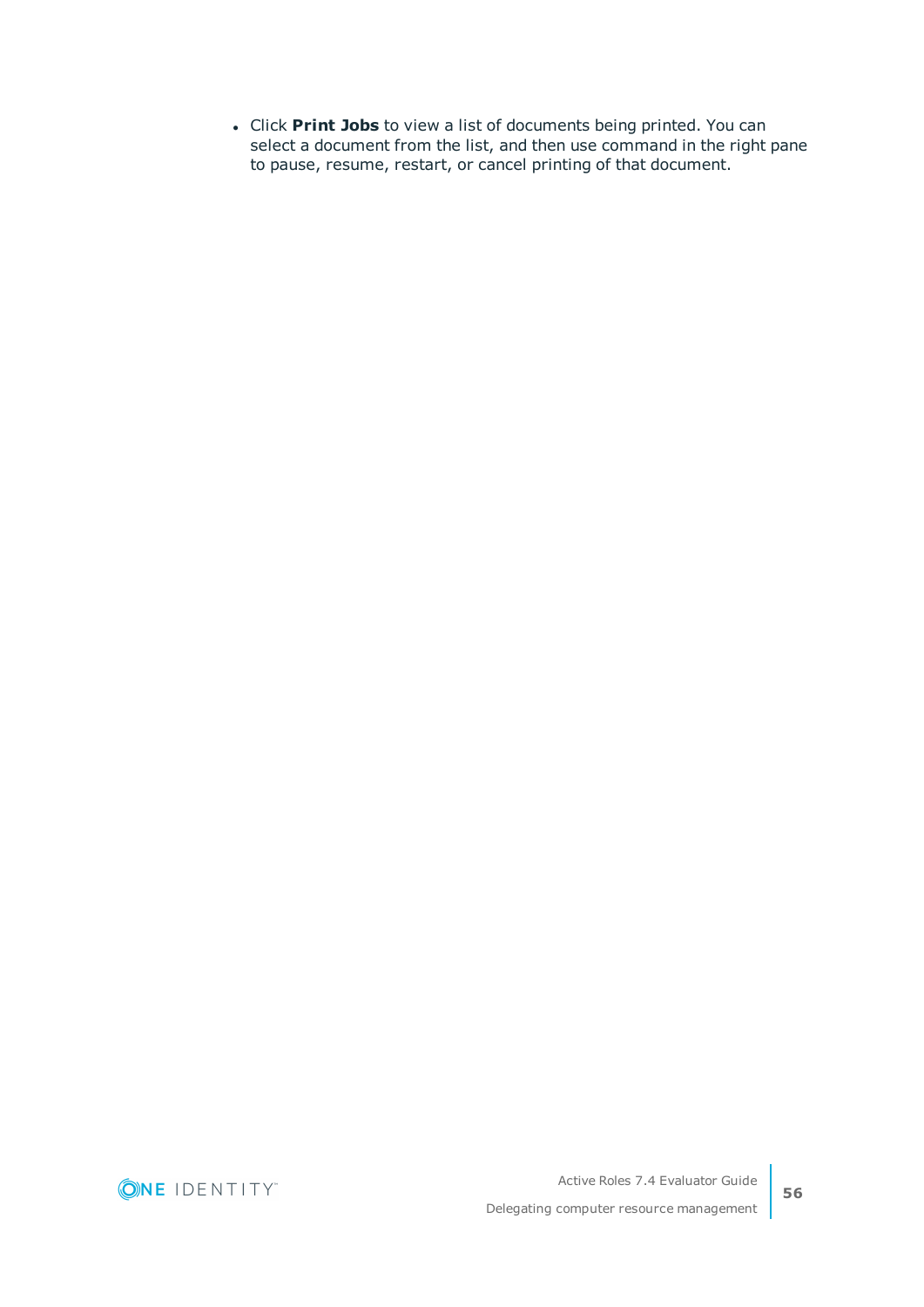# <span id="page-56-0"></span>**Using audit trail and reporting**

This section describes how to view the Active Roles audit trail and how to work with Active Roles reports.

## <span id="page-56-1"></span>**Analyze the Audit Trail**

Active Roles provides a complete audit trail, showing who performed what actions and who tried to perform actions that were not permitted, and offers a rich suite of reports based on the audit trail.

Active Roles creates the audit trail by generating events and recording them into the **Active Roles Admin Service** event log. You can use Event Viewer to examine events in that log, or you can use Active Roles reports to perform an in-depth analysis of the audit trail.

### <span id="page-56-2"></span>**Examine the audit trail using event viewer**

#### *To view details about an Active Roles event*

- 1. On the computer running the Active Roles Administration Service, open Event Viewer.
- 2. In the console tree, under **Application and Services Logs**, select the **Active Roles Admin Service** log.
- <span id="page-56-3"></span>3. In the details pane, right-click an event, and then click **Event Properties**.

### **Use reports to analyze the audit trail**

The Work with Active Roles [reports](#page-57-0) section later in this document provides information on how to use reporting in Active Roles. The many reports you can prepare include special reports that are based on the Active Roles audit trail. Some examples are as follows.

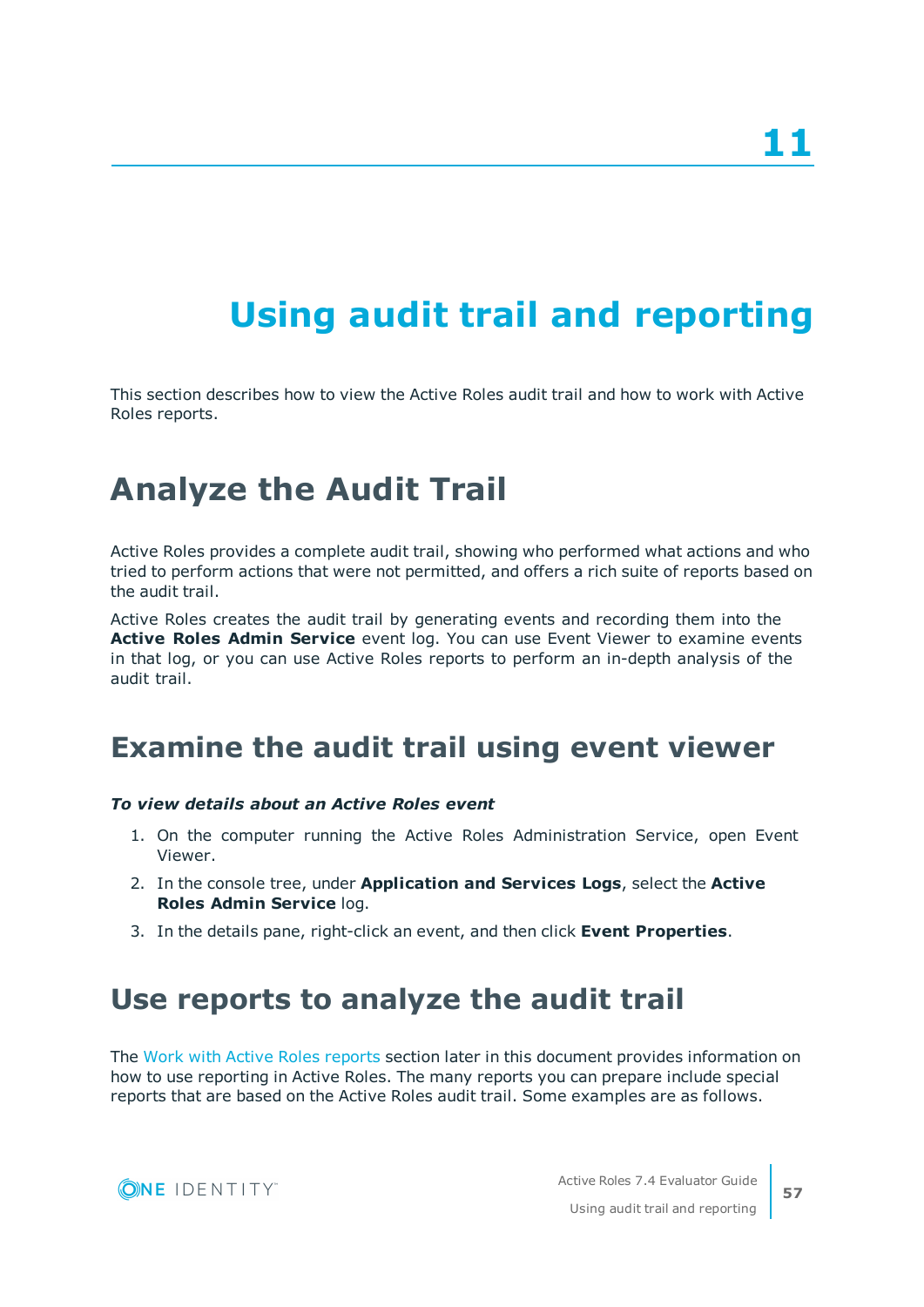## <span id="page-57-0"></span>**Work with Active Roles reports**

Active Roles comes with a rich suite of reports—Active Roles Report Pack. Active Roles reports cover all administrative actions that can be taken with this product. To create and view reports, you must install Active Roles Collector and Active Roles Report Pack. If you install Active Roles as described in the section [Installing](#page-9-0) the reporting [components](#page-9-0) earlier in this document, you have installed all components required to work with Active Roles reports.

### <span id="page-57-1"></span>**Collect data for reporting**

To prepare reports, you first need to collect data for reporting.

#### *To collect data for reporting*

- 1. Open the Active Roles Collector wizard by selecting **Active Roles Active Roles Collector** on the **Apps** page or **Start** menu, depending upon the version of your Windows operating system.
- 2. On the **Welcome** page, click **Next**.
- 3. On the **Select Task** page, select the option **Collect data from the network**. Click **Next**.
- 4. Click **Browse** and complete the SQL Server Connection wizard as follows.

You only need to complete the SQL Server Connection wizard once, when using the Collector wizard for the first time.

- 5. On the **SQL Server** page, click **Use SQL Server authentication**, and set the other options as follows:
	- a. In the **Server** box, enter *<ServerName>*\sqlexpress, replacing *<ServerName>* with the name of the computer on which you installed SQL Server Express.
	- b. In the **Logon Name** box, type **sa.**
	- c. In the **Password** box, type the password for the **sa** login.
- 6. Click **Next**.
- 7. On the **Select database** page, in the **Database** box, type **ARServerReporting**.

The wizard will create a database with the name you specify. It is advisable to create a new database rather than select an existing database. If you select an existing database, the data in that database may be corrupted during the data collection process.

8. In the **Configure Data Source** dialog box, review the settings you have specified, and then click **OK**.

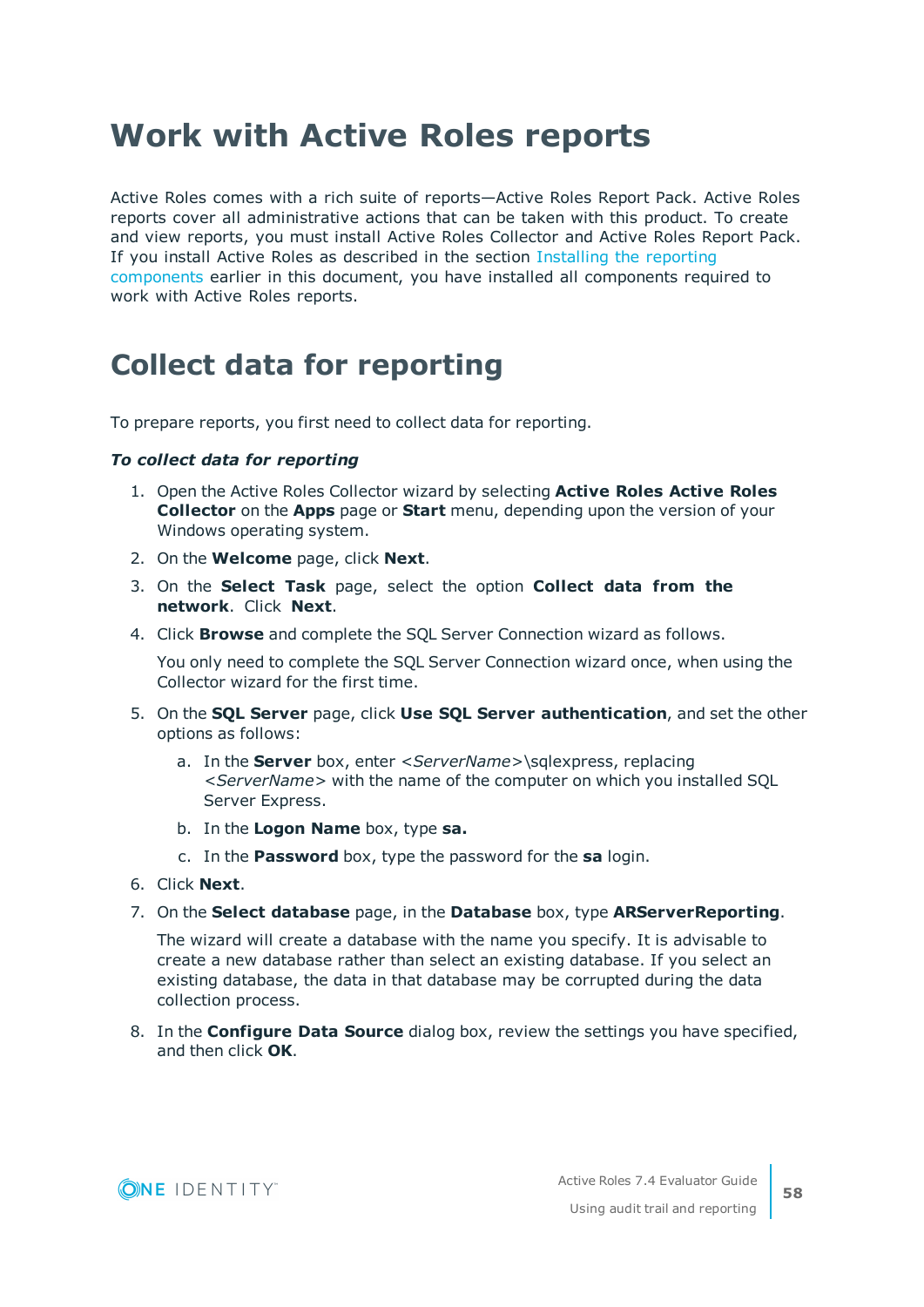- 9. In the **Active Roles Service** box, type the name of the computer running the Administration Service.
- 10. Select the **Current User** option (assuming that you are logged on as an administrator of that computer).
- 11. Click **Next**.
- 12. On the **Data Collection Tasks** page, in the **Collect** box, select all check boxes. Click **Next**.
- 13. On the **Data to Collect** page, in the **Collect** box, select all check boxes. Click **Next**.
- 14. On the **Select Domains or OUs** page, click **Add** and select your test domain. Click **Next**.
- 15. On the **Select Operation Mode** page, select the **Now** option. Click **Next**.
- 16. Wait while the wizard collects data for reporting.
- <span id="page-58-0"></span>17. Click **Finish** to close the wizard.

### **Generate and view reports**

After the data for reporting is collected, you need to configure the data source for the Active Roles Report Pack to connect to the database where you have collected data for reporting.

#### *To configure the data source*

1. Start SSRS Report Manager from your Web browser.

Report Manager is installed during setup of SQL Server Reporting Services (SSRS) on the same computer as the report server. To start Report Manager, open Internet Explorer, and then, in the address bar of the Web browser, type the Report Manager URL. By default, the URL is http://*<ComputerName>*/reports.

- 2. Perform the following steps on the Contents page that appears:
	- a. Click **Details View**.
	- b. Click **Active Roles**.
	- c. Click **SharedDataSources**.
	- d. Click the data source named **Active Roles 7.4 Report Data**.
- 3. In the **Connection string** box on the **Properties** page that appears, specify the SQL Server instance and the name of the database that holds the report data prepared by the Active Roles Collector.

For example, if the name of the database is ARServerReporting and the database is on the SQL Server instance named MyServer\sqlexpress, then the connection string is as follows:

data source = MyServer\sqlexpress initial catalog = ARServerReporting

4. Click **Apply**.

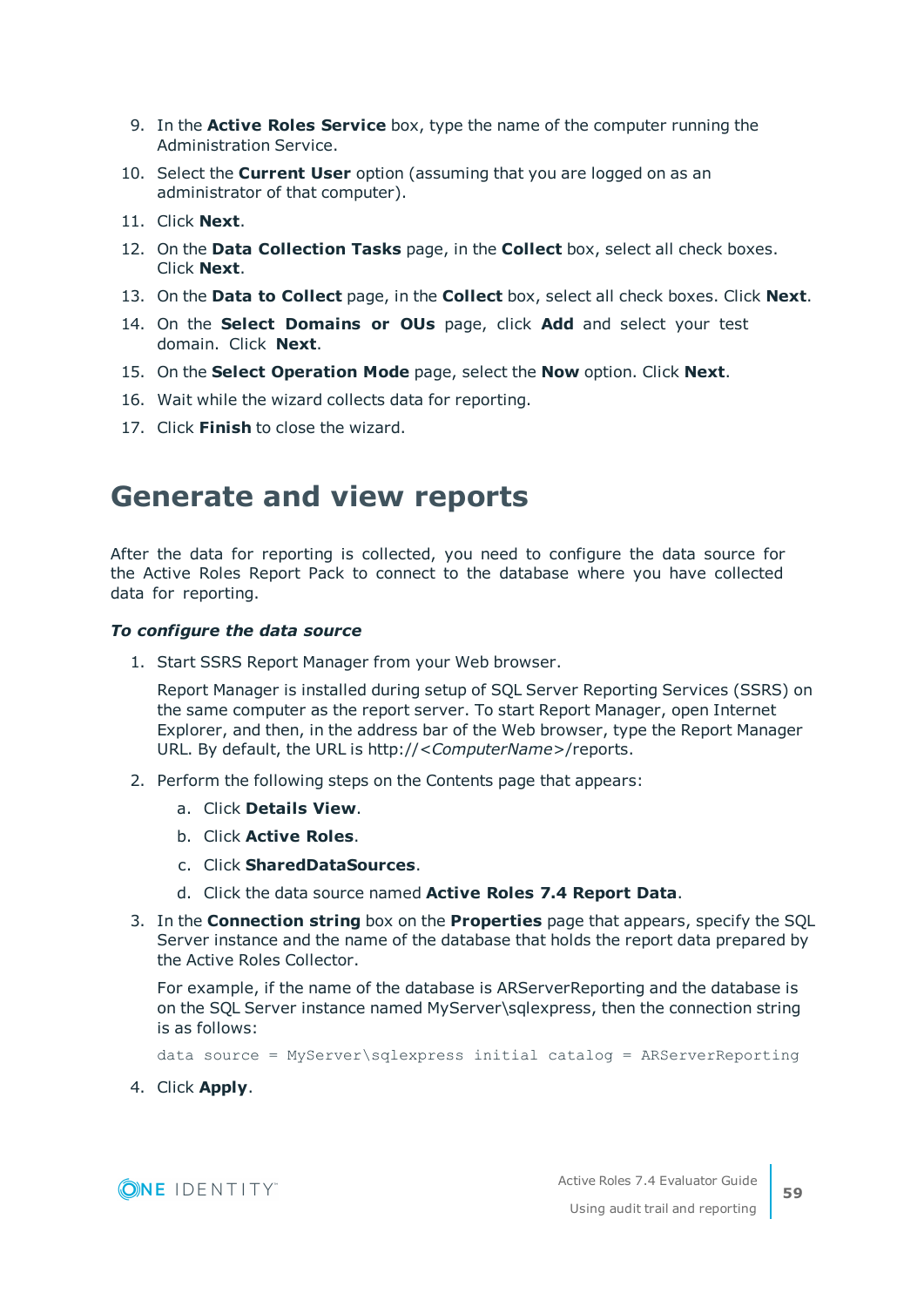Once you have configured the data source, you can use Report Manager to generate and view reports.

#### *To generate and view reports*

- 1. In Report Manager, at the top of the window, click **Active Roles**.
- 2. Perform the following steps on the Contents page that appears:
	- a. Click **7.4**.
	- b. Click the folder containing a report you want to prepare.
	- c. Click the name of the report.
- 3. Wait while the Report Manager generates the report.

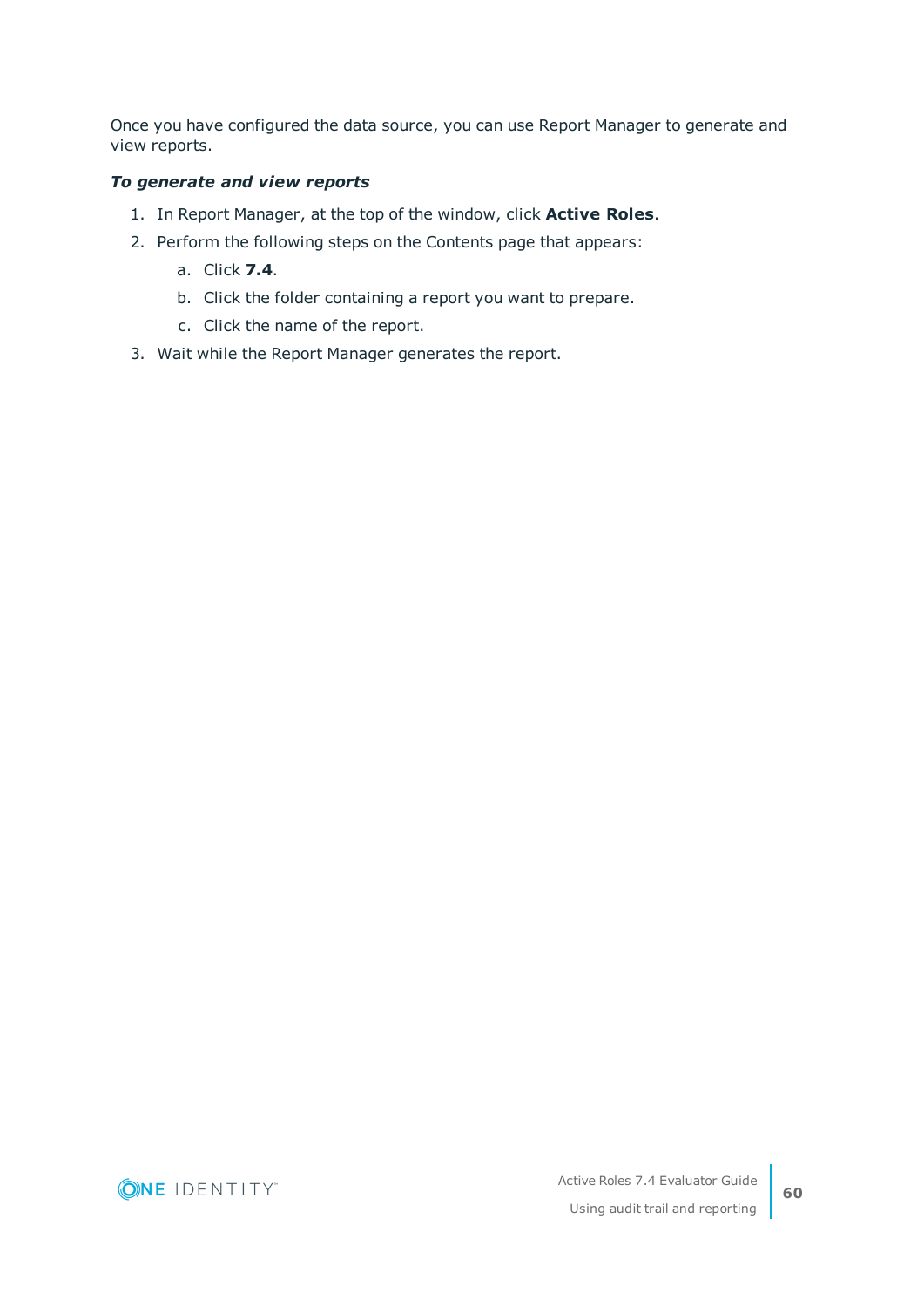# **Using Active Roles replication**

<span id="page-60-0"></span>Active Roles uses the replication functionality of Microsoft SQL Server to copy and distribute configuration data from one Administration Service database to another, and to synchronize between configuration databases for consistency.

Administration Service database servers synchronized by using the SQL Server replication function are referred to as *replication partners*. Each replication partner hosts a writable copy of the Active Roles configuration data. Whenever changes are made on one replication partner, the changes are propagated to the other replication partners.

This section outlines the procedures to follow in order for you to configure replication and see how replication works in Active Roles. To use these procedures, you must install Active Roles on two network computers, as described in the Test lab [setup](#page-6-0) section earlier in this document. Two Active Roles instances will be configured to replicate configuration data with each other.

#### 6 NOTE:

- Due to limited replication-related capabilities of SQL Server Express (may hold only the Subscriber role), the scenario discussed in this section requires a different edition of SQL Server (such as Enterprise, Standard, or Workgroup) to be used as the Publisher role holder.
- For the purposes of this evaluation scenario, you may use the same SQL Server to host the databases for both the Administration Services participating in the scenario.
- When installing the second Administration Service, specify a database name that is different from the name of the database used by the first Administration Service. This ensures that each Administration Service uses a separate database, so two databases could be synchronized with each other via replication of data.

## <span id="page-60-1"></span>**Configure replication**

When configuring Active Roles replication, you first create a replication group by designating the database server of a particular Administration Service as the Publisher.

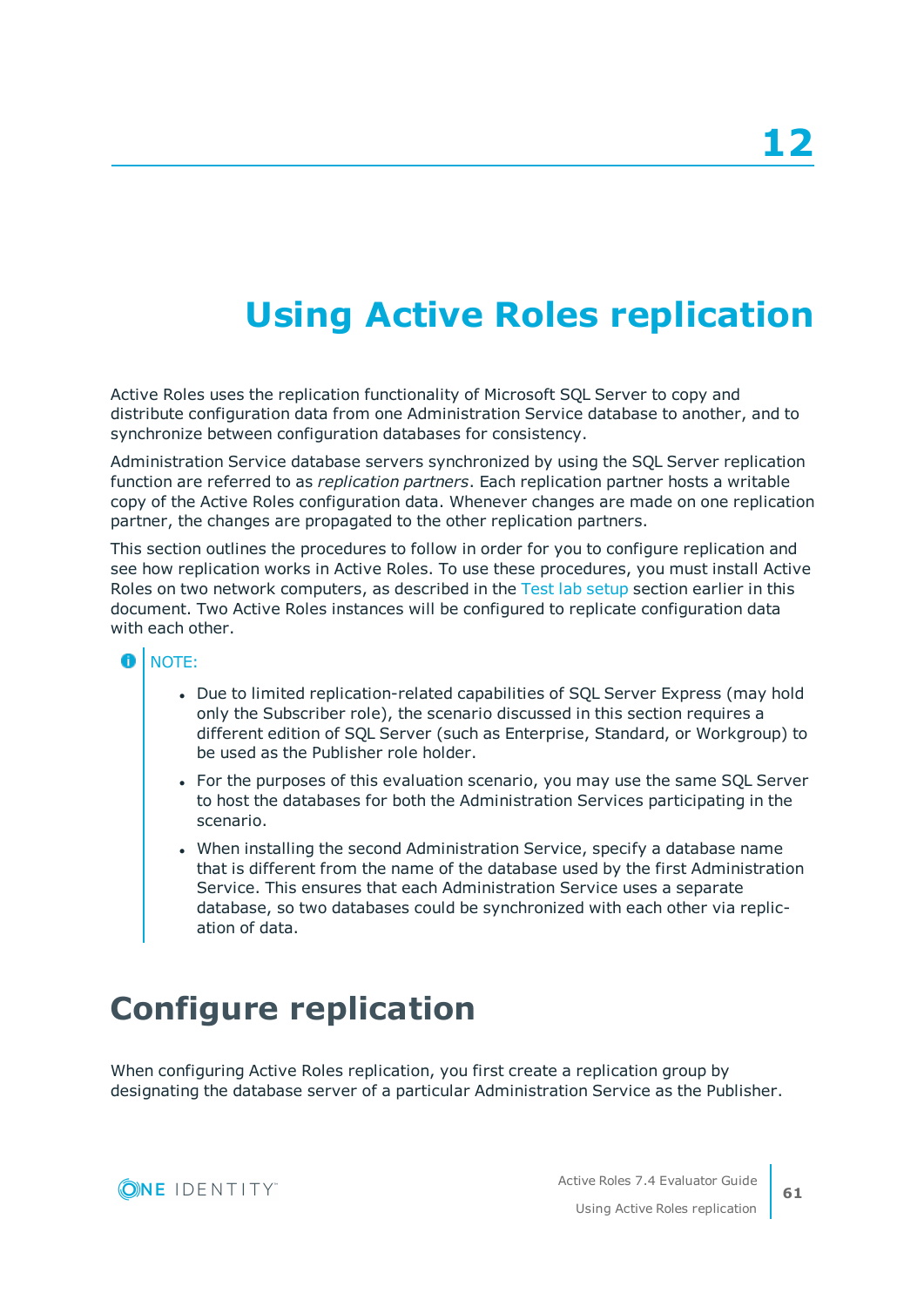When planning to assign the Publisher role to the database server of a certain Administration Service, ensure that the following requirements are met:

- The SQL Server Agent service is started on SQL Server that hosts the database of that Administration Service, and configured to log on as a domain user account with administrator rights on SQL Server.
- The Administration Service is configured to log on as a domain user account with administrator rights on SQL Server.

For evaluation purposes, you may configure both the SQL Server Agent service and the Administration Service to log on as a user account that belongs to the Domain Admins group of your test domain.

To assign the Publisher role to the database server of a certain Administration Service, perform the following steps using the Active Roles console.

#### *To create the Publisher*

- 1. Open the Active Roles console and connect to the Administration Service whose database server you want to designate as the Publisher.
- 2. In the console tree, expand **Configuration**, expand **Server Configuration**, and then select **Configuration Databases**.
- 3. In the details pane, right-click the database server and click **Promote**.
- 4. In the confirmation message box, click **Yes**.
- 5. Wait while Active Roles completes the operation.

The new replication group now has a single member—the Publisher. You can add replication partners—Subscribers. To add a Subscriber, perform the following steps using the Active Roles console.

#### *To add a Subscriber*

- 1. Open the Active Roles console and connect to the Administration Server whose database server you have designated as the Publisher.
- 2. In the console tree, expand **Configuration**, expand **Server Configuration**, and then select **Configuration Databases**.
- 3. In the details pane, right-click the Publisher, and then click **Add Replication Partner**.
- 4. Follow the instructions in the New Replication Partner wizard.
- 5. On the **Database Selection** page, click **Browse**.
- 6. Use the **Connect to Administration Service** dialog box to specify the Administration Service whose database server you want to add to the replication group. Click **OK**.
- 7. Click **Next** two times, and then click **Finish**.

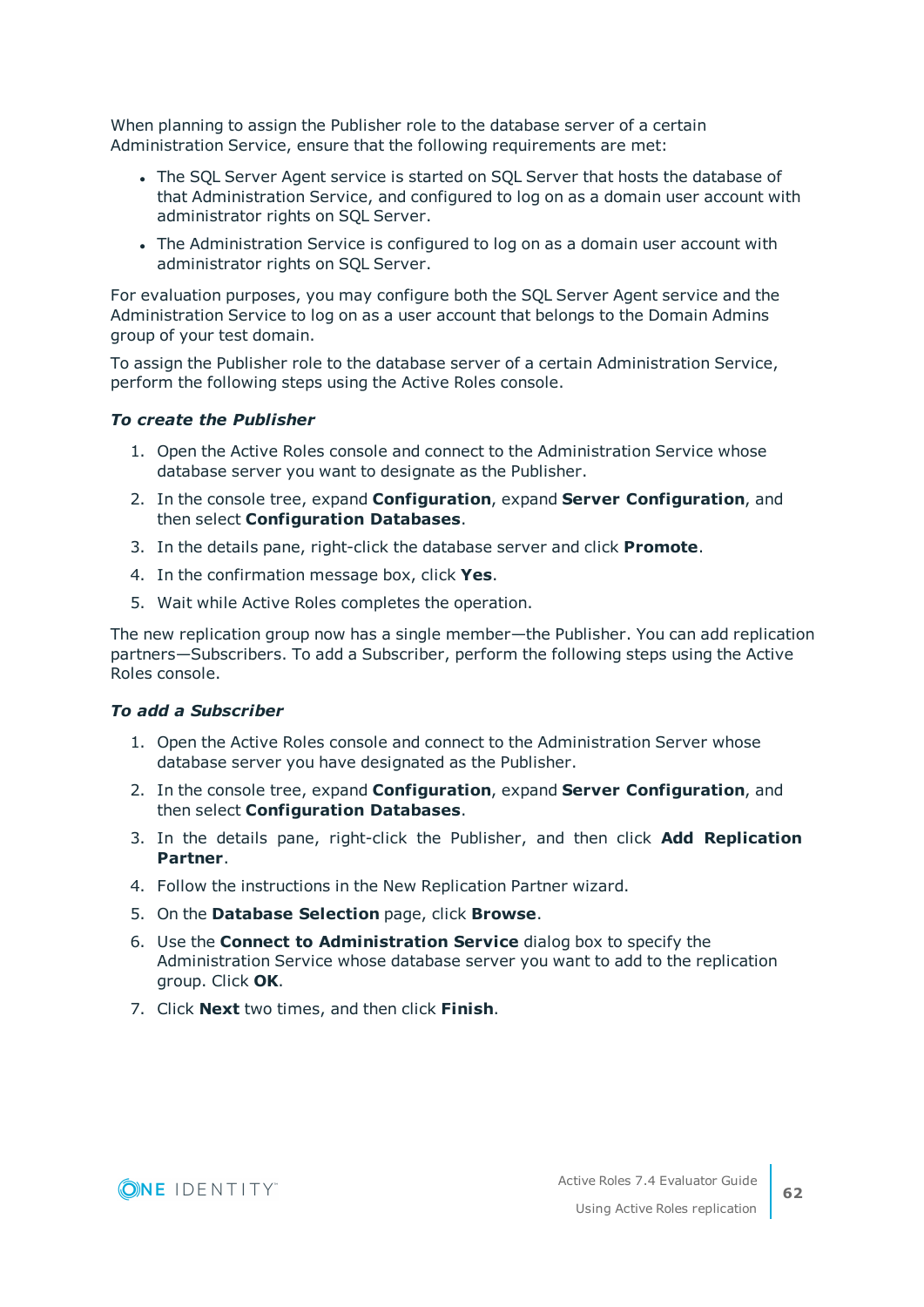# <span id="page-62-0"></span>**Test replication**

To see how replication works, create a Managed Unit on one of the Administration Services you have configured to be replication partners. Then, connect to the other Administration Service and verify that the new Managed Unit has been replicated to that Service.

#### *To create a Managed Unit*

- 1. Open the Active Roles console and connect to one of the Administration Services.
- 2. In the console tree, expand **Configuration**, right-click **Managed Units**, and select **New | Managed Unit**.
- 3. Complete the New Object Managed Unit wizard.

Wait a few minutes and then use the Active Roles console to verify that the new Managed Unit is also created on the other Administration Service.

#### *To verify replication of the Managed Unit*

- 1. Open the Active Roles console and connect to the other Administration Service.
- 2. In the console tree, expand **Configuration**, and click **Managed Units**: the newly created Managed Unit appears in the details pane.

You can create, modify, or delete Active Roles configuration objects, such as Managed Units, Access Templates or Policy Objects, on one of the replication partners, regardless of whether it is the Publisher or a Subscriber, and then connect to other replication partners and see that your changes are propagated to all replication partners.

6 NOTE: Although Active Roles replication is configured to initiate the propagation of changes immediately after the changes are made, it may take a few minutes for SQL Server to propagate the changes between the Publisher and Subscribers.

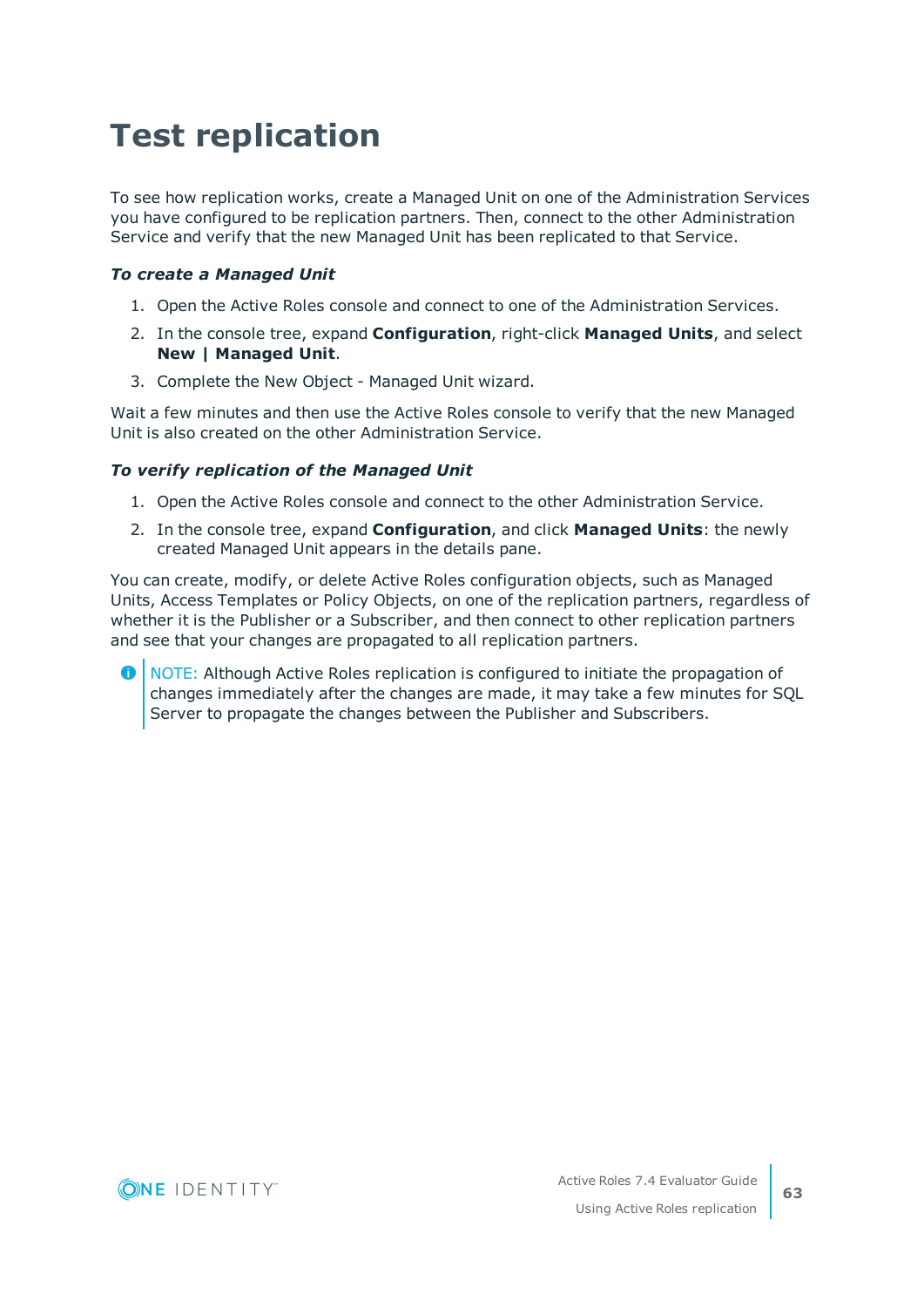# <span id="page-63-0"></span>**Customizing the Web Interface**

The Active Roles Web Interface allows you to customize menus, commands, and forms used to administer directory objects. You can add and remove commands or entire menus, assign tasks and forms to commands, modify existing forms, and create new commands, tasks, and forms.

To use the customization capabilities of the Web Interface, you must be logged on as Active Roles Admin. If you have used the default settings when installing the Administration Service, the Active Roles Admin account is set to the Administrators local group on the computer running the Administration Service. So, to customize the Web Interface in your test environment, log on with any user account that is a member of that group.

This section provides an example of how to customize the Site for Administrators. By default, the Web Interface pages for user account creation do not include the box where you could specify the user's telephone number. After you complete the following steps, a new field—**Telephone Number**—is added on the Web page for user account creation. When you fill in that field, the number is saved in the **telephoneNumber** property of the user account.

## <span id="page-63-1"></span>**Add a text box to the user creation page**

Perform the following steps to add the **Telephone number** field on the Web page for user creation.

#### *To add the field to the form for user account creation*

- 1. Connect to the Web Interface for Administrators: Open your Web browser and navigate to http://localhost/ARWebAdmin.
- 2. On the Web Interface Home page, click **Customization**.
- 3. On the Customization page that appears, click **Customization Tasks**.

This displays a list of object types. Each object type is linked with a list of commands, referred to as a menu. When you manage an object in the Web Interface, the menu linked with the type of that object provides the commands to perform

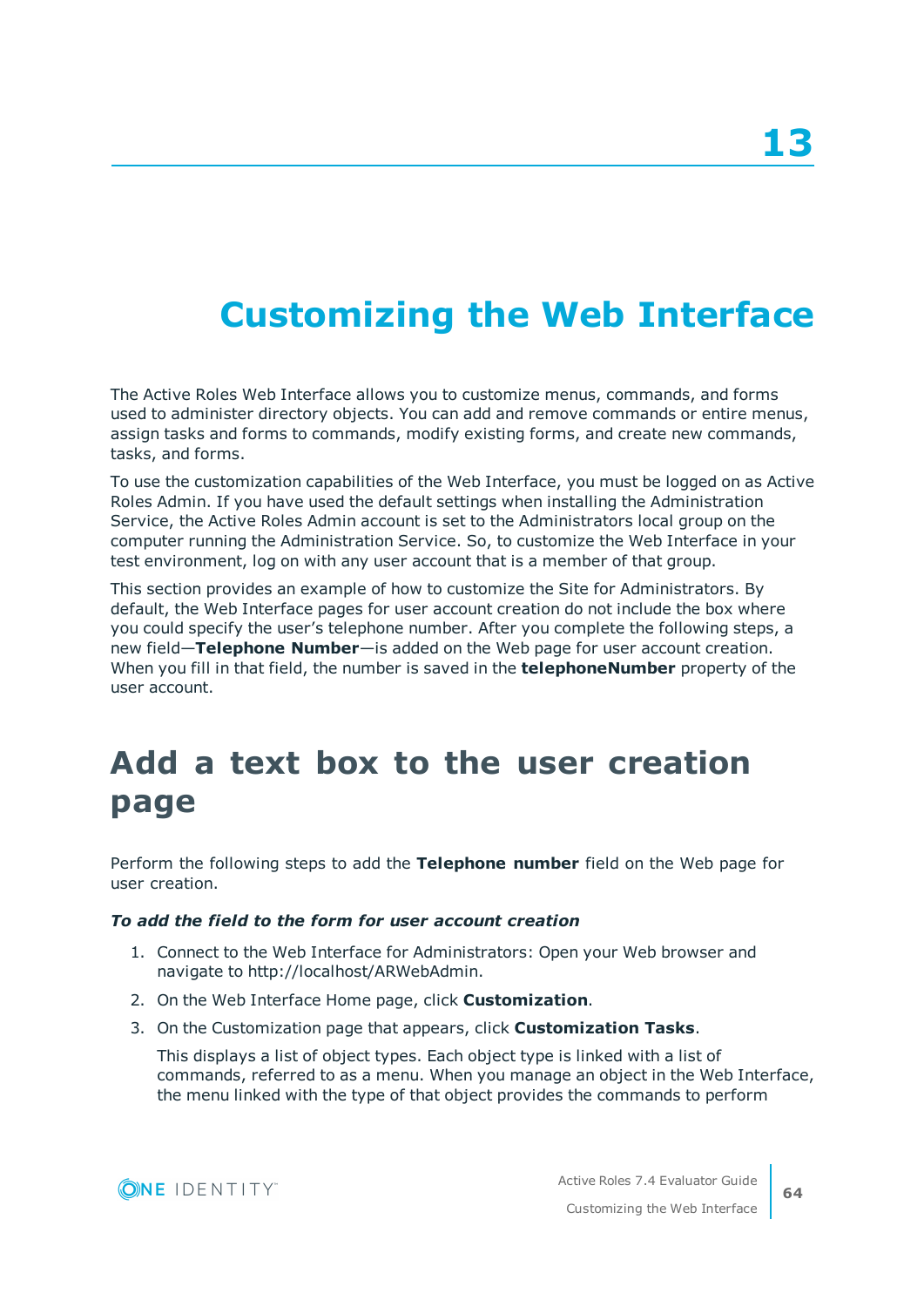management tasks. Since you want to customize the behavior of the user creation command, you should access the menu containing that command—the menu linked with the Container object type.

- **O** NOTE: The **Customization** option is unavailable unless you are logged on as Active Roles Admin.
- 4. In the list of object types, click **Container**.
- 5. In the list of commands, click **New User**.
- 6. In the right pane of the Web Interface page, click **Edit Form**.

This opens the form in the Form Editor. The Form Editor provides you with a central place to add, remove, or modify tabs and entries, as well as to change the order of tabs and entries on the form.

In the Web Interface, the user creation task is divided into a series of steps. Therefore the form includes several tabs, with each tab being used to perform a particular step. You are going to add a field to the **General** tab.

7. On the toolbar in the Form Editor, point to **Add Entry** and click **Create**.

This displays a list of properties. You can select the property you want to manage by using the new entry.

8. In the list of properties, click **Telephone Number**. Click **Next**.

This displays the page where you can set the name of the entry. The entry name is used to label the field on the form.

9. Specify **Telephone number** as the entry name, and click **Finish**.

This displays the entries disposed on the **General** tab. The tab now includes the **Telephone number** entry. For these changes to take effect, they must be saved, and then the Web Interface configuration data must be reloaded.

- 10. Click **Save**, and then click **Reload** on the message bar that appears at the top of the Form Editor page.
	- **O** NOTE: You can undo the changes you have made: In the leftmost pane of the Web Interface page, click to expand the **Customization** item, and then click **Restore Default**.

### <span id="page-64-0"></span>**Test the user creation page**

After you complete the steps in the previous section, you can use the Web Interface for Administrators to verify that the new field is added to the user creation page.

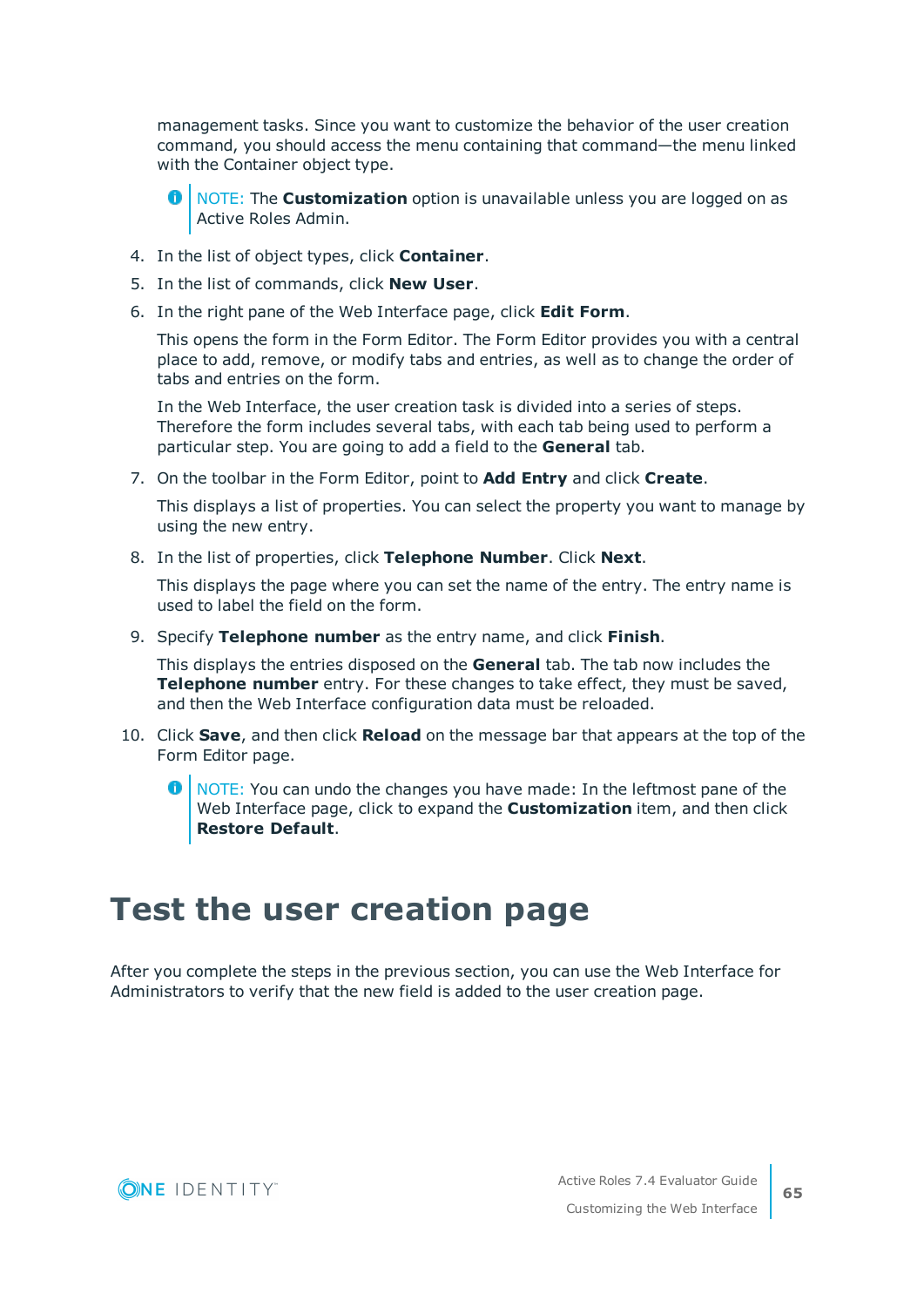#### *To verify the configuration of the user creation page*

- 1. Go to the Web Interface Home page.
- 2. In the **Search** box on the header of the Web Interface page, type the name of the OU where you want to create the user, and then press **Enter**.
- 3. In the list of search results, click the name of the OU.
- 4. In the right pane of the Web Interface page, click **New User**.
- 5. Review the New User wizard: The **General** page now includes the **Telephone Number** field.
- **O** NOTE: You can also use the Customize link to add and remove user interface elements from the form. This link is equivalent to the command **Edit Form**.